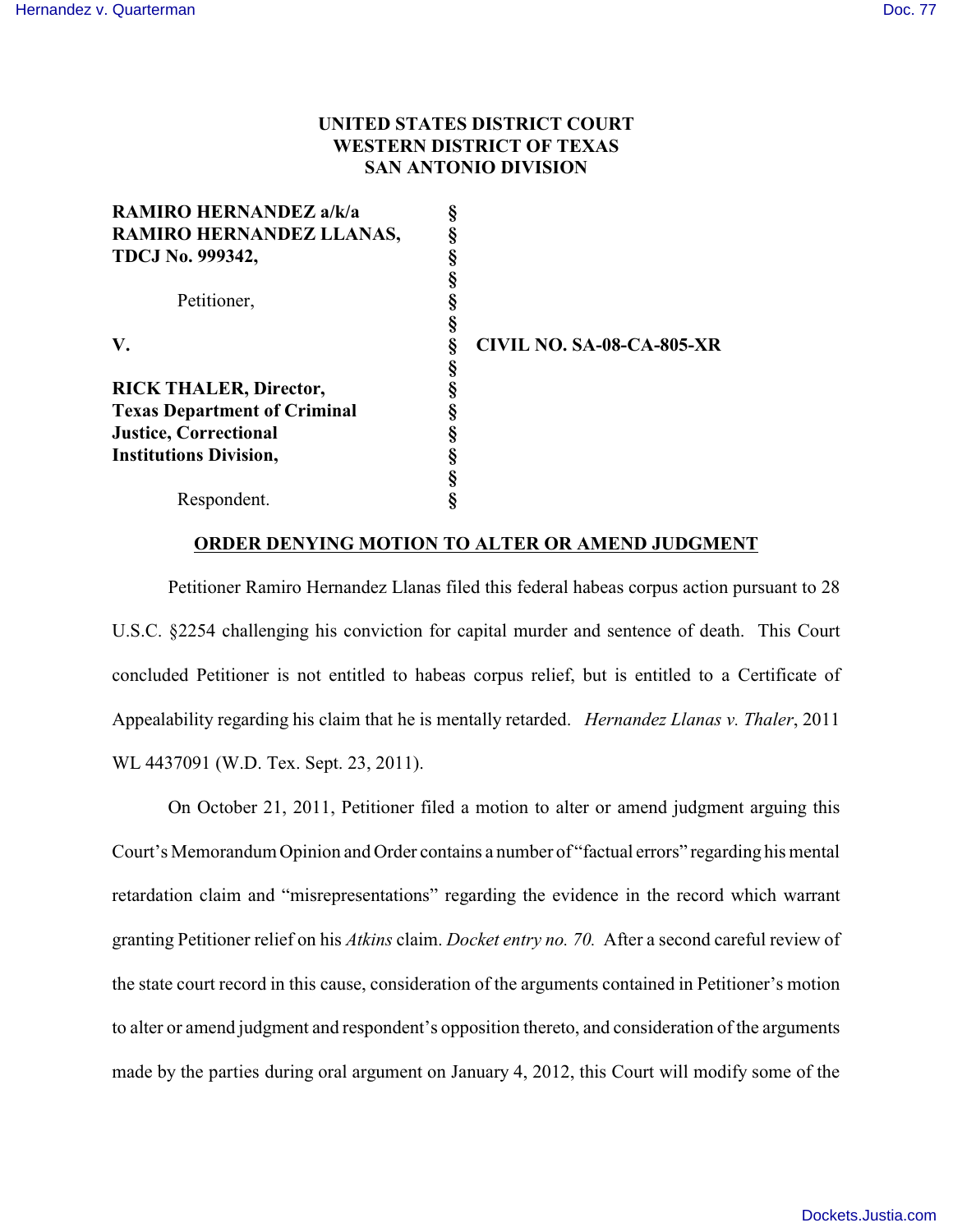language contained its Memorandum Opinion and Order but nonetheless concludes, under the AEDPA, Petitioner is still not entitled to federal habeas corpus relief from this Court on his *Atkins* claim.

# **I. Background**

The circumstances of Petitioner's 1997 capital offense and subsequent state court trial, direct appeal, and state habeas corpus proceedings are set forth in detail in this Court's Memorandum Opinion and Order issued September 23, 2011 and will be repeated hereinafter only as necessary to address the arguments in support of the motion to alter or amend judgment.

#### **II. Overview of Petitioner's Motion to Alter or Amend Judgment**

Petitioner asserts in his motion to alter or amend judgment that this Court's Memorandum Opinion and Order contains what he terms "factual errors" and "misrepresentations." Having carefully reviewed Petitioner's motion and oral arguments, this Court concludes the vast majority of the alleged "factual errors" and "misrepresentations" identified are merely complaints about this Court's ultimate conclusions that the state habeas court's rejection on the merits of Petitioner's *Atkins* claim was both consistent with clearly established federal law and objectively reasonable in view of the evidence actually presented to the state habeas court.

Petitioner also appears to disagree with (1) many of the express and implied factual inferences the state habeas court drew from the evidence before that court and (2) this Court's conclusions that the express and implicit factual findings made bythe state habeas court in the course of its rejection of his *Atkins* claim were reasonable in light of the evidence presented to that state court.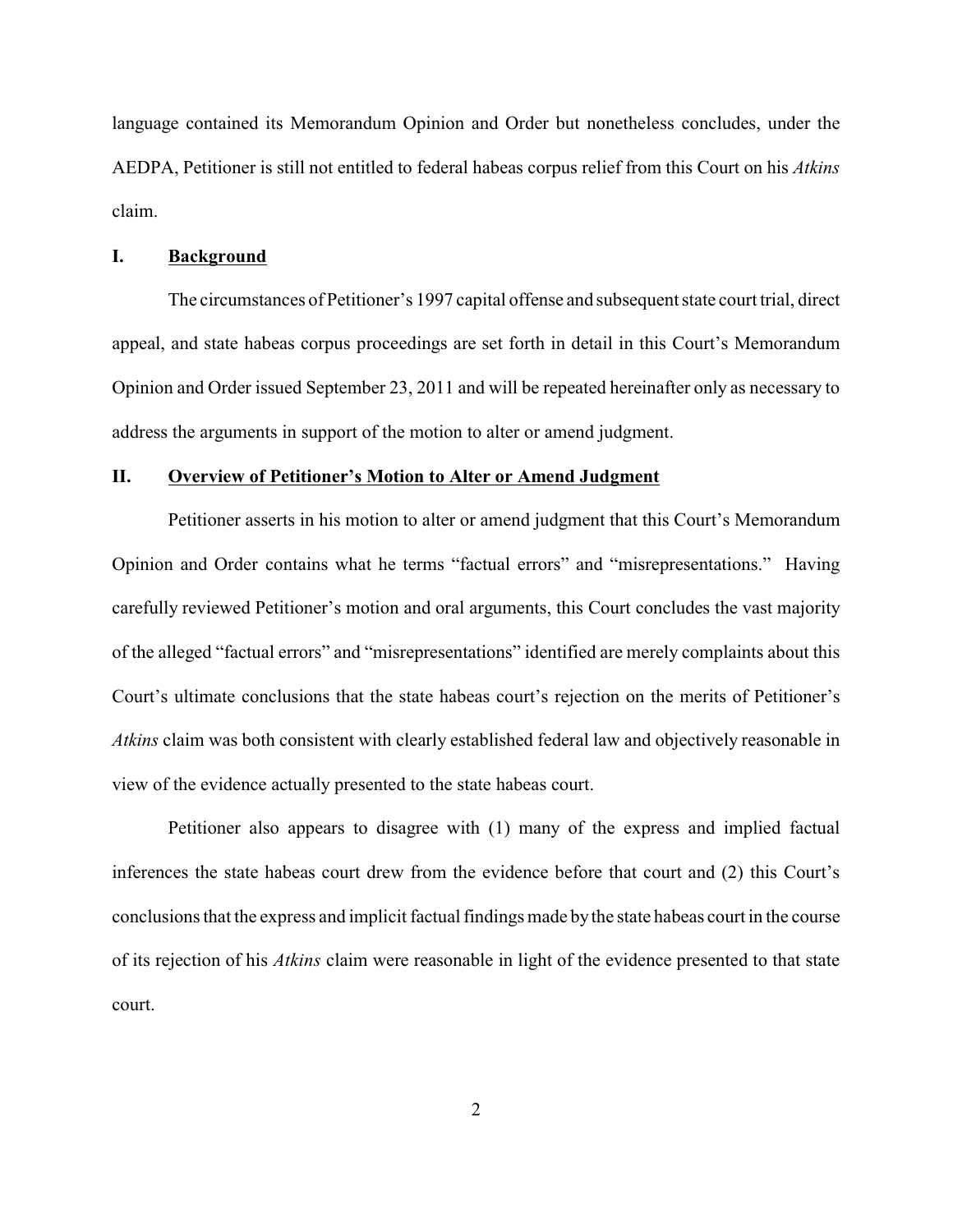This Court's Memorandum Opinion and Order contains a detailed summary of all the relevant testimony and other evidence introduced during both the trial and first state habeas corpus proceeding presented by the parties with regard to the Petitioner's claim that he is currentlymentally retarded within the meaning of *Atkins v. Virginia*, 536 U.S. 304 (2002). *Hernandez Llanas v. Thaler*, 2011 WL 4427091, \*4-\*5, \*10-\*15. Petitioner takes issue with this Court's summary of the evidence, much of which consisted of conflicting expert opinions regarding Petitioner's intellectual capabilities and alleged deficiencies in Petitioner's adaptive functioning. Petitioner also disagrees with this Court's ultimate conclusion that the state habeas court acted in an objectively reasonable manner.

## **III. Clarifying the Issues Before this Court at this Juncture**

The issue properly before this Court in connection with Petitioner's mental retardation claim is not whether this Court believes as a matter of first impression the Petitioner is, in fact, mentally retarded; rather, because the state habeas court denied relief on Petitioner's *Atkins* claim on the merits after holding a full evidentiary hearing and reviewing extensive testimonial and documentary evidence, this Court's review of the *Atkins* claim is necessarily circumscribed by the AEDPA. *Hernandez Llanas v. Thaler*, 2011 WL 4437091, \*7. *See also Hearn v. Thaler*, --- F.3d ----, 2012 WL 262618 (5th Cir. Jan. 30, 2012)("In determining whether reasonable jurists would debate the district court's assessment of Hearn's Atkins claim, we keep in mind that the district court's review of the CCA's decision must be conducted pursuant to AEDPA's highly deferential standards.").

Under the AEDPA, the issue before this Court is whether the state habeas court's rejection on the merits of Petitioner's *Atkins* claim either (1) resulted in a decision that was contrary to, or involved an unreasonable application of, clearly established Federal law, as determined by the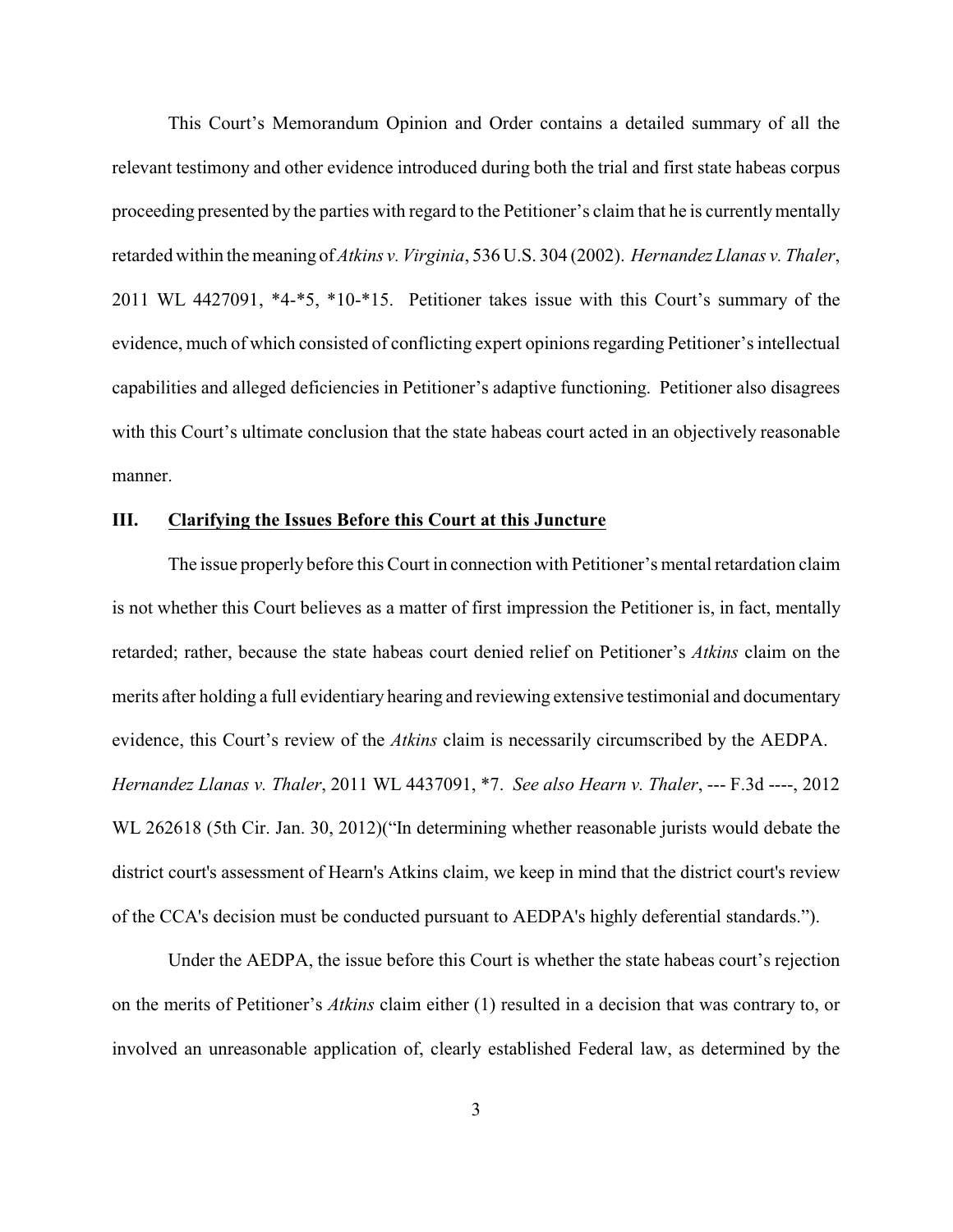Supreme Court of the United States, or (2) resulted in a decision that was based on an unreasonable determination of the facts in light of the evidence presented in the state court proceeding. *Brown v. Payton*, 544 U.S. 133, 141 (2005); *Williams v. Taylor*, 529 U.S. 362, 404-05 (2000); 28 U.S.C. § 2254(d).

Petitioner's complaints of alleged "factual errors" appear to be directed primarily at this Court's conclusion the state habeas court's express and implicit factual findings were premised upon reasonable determinations of fact in light of the evidence presented to the state habeas court.

Contrary to the suggestion contained in the motion to alter or amend judgment, this Court's Memorandum Opinion and Order did not include any *de novo* factual findings on the subject of Petitioner's *Atkins* claim. Rather, this Court determined (1) the factual inferences the state habeas trial court implicitly or expressly drew from the evidence actually before that court were objectively reasonable and (2) the state habeas court's ultimate rejection of Petitioner's *Atkins* claim was consistent with clearly established federal law. This Court did not attempt to resolve the underlying issue of whether Petitioner is mentally retarded. Under the AEDPA, that issue is properly reserved for the state habeas court and this Court's review of same is greatly circumscribed.

The determination of whether a capital murder defendant suffers from mental retardation involves issues of fact which are subject to a presumption of correctness that must be rebutted by clear and convincing evidence. *Maldonado v. Thaler*, 625 F.3d 229, 236 (5th Cir. 2010), *cert.* denied, \_\_\_ U.S. \_\_\_, 2011 WL 4530498 (Oct. 3, 2011); *Clark v. Quarterman*, 457 F.3d 441, 444 (5th Cir. 2006), *cert. denied*, 549 U.S. 1254 (2007); 28 U.S.C §2254(e)(1). Petitioner bears the burden of establishing that he is mentally retarded. *Maldonado v. Thaler*, 625 F.3d at 236*.* For the reasons discussed hereinafter, Petitioner has failed to persuade this Court that either the express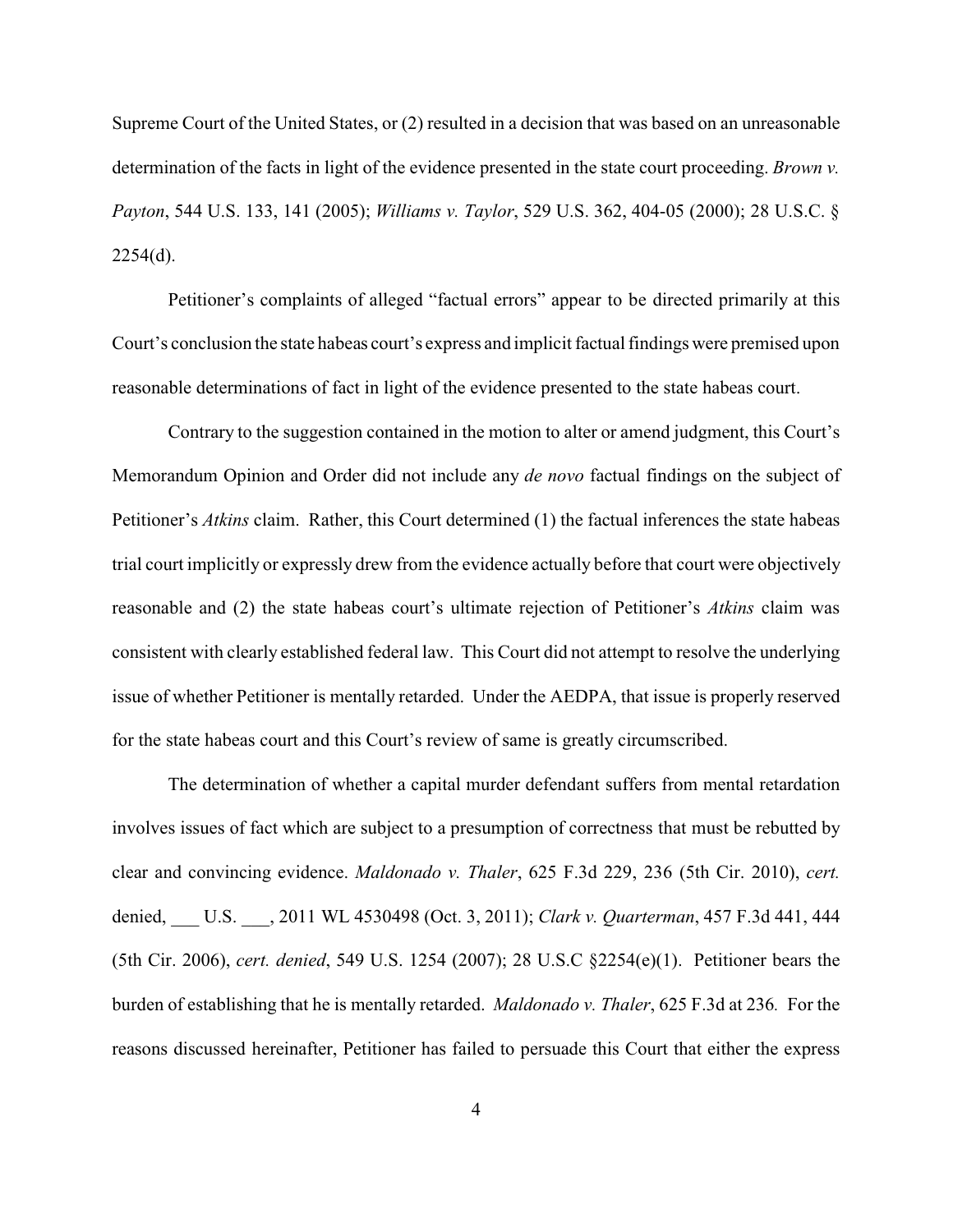factual findings made, or the implicit factual inferences drawn, by the state habeas court in the course of that court's rejection of Petitioner's *Atkins* claim were incorrect*.*

#### **IV. Analysis of Alleged "Factual Errors"**

## A. Overview

During oral argument, Petitioner focused primarily upon two alleged "factual errors" contained in this Court's Memorandum Opinion and Order. The Court will address those complaints first. Petitioner's remaining complaints of "factual errors" and "misrepresentations" will be addressed hereinafter roughly in the order in which they appear in Petitioner's motion to alter or amend judgment.

## B. Lack of Express Credibility Findings on Experts' Relative Credibility

Petitioner argues this Court erroneouslyconcluded the state habeas court gave more credence to Dr. Coons' opinions' regarding Petitioner's lack of adaptive functioning deficits over the opinions of Dr. Puente. *Hernandez Llanas v. Thaler*, 2011 WL 4437091, \*16, \*23. Petitioner correctly points out the state habeas trial court refused to include a number of *express* factual findings regarding the relative credibility of Petitioner's relatives and mental health experts vis-a-vis the state's mental expert that the state had included in its proposed findings of fact and conclusions of law.

The state habeas trial court issued two orders containing findings of fact and conclusions of law regarding the *Atkins* claim.<sup>1</sup> At several points in the latter of these two Orders, the state habeas

<sup>&</sup>lt;sup>1</sup>The first Order, issued March 18, 2006 and styled Exhibit "A" - Supplemental Findings of Fact and Conclusions of Law as to Issue of Mental Retardation, appears in Volume V of the pleadings, motions, and other records filed in Petitioner's state habeas corpus proceeding (henceforth "State Habeas Transcript, Volume V"), at pp. 154-60. The state habeas court's second Order was issued May 20, 2008, was styled Supplemental Findings of Fact and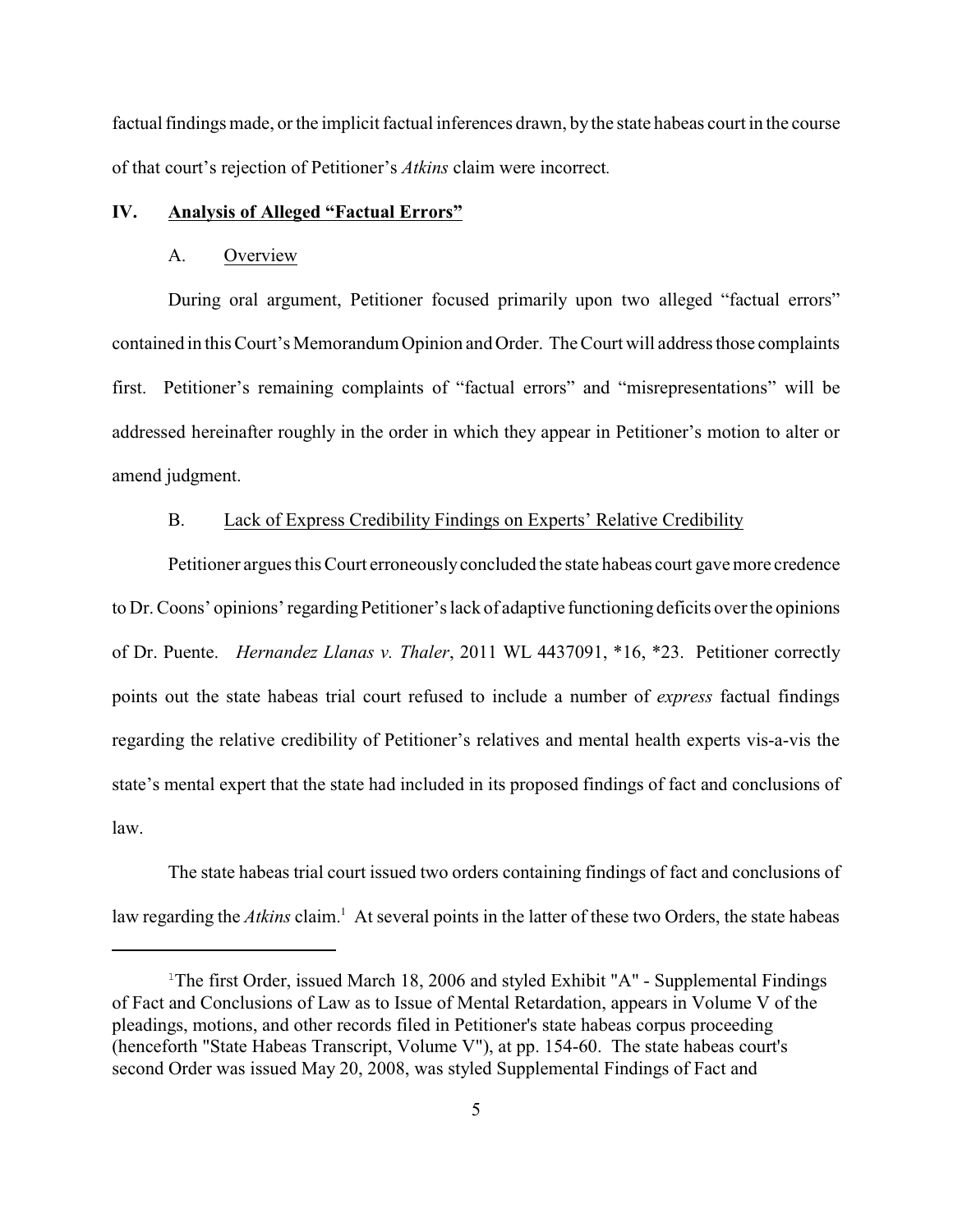trial judge crossed through and initialed (thereby striking) proposed language which suggested the testimony of Petitioner's relatives and that of Petitioner's mental health experts (Dr. Antonio Puente and Dr. Gilbert Martinez) was either incredible or less credible and trustworthy than the opinions expressed by the state's mental health expert (Dr. Coons).<sup>2</sup>

During oral argument, both parties appeared to agree that the state habeas trial court made no *express*factual findings regarding the relative credibilityof Dr. Puente's opinions and conclusions vis-a-vis those of Dr. Coons. After further review of the state habeas trial court's findings of fact and conclusions of law, this Court agrees the state habeas court made no *express* factual findings regarding the relative credibility of Petitioner's mental health experts vis-a-vis the state's mental health expert. This Court will modify the objectionable language from the Memorandum Opinion and Order issued September 23, 2011, i.e., the text following "(15)" contained at the end of the first paragraph of Section II.B.2.e., found at 2011 WL 4437091, \*16.<sup>3</sup>

# C. Presence of Implicit Credibility Findings on Relatives' Testimony

As explained above, the state habeas trial court struck through a proposed factual finding stating the Petitioner's relatives' testimony was incredible.<sup>4</sup> Petitioner argued this fact compels the conclusion that the state habeas court made no factual findings whatsoever regarding the credibility

Conclusions of Law on Post-Conviction Application for Writ of Habeas Corpus [Mental Retardation Issue], and appears at State Habeas Transcript, Volume V, at pp. 137-53.

<sup>&</sup>lt;sup>2</sup> State Habeas Transcript, Volume V, at pp. 146, 147, 150, and 152-53.

<sup>&</sup>lt;sup>3</sup> The record citation and text contained in of footnote 148 will remain, however.

 $4$  State Habeas Transcript, Volume V, at p. 147.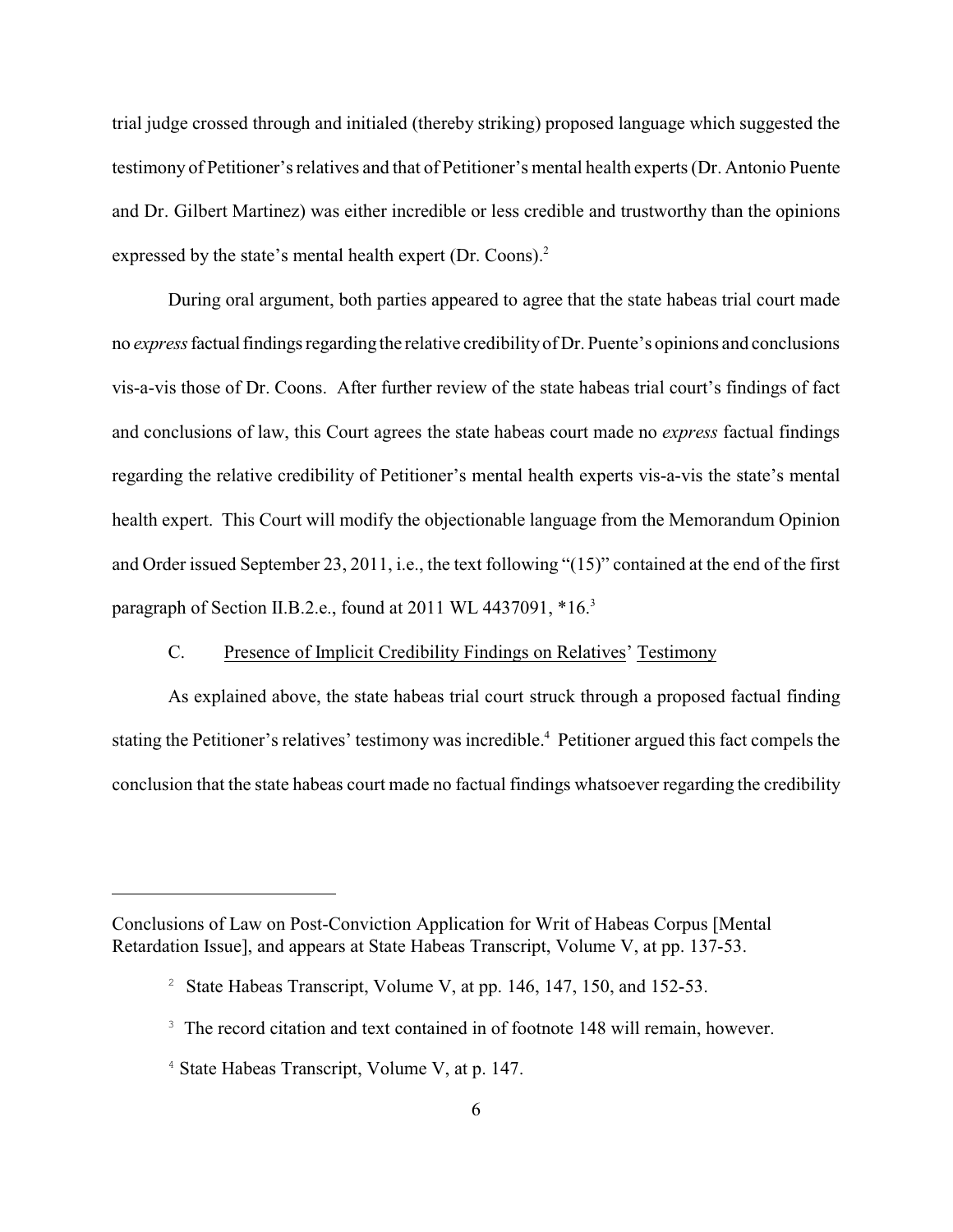of Petitioner's relatives' testimony before that court. However, in the "Conclusions of Law" section

of the state habeas trial court's May 20, 2008 Order, that court concluded as follows:

- 1. The applicant was not mentally retarded because the evidence failed to show that the applicant had a significantly subaverage general intellectual functioning.
- 2. The level of the applicant's intellectual functioning is insufficient to support a finding of mental retardation. *Further, there was no evidence of significant limitations in adaptive functioning in any of the following skills areas: communication, self-care, home living, social/interpersonal skills, use of community resources, self-direction, functional academic skills, work, leisure, health or safety.*
- 3. *The court further finds that there is no credible evidence that any mental retardation manifested during the developmental period, or at any time prior [to] the applicant being 18 years of age, or any other age.*
- 4. The applicant's expert, Dr. Puente testified that he discounted various factual accounts by witnesses dealing with the applicant's actions prior to being arrested and identified as not being significant indicators of adaptive behavior. (V 4, pp 190-205).
- 5. The totality of the circumstances, from the position of the trial court and the jury as trier of fact, supports the determination, which this court hereby concludes, that the applicant was not mentally retarded, and thus the issue of unconstitutional execution of a person of such a class is not presented herein.<sup>5</sup>

This Court carefullyreviewed and summarized the testimonyofPetitioner's relatives, as well

as the opinions and conclusions expressed by Petitioner's mental health experts, Dr. Martinez and Dr. Puente, regarding alleged deficits in Petitioner's adaptive functioning prior to age eighteen. *Hernandez Llanas v. Thaler*, 2011 WL 4437091, \*10-\*14. Those witnesses testified that Petitioner (1) suffered from extreme physical and emotional abuse and neglect at the hands of his parents, (2) had a long history of drug, alcohol, and inhalant abuse starting at an early age, and (3) never achieved much academically, leaving school after the third grade, and neverlearning to read or write his native tongue. *Id.* Petitioner's relatives and a neighbor also testified the Petitioner (1) lagged behind his

 $5$  State Habeas Transcript, Volume V, at pp. 152-53 (emphasis added).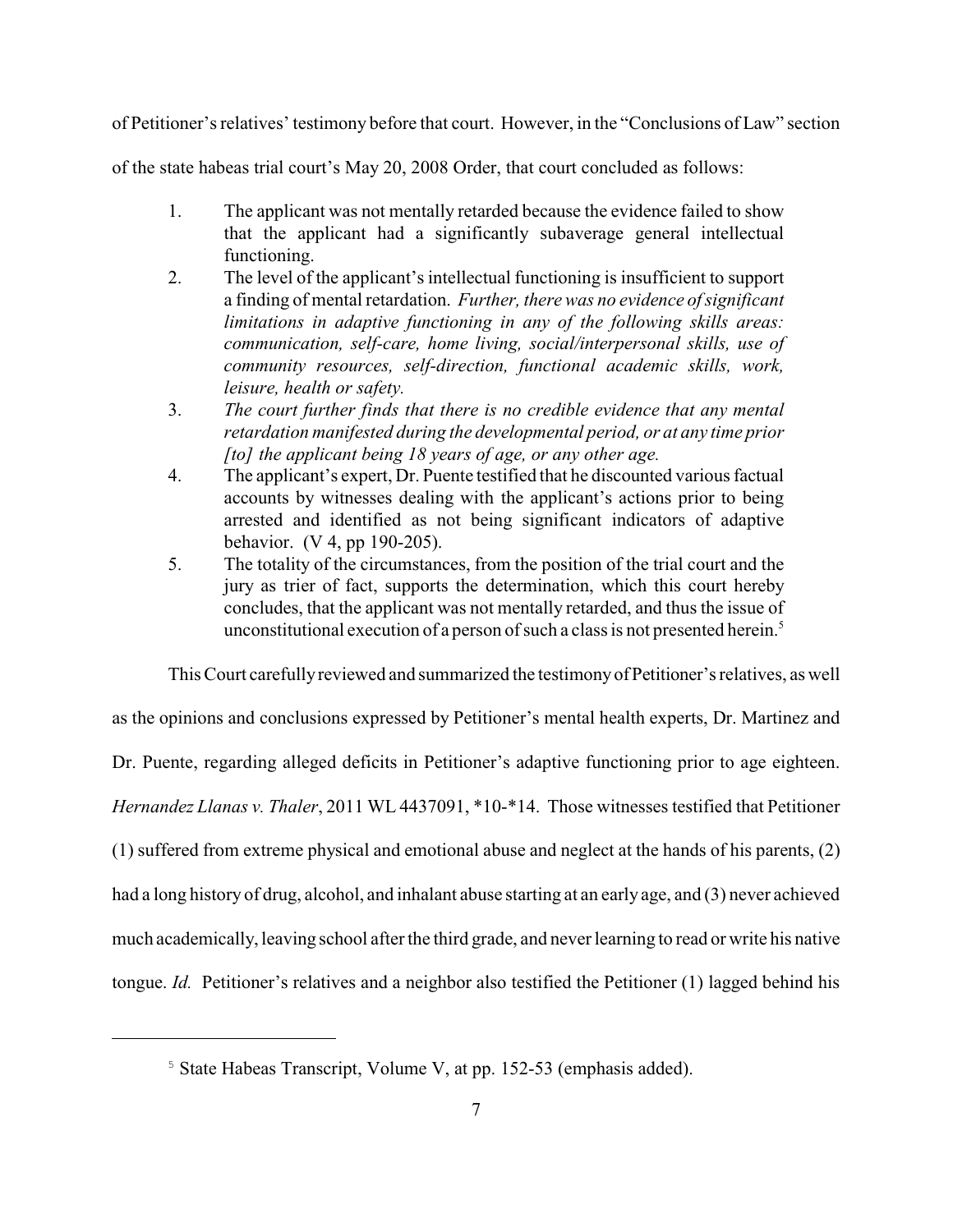siblings developmentally during his childhood in terms of his ability to dress, clean, and care for himself, (2) never learned to count money or cook his own meals, (3) was unable to follow simple directions or perform even menial tasks such as sorting glass by color, (4) could not learn the rules of baseball, learn to gamble intelligently, or follow the rules of other childhood games, and (5) was suspended from school because he fell asleep in class, would not do his homework, and constantly wanted to leave the classroom. *Id*.

This Court concludes the state habeas trial court's express conclusions of law quoted above necessarily included *implicit* credibility findings, i.e., the state habeas trial court implicitly rejected the testimony of Petitioner's siblings and neighbor regarding Petitioner's alleged deficits in adaptive functioning prior to age 18. The state habeas court's express conclusions of law, which specifically referred to "no evidence" and "no credible evidence" supporting Petitioner's claims he suffered deficits in adaptive functioning prior to age 18, implicitly rejected the credibility of the testimony given by the relatives and neighbor on that subject. For the reasons discussed at length in this Court's Memorandum Opinion and Order, that implicit credibility determination was reasonable in light of all the evidence then before the state habeas court. *Hernandez Llanas v. Thaler*, 2011 WL 4337091, \*22-\*24.

#### D. "Credence" Versus Weight and Persuasiveness

Petitioner complains this Court erroneously characterized the state trial court's analysis of his *Atkins* claim as one which basically came down to the resolution of a credibility question between the state's expert (Dr. Coons) and Petitioner's primarymental health expert (Dr. Puente): "There are several reasons why the state habeas trial court reasonably gave more credence to Dr. Coons'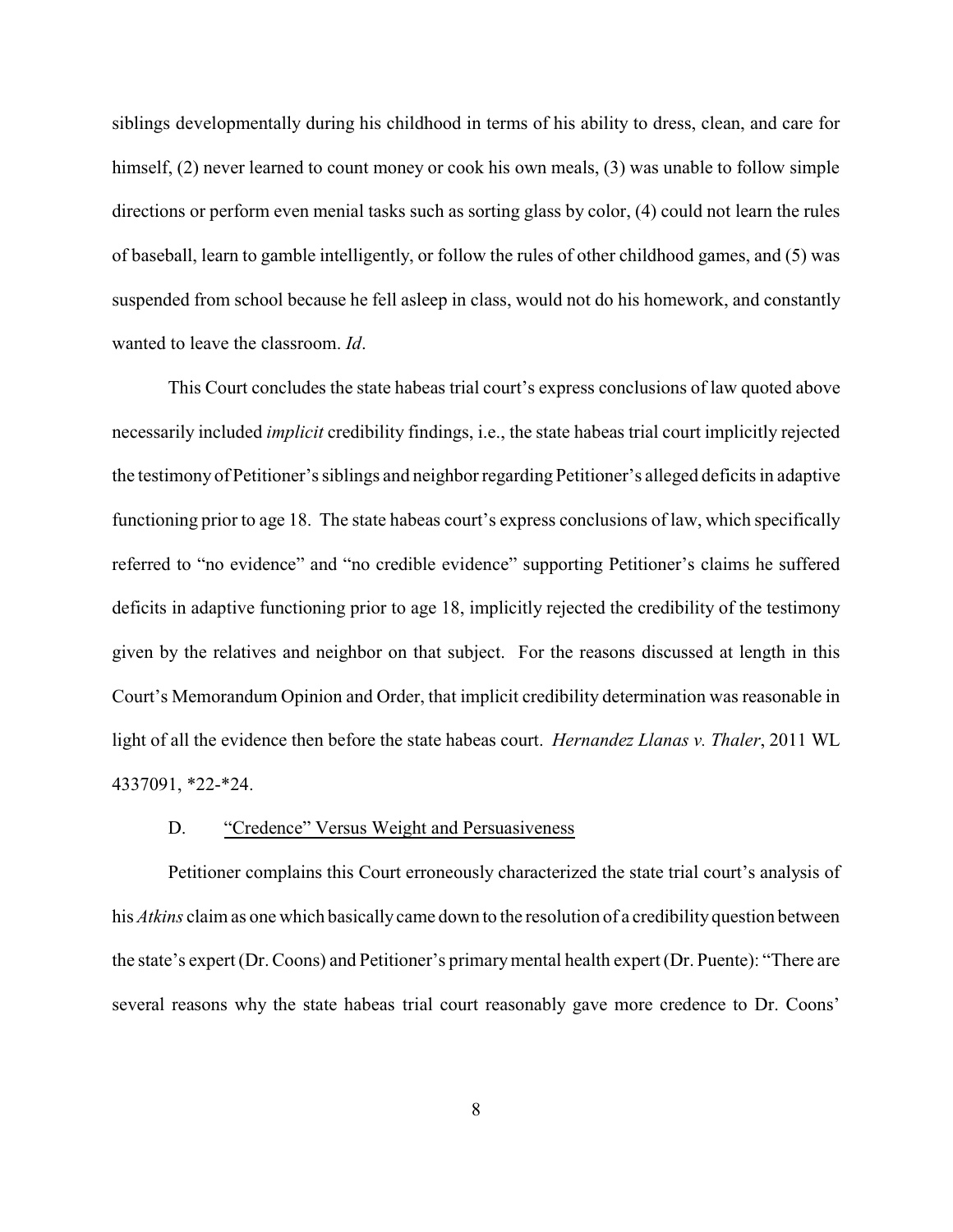opinions regarding Petitioner's lack of adaptive functioning deficits over the opinions of Dr. Puente." *Hernandez Llanas v. Thaler*, 2011 WL 4437091, \*23.

For the reasons discussed in Section IV. B. above, this Court withdraws any suggestion the state habeas trial court *expressly* found Dr. Coons' opinions and conclusions more credible than those of Dr. Puente. Insofar as Petitioner argues the state habeas court's ultimate rejection of Petitioner's *Atkins* claim did not include at least an implicit rejection by the state habeas court of the conclusions and opinions expressly by Dr. Martinez and Dr. Puente, that argument is inconsistent with the record in Petitioner's state habeas proceeding. Whether the state habeas court's ultimate conclusion on Petitioner's *Atkins* claim is phrased in terms of a resolution of the relative "credibility" of Petitioner's experts versus the credibility of the state's expert is immaterial. What matters is the state habeas court's ultimate conclusion, i.e., its rejection on the merits of Petitioner's *Atkins* claim, necessarily included an *implicit* determination that the opinions and conclusions expressed by Dr. Coons were more persuasive, convincing, reliable, or compelling than those expressed by Petitioner's experts. No other rational interpretation of the state habeas court's ultimate conclusion is possible. It is not the province of this court to second-guess the state habeas court's thought processes; nor may this Court substitute its own independent analysis of the *Atkins* claim in lieu of the state habeas court's rejection on the merits of that claim. *See McDaniel v. Brown*, \_\_\_ U.S. \_\_\_,

\_\_\_, 130 S.Ct. 665, 673, 175 L.Ed.2d 582 (2010)("A federal habeas court can only set aside a statecourt decision as 'an unreasonable application of...clearly established Federal law,' §2254(d)(1), if the state court's application of that law is 'objectively unreasonable.'"). The sole issue before this Court is not whether Petitioner is mentally retarded or even whether the state habeas court's resolution of that issue was "correct," but, rather, whether the state habeas court's ultimate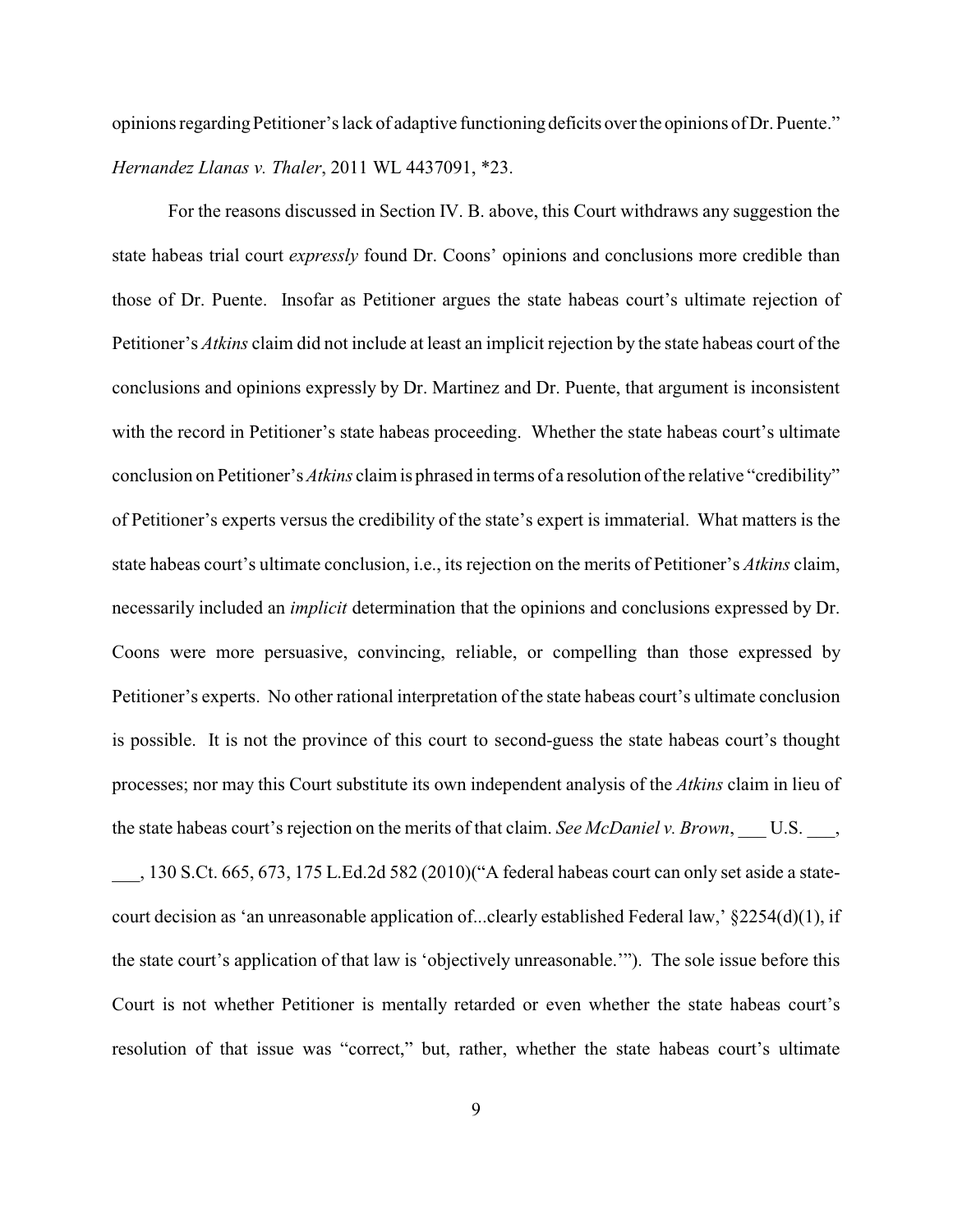conclusion was "objectively reasonable." For the reasons discussed at length in this Court's Memorandum Opinion and Order, this Court concluded the state habeas court's rejection on the merits of Petitioner's *Atkins* claim was neither inconsistent with clearly established federal law, as promulgated by the Supreme Court, nor based upon an unreasonable determination of the facts in view of the record then before the state habeas court. *Hernandez Llanas v. Thaler*, 2011 WL 4437091, \*17-\*24. Simply put, the state habeas court acted in an objectively reasonable manner.

# E. The State Habeas Court Reasonably Applied the *Briseno* Factors and Drew Reasonable Inferences from the Evidence on the Ultimate Question of Mental Retardation

Petitioner has raised a number of arguments suggesting the state habeas court drew incorrect inferences. Having carefully considered these arguments, this Court respectfully declines to readjudicate the issue of whether Petitioner is, in fact, mentally retarded. It is not the province of this Court to substitute its own inferences from the evidence for those reasonably drawn by the state habeas court in the course of its rejection on the merits of Petitioner's *Atkins* claim.

As was explained above, absent a showing by clear and convincing evidence establishing the erroneous nature of the state habeas court's factual findings and inferences, it is not the role of this Court to second guess the factual determinations made bythe state habeas court. Despite Petitioner's invitation to do so, it is likewise not the proper role of this Court to re-weigh the competing expert testimony *de novo* on the ultimate issue of Petitioner's mental retardation. Rather, under the AEDPA, the role of this Court is limited to ascertaining whether the state habeas court's ultimate conclusion, i.e., that Petitioner was not mentally retarded within the meaning of *Atkins*, was either (1) contrary to, or involved an unreasonable application of, clearly established federal law (as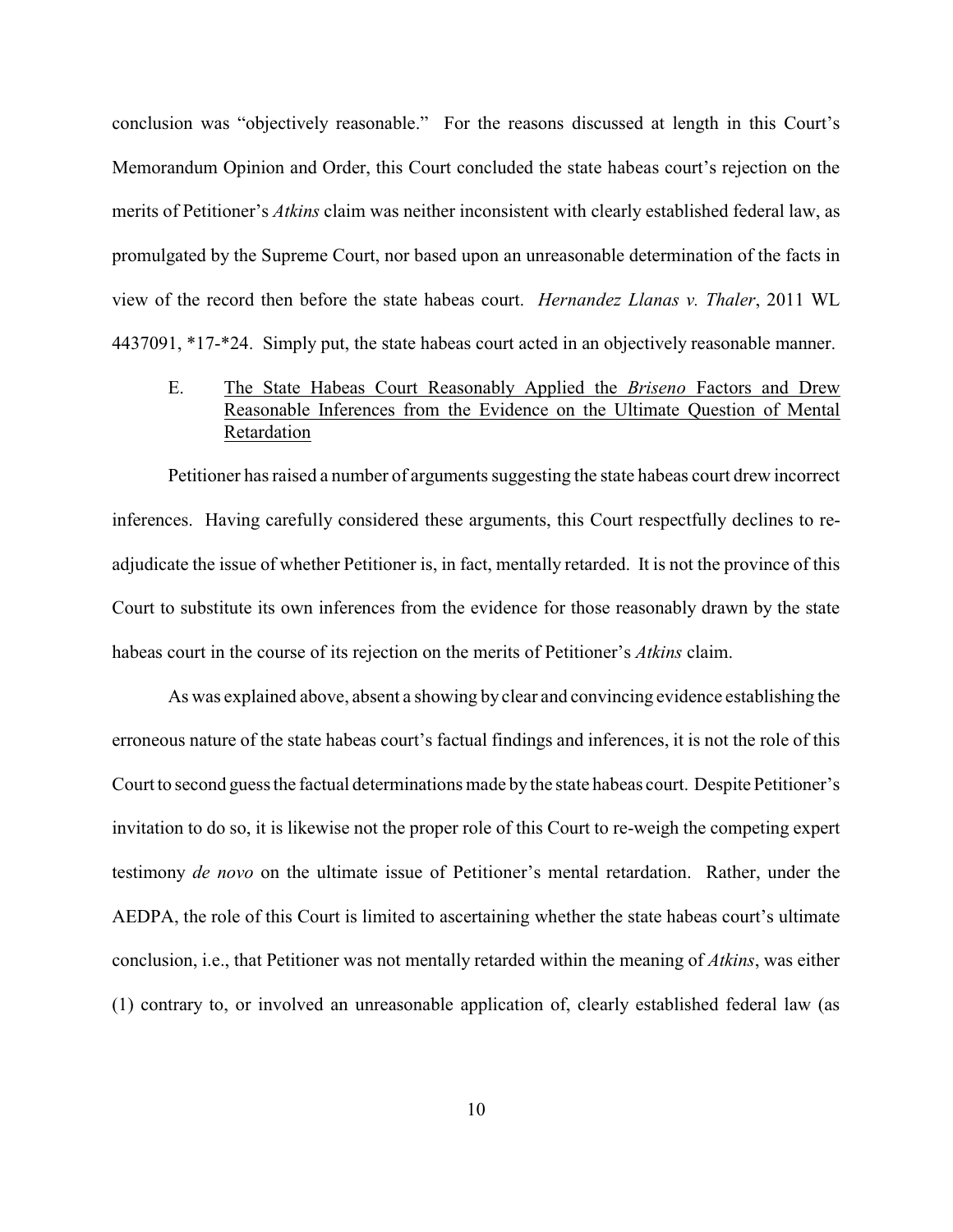determined by the Supreme Court) or (2) based upon an unreasonable determination of facts in light of the evidence actually presented to the state court. 28 U.S.C. §2254(d).

The possibility this Court might have drawn different factual inferences in a de novo review of the evidence before the state habeas court does not authorize this Court to substitute its judgment for that of the state habeas court if the inferences drawn by the state habeas court were objectively reasonable in light of the evidence before that court. This Court determined the state habeas court's implicit rejection of Dr. Puente's opinions and conclusions concerning the allegedly "stupid" and "retarded" circumstances of Petitioner's capital offense was objectively reasonable. Nothing in Petitioner's motion to alter or amend judgment compels this Court to reconsideration determination.

For instance, Petitioner argues, as did Dr. Puente during his testimony in the state habeas corpus proceeding, that Petitioner failed to flee the scene of the crime after murderingGlen Lich, and later fell asleep, somehow shows Petitioner's actions that night were, in Dr. Puente's words, "stupid." This argument ignores the full scope of the criminal conduct in which Petitioner engaged on the night in question. Shortly after his arrest, Petitioner gave a recorded statement to a Texas Ranger in which Petitioner explained the reason he killed Glen Lich was because he wanted to steal Lich's jeep, drive the jeep to Laredo and sell it, and give at least a portion of the proceeds to his mother.<sup>7</sup> Furthermore, Glen Lich's widow, Lera, testified without contradiction during the trial that, in addition to repeatedly sexually assaulting her, Petitioner ransacked the Lichs' bedroom in an

 $6$  S.F. State Habeas Hearing, Volume 4 of 6, testimony of Dr. Antonio E. Puente, at p. 197 ("I mean, if you commit a crime, you need to leave the scene. But to fall asleep, it seems – it seems retarded.").

<sup>&</sup>lt;sup>7</sup> Statement of Facts from Petitioner's Trial (henceforth "S.F. Trial"), Volume 2, State Exhibit 1, at pp. 8-10.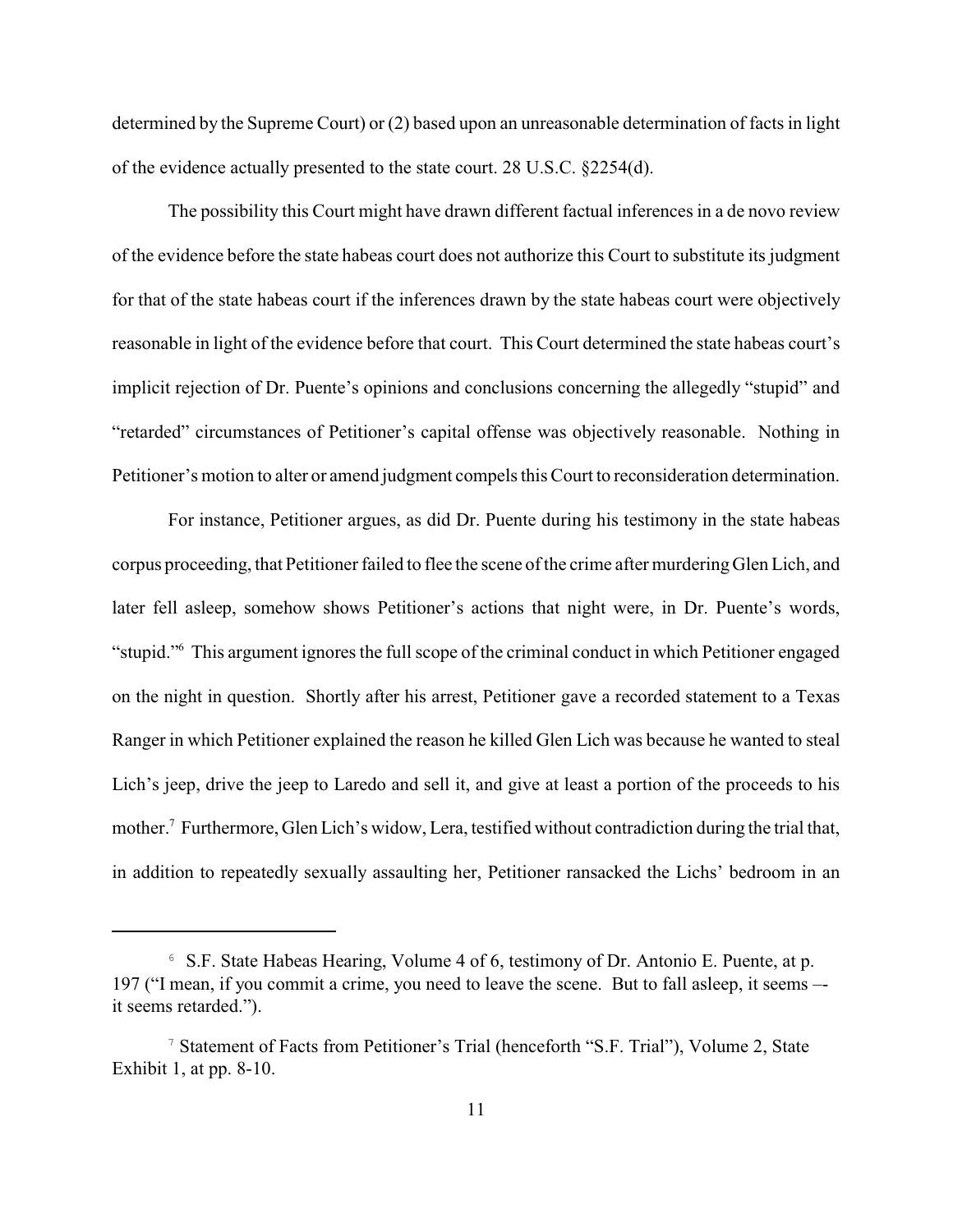apparent search for jewelry and other valuables.<sup>8</sup> Mrs. Lich also testified the Petitioner held a knife to her neck, demanded money from her, and, when she told him her moneywas in the bank, persisted in demanding money until she agreed to go to the bank in the morning and withdraw the amount he demanded.<sup>9</sup> Petitioner also told Mrs. Lich she would see her husband if she gave him the money.<sup>10</sup>

Thus, the evidence at trial showed there was a perfectly rational explanation for Petitioner's failure to flee the crime scene as soon as he murdered Glen Lich: Petitioner wanted money and Lera Lich had promised him she would get him money in the morning. Petitioner's apparent plan to send Lera Lich to the bank in the morning was likewise anything but "stupid." Petitioner had a potential hostage readily at his disposal if he had followed through with his apparent plan and released Mrs. Lich in the morning to go to the bank - Lera's elderly mother, who was sleeping in a nearby room and whom Petitioner had threatened at least once during the night.<sup>11</sup> Petitioner also threatened to hunt down Lera's adult daughter.<sup>12</sup> Thus, there were perfectly rational reasons why Petitioner may have believed he could compel Lera Lich to obtain money for him in the morning without fear she would notify the authorities of his criminal actions the night before. The state habeas court could also reasonably have given less weight to Dr. Puente's opinions and conclusions based upon Dr. Puente's attempts to minimize the planning and sophistication involved in Petitioner's capital offense and related crimes.

- <sup>11</sup> S.F. Trial, Volume 18, testimony of Lera Lich, at pp. 48, 62.
- $I<sup>2</sup> Id.$ , at p. 106 (Petitioner threatened the Lich's daughter by name).

<sup>&</sup>lt;sup>8</sup> S.F. Trial, Volume 18, testimony of Lera Lich, at pp. 39, 43-48, 52, 63-66, 73-76, 88.

<sup>&</sup>lt;sup>9</sup> S.F. Trial, Volume 18, testimony of Lera Lich, at pp. 52-54, 76.

 $^{10}$  *Id.*, at p. 76.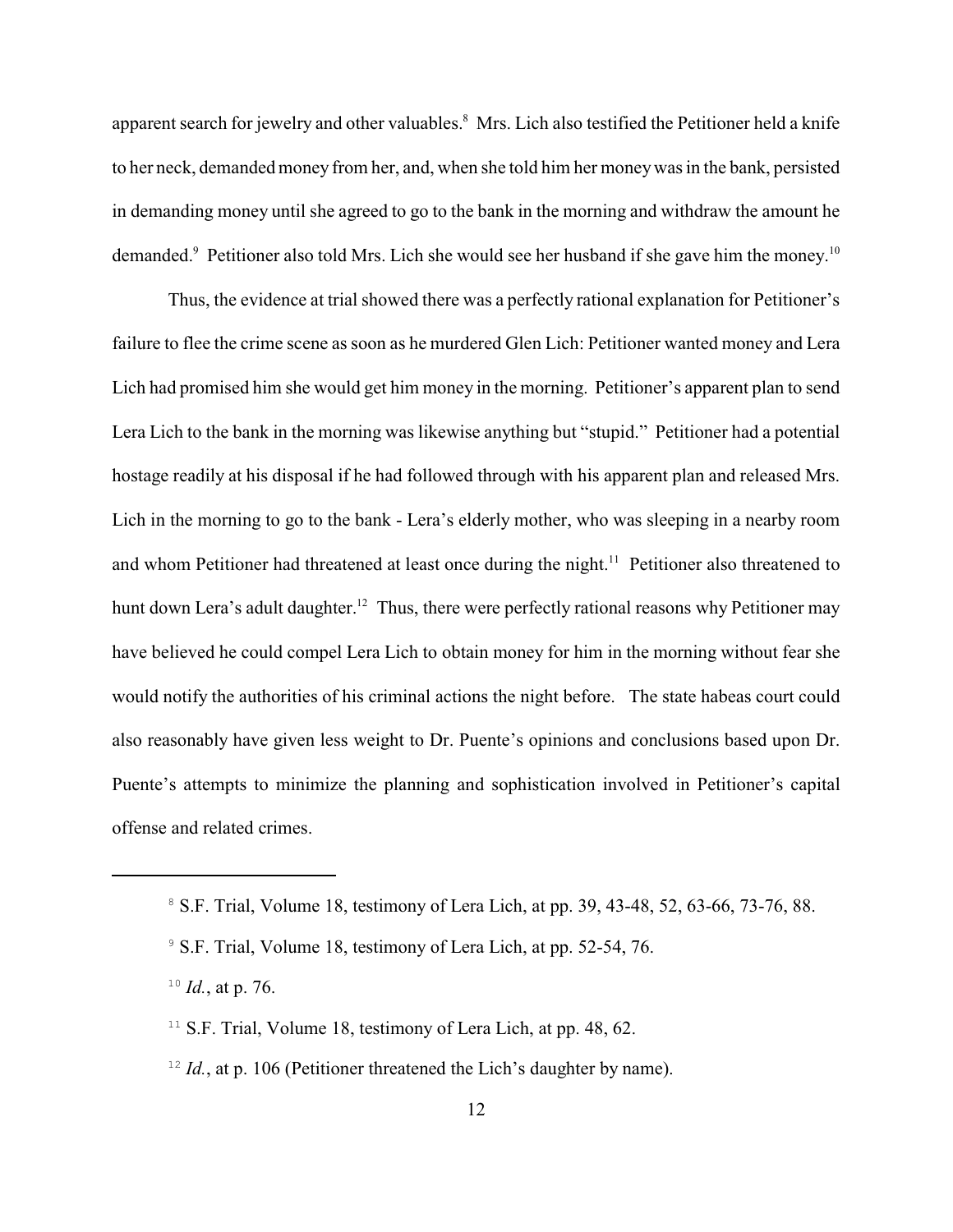Dr. Puente initially testified Petitioner could not drive a car, but later withdrew that declaration when reminded of the uncontradicted trial testimony that Petitioner used a vehicle in another crime.<sup>13</sup> Dr. Puente also described Petitioner's actions in that instance as "taking a young lady or girl out in the woods and having sex," and testified further it "sounds like poor judgment on his part."<sup>14</sup> The state habeas court could have considered the facts of Petitioner's kidnaping and rape of a teenager (which included petitioner luring his victim from her home by falsely promising to take her out to eat, driving her to a ranch house, sexually assaulting her at knife point in a manner similar to Petitioner's sexual assaults on Lera Lich, and then driving his victim back home after successfully threatening her with retaliation if she reported his crimes against her)<sup>15</sup> when it evaluated the comparative reliability and weight to be given to Dr. Puente's conclusions and opinions.

Dr. Puente found "absurd" Petitioner's attempt to deceive law enforcement officers bygiving his cousin's name as his own upon arrest.<sup>16</sup> Dr. Puente also referenced that Petitioner only performed menial labor, once accepted a puppy in lieu of payment for his labor, and never obtained a driver's licence after coming to United States as further evidence supporting his conclusion

<sup>&</sup>lt;sup>13</sup> S.F. State Habeas Hearing, Volume 4 of 6, testimony of Dr. Antonio E. Puente, at pp. 215, 223.

 $^{14}$  *Id.*, at p. 214.

<sup>&</sup>lt;sup>15</sup> S.F. Trial, Volume 21, testimony of Charnichart, at pp. 23-29. Petitioner's teenage victim testified without contradiction that the Petitioner told her he had killed people in Mexico before and he would run back to Mexico and later kill her if she reported his crimes against her. *Id.*, at pp. 28-29. She testified further she did not report Petitioner's crimes against her even after Petitioner's arrest for capital murder. *Id.*, at p. 30.

<sup>&</sup>lt;sup>16</sup> S.F. State Habeas Hearing, Volume 4 of 6, testimony of Dr. Antonio E. Puente, at p. 196.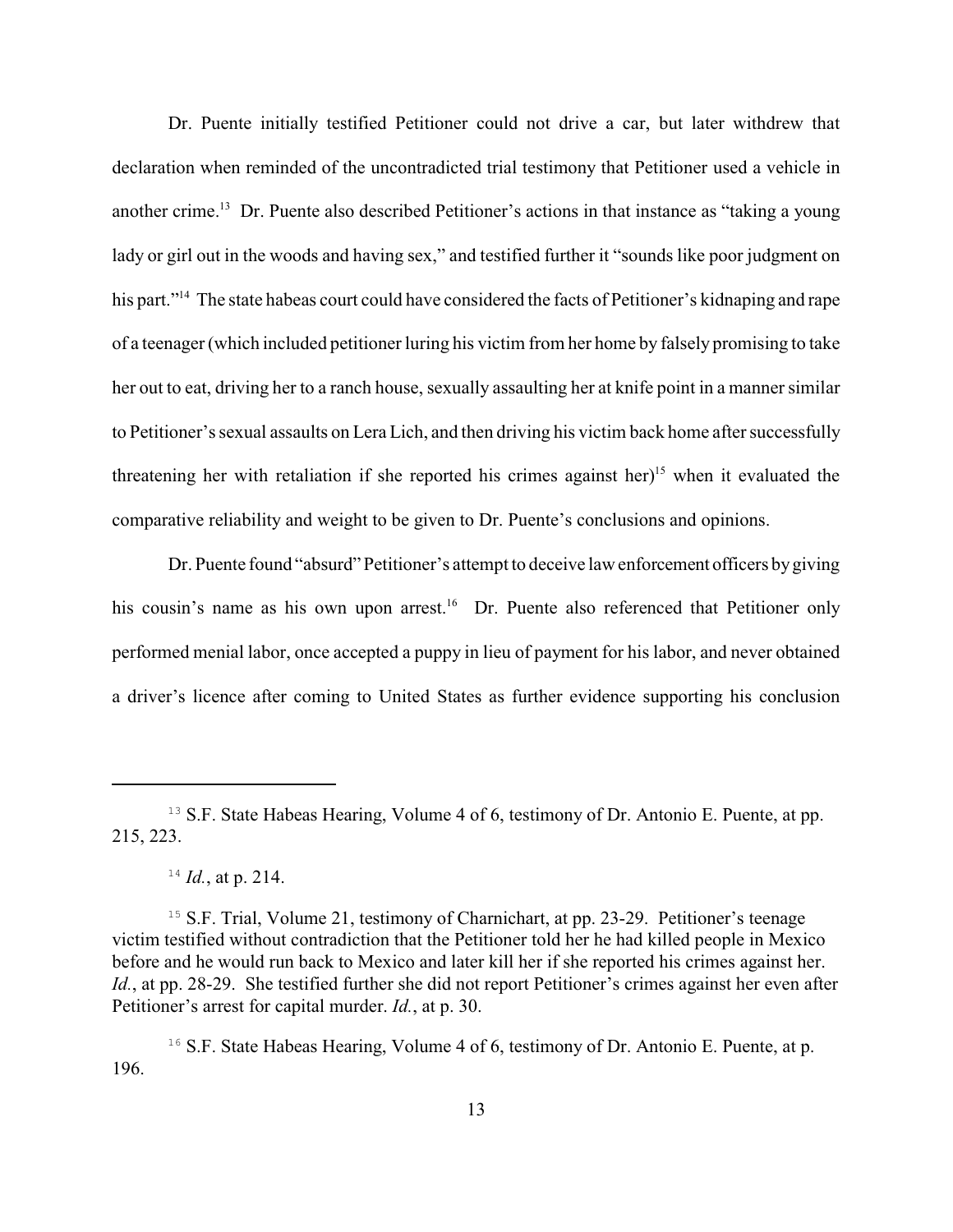Petitioner was mentally retarded.<sup>17</sup> Dr. Puente's observations, however, do not appear to take into consideration the fact the Petitioner was both a fugitive from Mexican justice as well as an illegal immigrant at the time of his post-arrest interrogations. There was no evidence before the state habeas court suggesting Petitioner was ever eligible to receive a social security card, eligible to obtain a Texas driver's license, or possessed sufficient identification to obtain legitimate employment in the United States. Thus, the state habeas court could reasonably have considered Dr. Puente's criticisms of Petitioner's failure to find employment of a more substantial kind than working as a carpenter's helper or a ranch hand less than persuasive.

The state habeas court also could reasonably have concluded that Petitioner furnished law enforcement officers with a fictitious name of an actual person (Petitioner's cousin) upon his arrest was more indicative of Petitioner's deceptive nature than suggesting Petitioner was intellectually challenged. The state habeas court could reasonably have inferred the Petitioner's desire to avoid entanglements with federal immigration officials, and the possibility of his deportation to Mexico and a return to Mexican prison, was an outcome Petitioner could rationally have wished to avoid for as long as possible. The state habeas court could have also reasonably inferred the Petitioner's attempted deception regarding his identity, despite the fact it was eventually discovered, was less indicative of diminished intellectual capability than a sign Petitioner was not a credible source of information upon which to base a mental health diagnosis.

After initially testifying he found Petitioner to be a more reliable historian than Dr. Martinez had found, even Dr. Puente admitted Petitioner was a less than *completely* reliable source of

 $^{17}$  *Id.*, at pp. 158, 192, 211-12, 216, 223-25.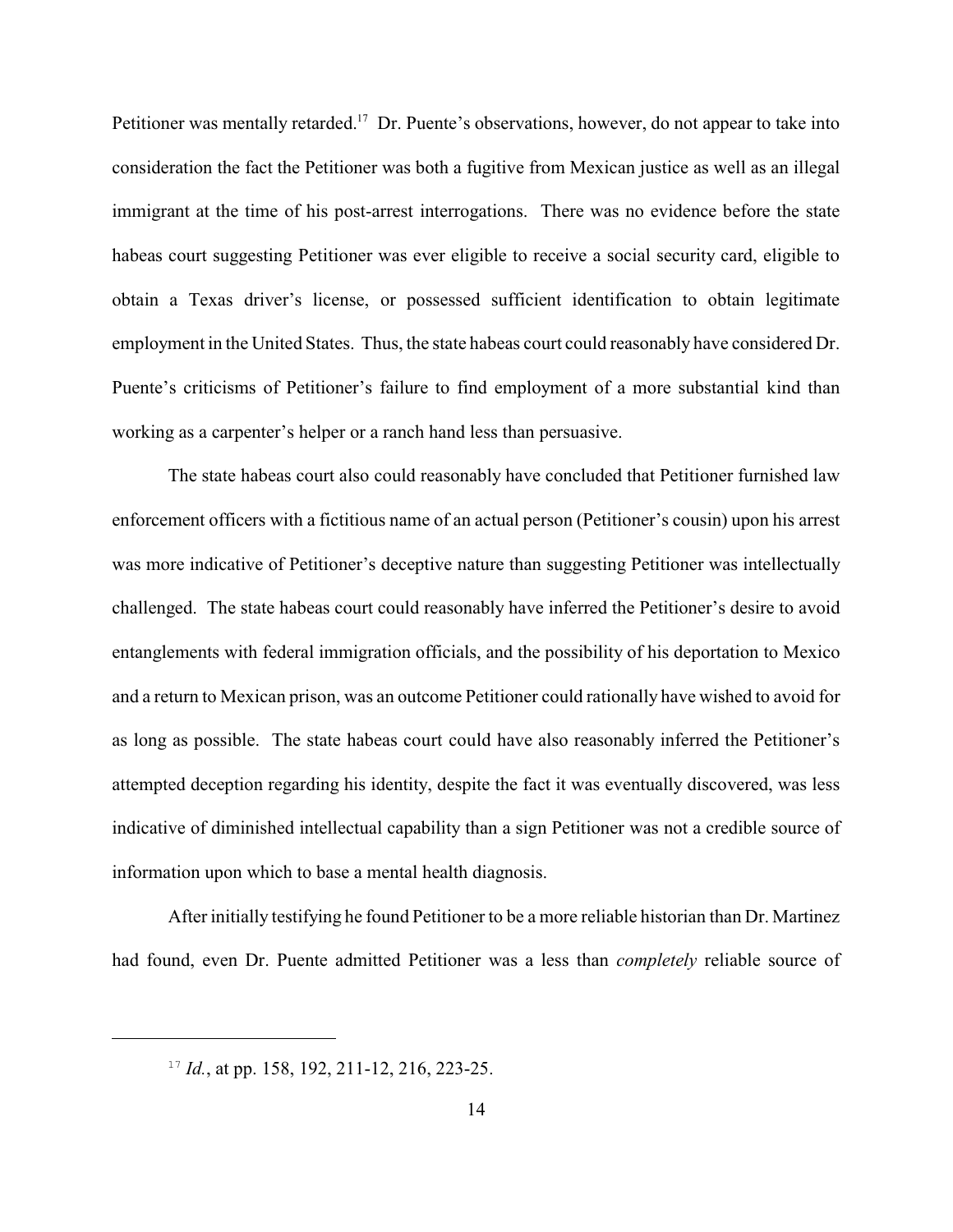information on Petitioner's own background.<sup>18</sup> Nonetheless, Dr. Puente testified he relied *exclusively* upon Petitioner's own accounts of his escape from custody in Mexico, Petitioner's entry into the United States, and Petitioner's trip from the border to Kerrville, Texas in evaluating Petitioner for mental retardation.<sup>19</sup>

Dr. Puente likewise sought to diminish Petitioner's intellectual capabilities based, in part, upon Petitioner's failure to earn a GED while incarcerated.<sup>20</sup> But Petitioner presented the state habeas court with no evidence suggesting GED courses are available in the Texas prison system for those inmates who read and write only Spanish.

Dr. Puente presented the state habeas trial court with a Power Point presentation and testified he believed averaging the scores from all of Petitioner's IQ scores (despite his admissions there were vast differences between the many different types of tests in question and there was an absence of reliable information in the record about the qualifications of those administering same) was a scientifically valid means of ascertaining Petitioner's actual IQ, and resulted in a score of less than sixty.<sup>21</sup> However, Dr. Puente also testified he believed a WAIS-III test (normed on a Mexican population and administered to Petitioner in 2006 by himself and his technicians, which resulted in

<sup>21</sup> *Id.*, at pp. 151-52, 170-73.

<sup>&</sup>lt;sup>18</sup> S.F. State Habeas Hearing, Volume 4 of 6, testimony of Dr. Antonio E. Puente, at pp. 111, 196.

<sup>&</sup>lt;sup>19</sup> *Id.*, at pp. 194-95.

 $^{20}$  *Id.*, at p. 192.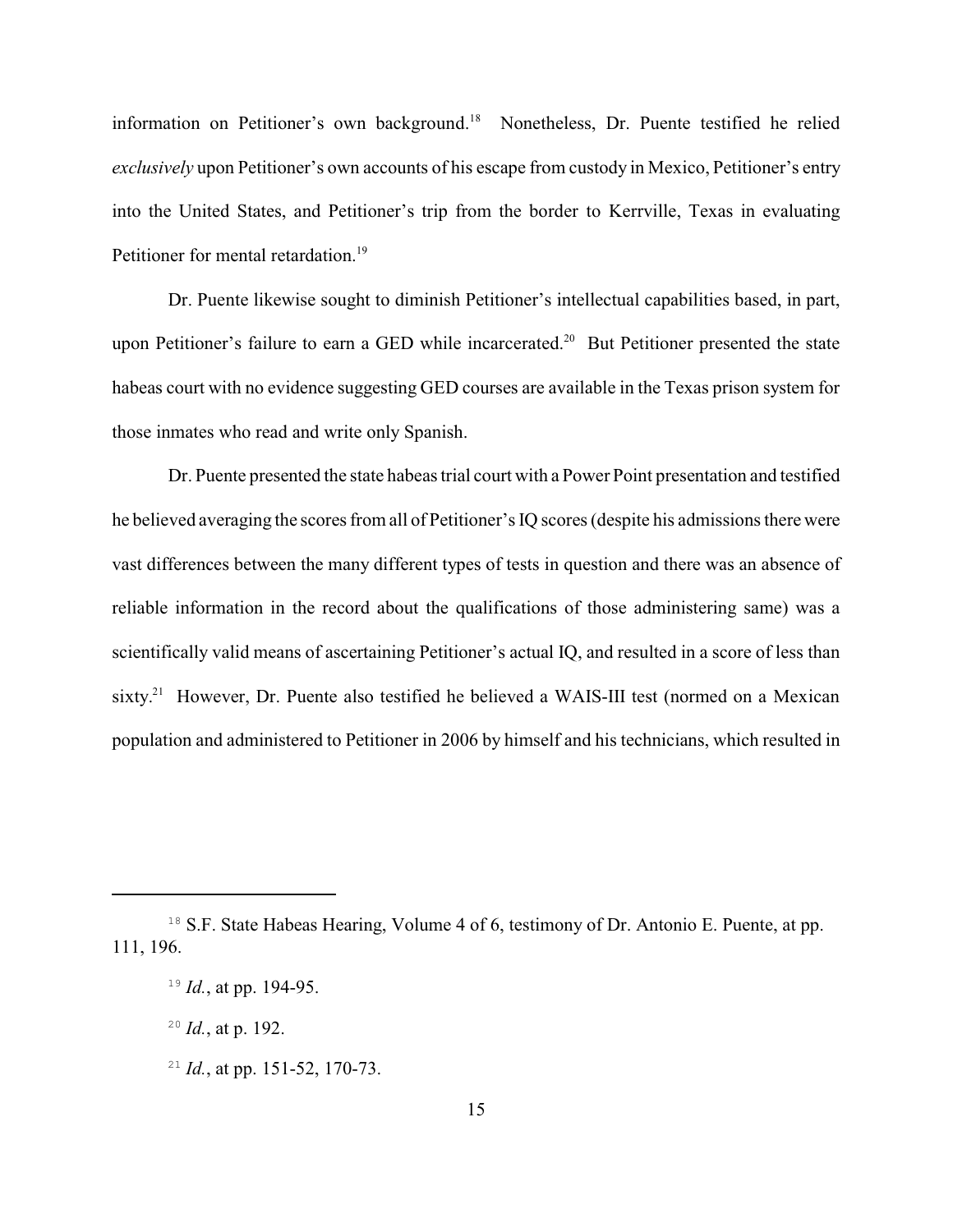a full scale score of 70 and possessed a 95 percent probability of accuracy) accurately showed Petitioner's IQ fell somewhere within the range of 65-75.<sup>22</sup>

This Court has previously explained there were other reasons apparent on the face of Petitioner's trial and state habeas record why the state habeas court could have reasonably determined Dr. Coons' opinions and conclusions regarding Petitioner's alleged mental retardation were more reliable, compelling, and convincing than those expressed by Dr. Puente and Dr. Martinez. *Hernandez Llanas v. Thaler*, 2011 WL 4437091, \*20-\*24.

The state habeas court could reasonably have concluded Dr. Puente's characterization of Petitioner's crimes as "stupid," his initially erroneous testimony suggesting Petitioner could not drive a motor vehicle, and his attempts to downplay the seriousness and sophistication required in Petitioner's prior crimes rendered Dr. Puente's opinions and conclusions less reliable, compelling, or convincing than those of Dr. Coons even if the state habeas court did not specifically determine Dr. Puente's testimony was less "credible" than Dr. Coons. In this Court's opinion, that is precisely what the state habeas court did.

 $I<sup>22</sup> Id.$ , at pp. 171-75. Dr. Puente also testified he believed similarities between the performance or non-verbal portions of the two WAIS tests administered to Petitioner in 2000 and 2006 respectively may have caused Petitioner's 2006 score to be elevated slightly due to Petitioner's familiarity with at least portions of the two tests. *Id.*, at pp. 174, 176. Contrary to the representations made by Petitioner's counsel during oral argument herein, neither Dr. Puente nor Dr. Martinez testified during Petitioner's state habeas corpus proceeding that the WAIS-III administered by Dr. Puente in 2006 which yielded a score of 70 regularly inflates IQ scores by a significant number of points. On the contrary, Dr. Martinez testified it was the Eiwa Escala de Inteligencia Wechsler Para Adultos that was guilty of producing a score inflated by 15-20 points. S.F. State Habeas Hearing, Volume 3 of 6, testimony of Dr. Gilbert Martinez, at pp. 25-26. There was no evidence in the record before the state habeas court showing the version of the WAIS-III administered to Petitioner in 2006 by Dr. Puente produced such significantly inflated test scores.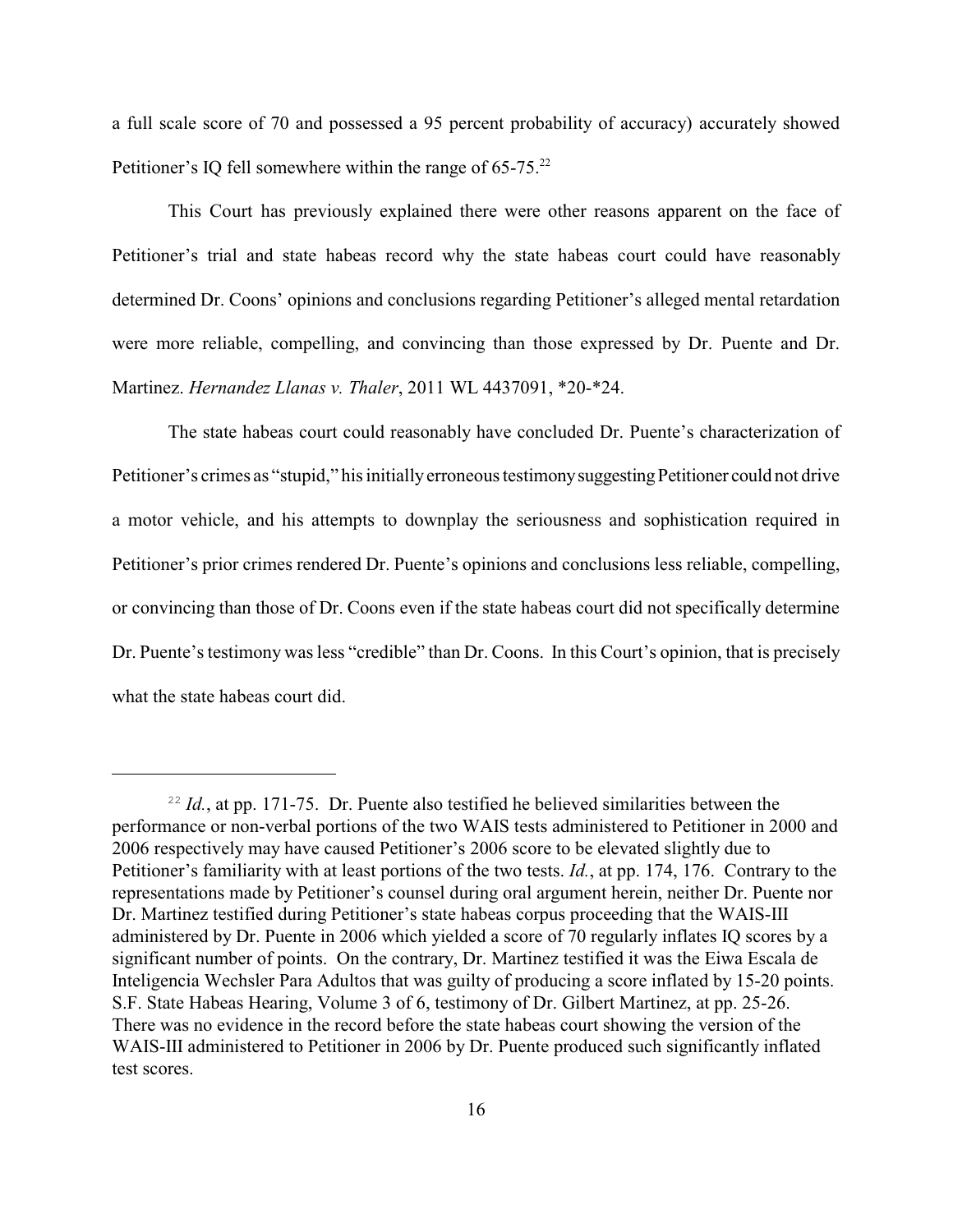As this Court explained in its Memorandum Opinion and Order, the state habeas trial court's factual findings and legal conclusions essentially tracked Dr. Coons' opinions (expressed in his testimony at Petitioner's state habeas corpus hearing) on the issue of Petitioner's alleged deficits in adaptive functioning.<sup>23</sup> Hernandez Llanas v. Thaler, 2011 WL 4437091, \*16. The state habeas trial court expressly determined "there was no credible evidence that any mental retardation manifested during the developmental period or at any age prior to the applicant being 18 years of age, or any other age."<sup>24</sup> This latter finding implicitly rejected the contrary testimony of Dr. Puente and Petitioner's siblings and family friend. No other rational interpretation of the state habeas court's findings and conclusions is possible. Because Dr. Puente relied upon the same sources of history on Petitioner's childhood which the state habeas court implicitly rejected as incredible, the state habeas court's implicit credibility determination would necessarily have cast doubt upon the vitality of Dr. Puente's conclusions and opinions regarding Petitioner's alleged deficits in adaptive functioning prior to age 18.

As was explained in detail in this Court's Memorandum Opinion and Order, the state habeas court's resolution of Petitioner's *Atkins* claim came down principally to a choice between the divergent expert opinions of Petitioner's experts (Dr. Puente and Dr. Martinez) and the opinion of the state's mental health expert (Dr. Coons). While the state habeas trial court did refuse to include many of the *express* factual findings regarding the relative credibility of Dr. Puente's conclusions vis-a-vis Dr. Coons' conclusions requested by the state in its proposed findings of fact and conclusions of law, the state habeas trial court's factual findings and conclusions of law adopted

 $23$  State Habeas Transcript, Volume V, at pp. 137-52.

 $24$  State Habeas Transcript, Volume V, at p. 152.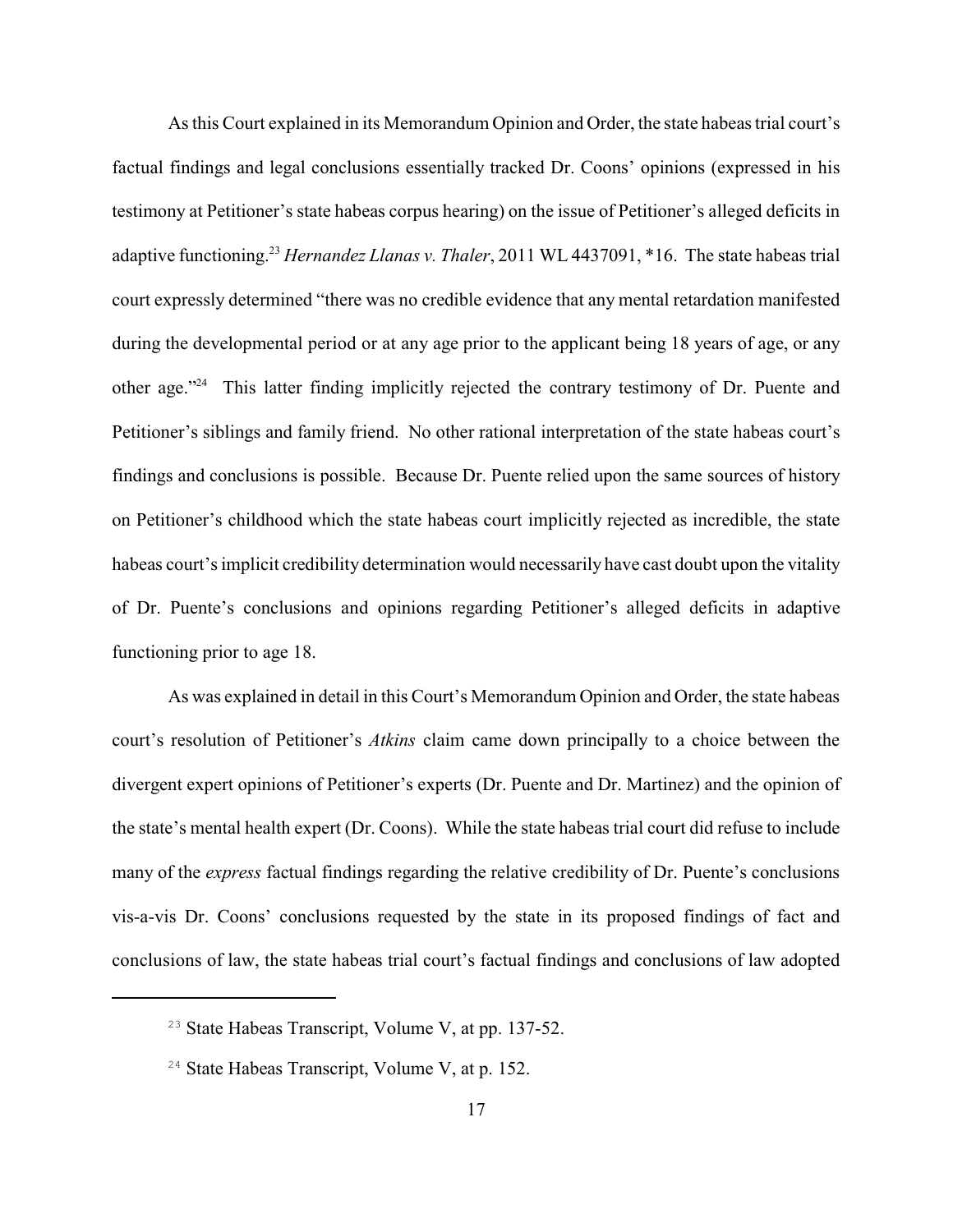practically verbatim the opinions expressed by Dr. Coons' during his testimony at Petitioner's state habeas hearing. While the state habeas trial court may have failed to adopt the state's proposed *express* factual findings regarding the credibility of the primary experts' conflicting opinion testimony, there is no rational basis for arguing the state habeas court failed to make an *implicit* determination that Dr. Coons' conclusions and opinions on the ultimate issue of Petitioner's alleged mental retardation were more convincing or reliable than those furnished by Dr. Puente and Dr. Martinez.

The state habeas court clearly chose to give more weight to the expert opinions of Dr. Coons than those of Dr. Puente and Dr. Martinez. No other rational construction of the state habeas trial court's findings of fact and conclusions of law is possible. For the reasons discussed above and in this Court's Memorandum Opinion and Order, the state habeas court's decision to do so was not based upon an unreasonable determination of the facts from the evidence before that court.

In conclusion, the state habeas court reasonably concluded the opinions of Dr. Coons on the ultimate issue of Petitioner's alleged mental retardation were entitled to greater weight than the opposing opinions of Dr. Puente and Dr. Martinez, even if the state habeas trial court failed to make *express* factual findings addressing the relative *credibility* of the parties' mental health experts. As modified by this Order, this Court's Memorandum Opinion and Order accurately reflects the state habeas court's determinations regarding the respective weight to be given the opinions and conclusions of the parties' dueling experts implicit within the state habeas court's ultimate rejection of Petitioner's *Atkins* claim on the merits.

# F. Implicit Credibility Findings Re Petitioner's Relatives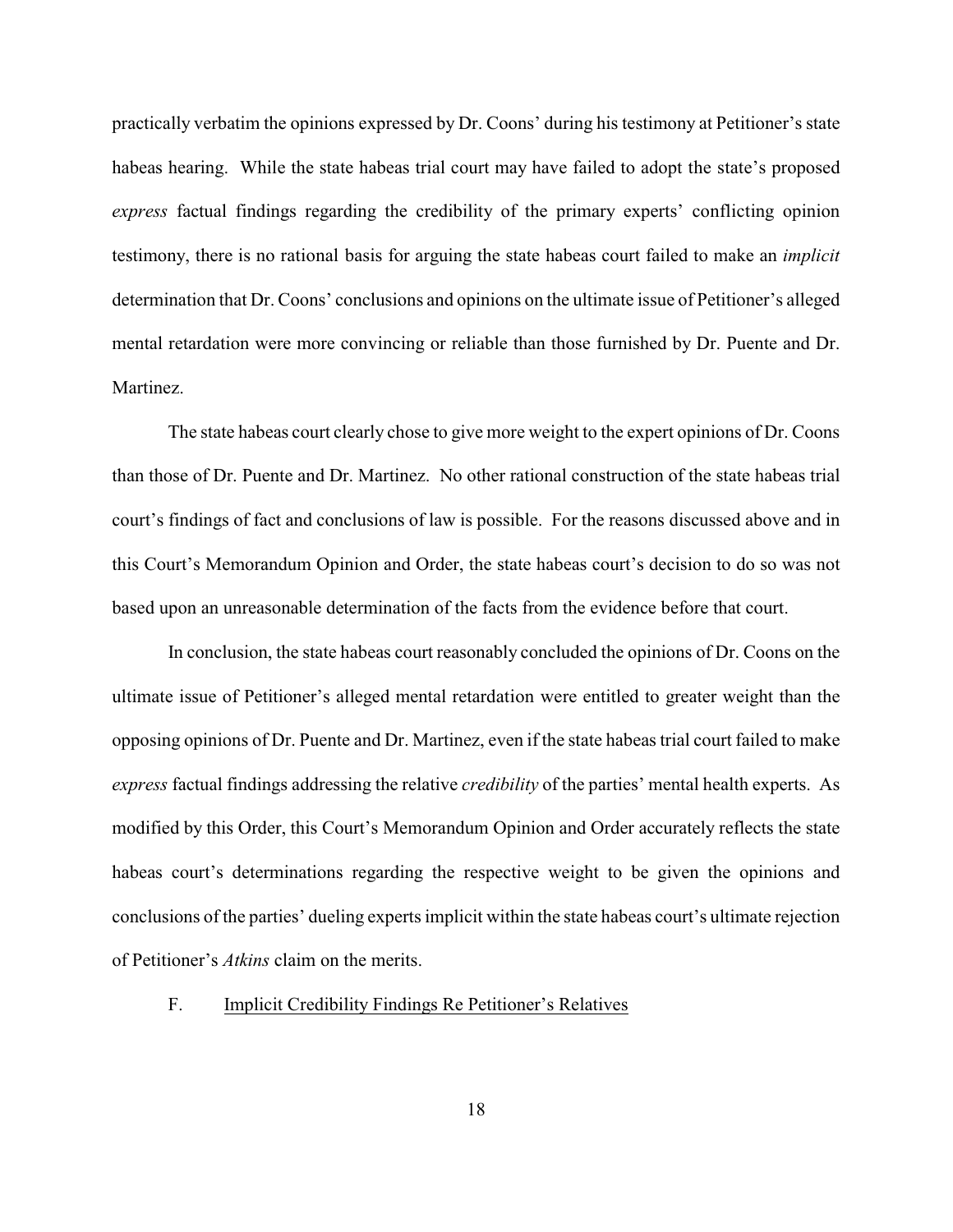Petitioner faults this Court for observing that Petitioner failed to present the state habeas court with any credible testimony from "independent third parties with personal knowledge of Petitioner's developmental milestones or any documentation from reliable independent sources addressing Petitioner's achievement or failure to achieve developmental childhood milestones." Yet even Petitioner's chief expert, Dr. Puente, admitted there was an absence of school records or medical records relating to Petitioner's achievement of childhood developmental milestones of the nature usually relied upon in making a mental retardation determination.<sup>25</sup> Furthermore, at the time of Petitioner's trial, one of his sisters furnished the prosecution with an affidavit (which she subsequently recanted only partially) in which she stated there was essentially nothing about Petitioner's childhood that suggested to her he was mentally retarded. *Hernandez Llanas v. Thaler*, 2011 WL 4437091, \*11 at n.49. Finally, the state habeas trial court expressly found Petitioner "failed to present any *credible* evidence of a significant deficit in the adaptive behavior areas of health  $\&$  safety, self-care, use of community resources or self-direction." In light of the testimony of Petitioner's siblings and family friend regarding the conditions of Petitioner's childhood, the foregoing factual determination constituted at least an implicit, if not explicit, rejection of the credibility of the testimony of Petitioner's siblings and family friend during Petitioner's state habeas hearing.

This Court's Memorandum Opinion and Order accurately reflects that the state habeas court determined the Petitioner failed to present that court with any *credible* evidence from *independent*

<sup>&</sup>lt;sup>25</sup> S.F. State Habeas Hearing. Volume 4, testimony of Dr. Antonio E. Puente, at pp. 129, 136-37.

 $26$  State Habeas Transcript, Volume V, at p. 144 (emphasis added).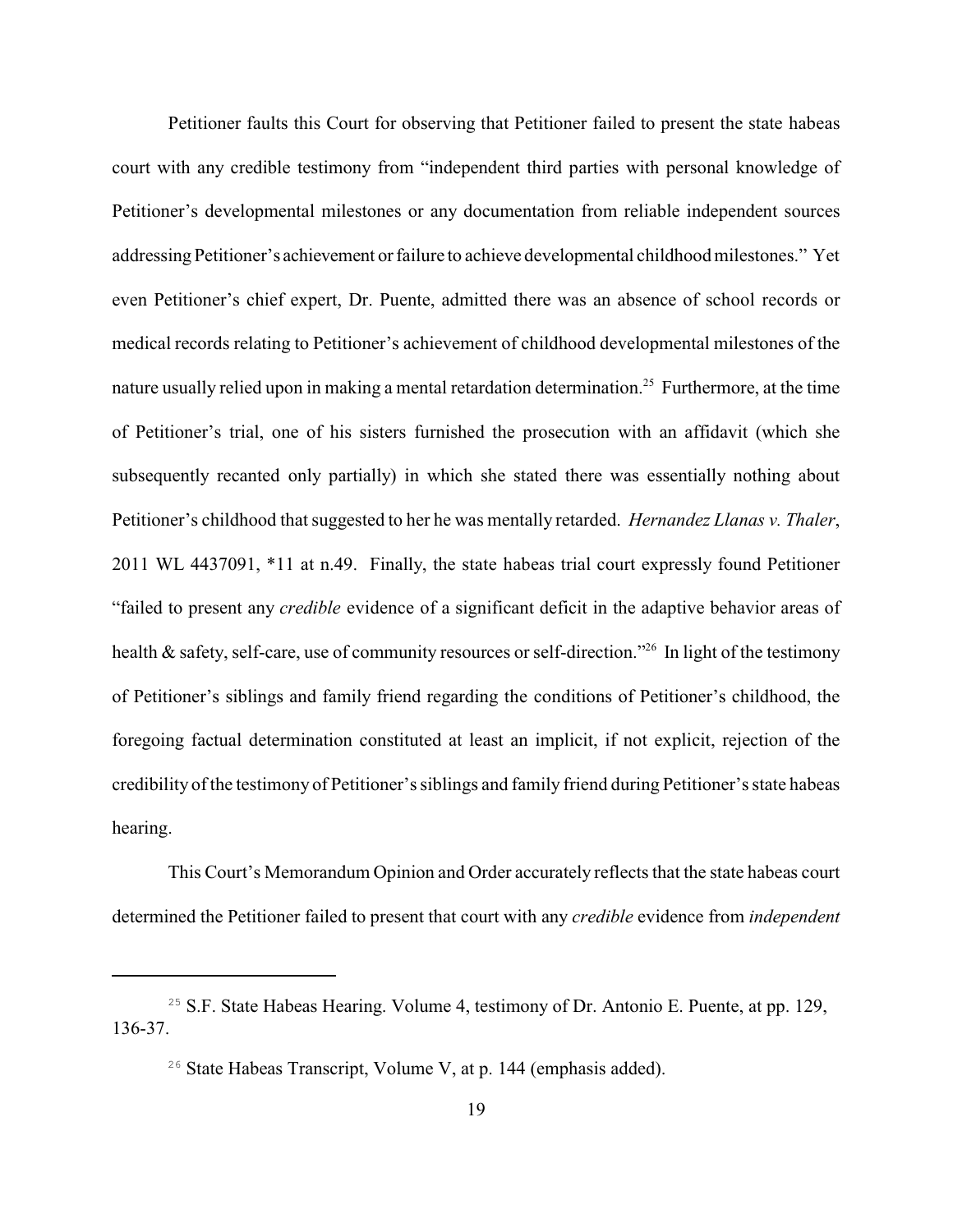sources establishing that Petitioner suffered significant deficits in adaptive behavior during his childhood. Under the circumstances of Petitioner's case, his siblings and family friend did not constitute "independent" witnesses as to Petitioner's achievement or failure to achieve childhood developmental milestones.

#### G. Petitioner's Anti-Social Personality

Petitioner faults this Court for mentioning Petitioner's anti-social personality in concluding the state habeas court reasonably gave more weight to Dr. Coons' opinions than those of Dr. Martinez and Dr. Puente regarding the possibility Petitioner had performed at a level below his maximum capabilities on a number of post-arrest standardized tests. Petitioner complains the state habeas trial court did not expressly mention Petitioner's "anti-social personality disorder" in its findings of fact and conclusions of law. Petitioner offers no legal authoritysupporting this objection. This Court is aware of no authority limiting this Court's analysis of a claim under the AEDPA to only the evidence specificallymentioned by a state court in its formal opinion or findings of fact and conclusions of law rejecting a constitutional claim on the merits.

Petitioner misconstrues the nature of this Court's review of Petitioner's *Atkins* claim under the AEDPA. As this Court explained in its Memorandum Opinion and Order, it is not the role of this Court to parse the state habeas court's factual findings or conclusions of law for internal inconsistencies or to grade that court's paper. *Hernandez Llanas v. Thaler*, 2011 WL 4437091, \*9. Instead, in this Circuit, a federal habeas court reviewing a state court's rejection on the merits of a claim for relief pursuant to the AEDPA must focus exclusively on the propriety of the ultimate decision reached by the state court and not evaluate the quality, or lack thereof, of the state court's written opinion supporting its decision. *See Maldonado v. Thaler*, 625 F.3d at 239 (federal habeas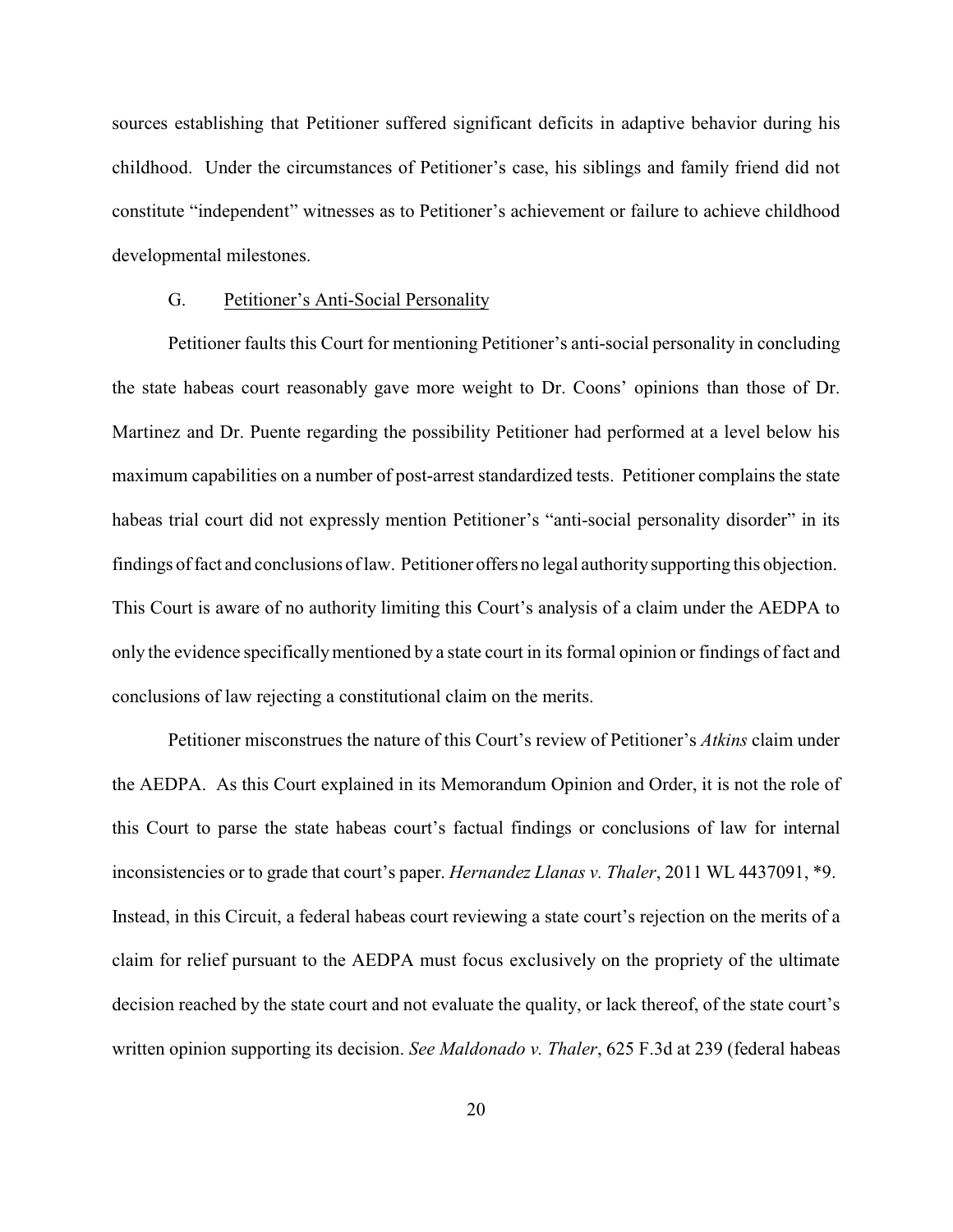review of a state court's adjudication involves review only of a state court's decision, not the written opinion explaining the decision).

Under the AEDPA, the issue before this Court is whether it was *objectively reasonable* for the state habeas court to reject Petitioner's *Atkins* claim on the merits based upon (1) clearly established federal law and (2) *the evidence actually presented to that court*. In so doing, this Court is not limited to reviewing and considering only the evidence expressly mentioned or specifically listed by the state court in its formal opinion or its findings of fact and conclusions of law. During Petitioner's capital murder trial, Petitioner's own experts agreed Petitioner displayed an anti-social personality.<sup>27</sup> That diagnosis, which neither Dr. Martinez nor Dr. Puente challenged during their subsequent testimony at Petitioner's state habeas corpus hearing, was properly before the state habeas court when it rejected Petitioner's *Atkins* claim on the merits. In fact, the entirety of Petitioner's state trial court record was properly before the state habeas court when it considered and rejected on the merits Petitioner's mental retardation claim. There was nothing inappropriate with this Court identifying the undisputed diagnosis of Petitioner's antisocial personality disorder, which was properly before the state habeas court, when explaining why the state habeas court's rejection of Petitioner's *Atkins* claim on the merits was objectively reasonable in light of clearly established federal law and *the evidence actually before that court.*

 $27$  At trial, Dr. Gilbert Martinez offered a tentative diagnosis of anti-social personality disorder. S.F. Trial, Volume 21, testimony of Dr. Gilbert Martinez, at p. 109. Another of Petitioner's experts testified Petitioner (1) suffered from Schizophreniform Disorder, (2) was likely to commit future acts of violence unless properly medicated, and (3) nonetheless did not suffer from a mental condition which impaired Petitioner's ability to know right from wrong. S.F. Trial, Volume 21, testimony of Dr. Robert E. Cantu, at pp. 137, 139-40, 145-46. Yet another of Petitioner's mental health experts testified it was obvious Petitioner possessed a "distinctive" antisocial personality. S.F. Trial, Volume 21, testimony of Dr. Michael Arambula, at p. 177.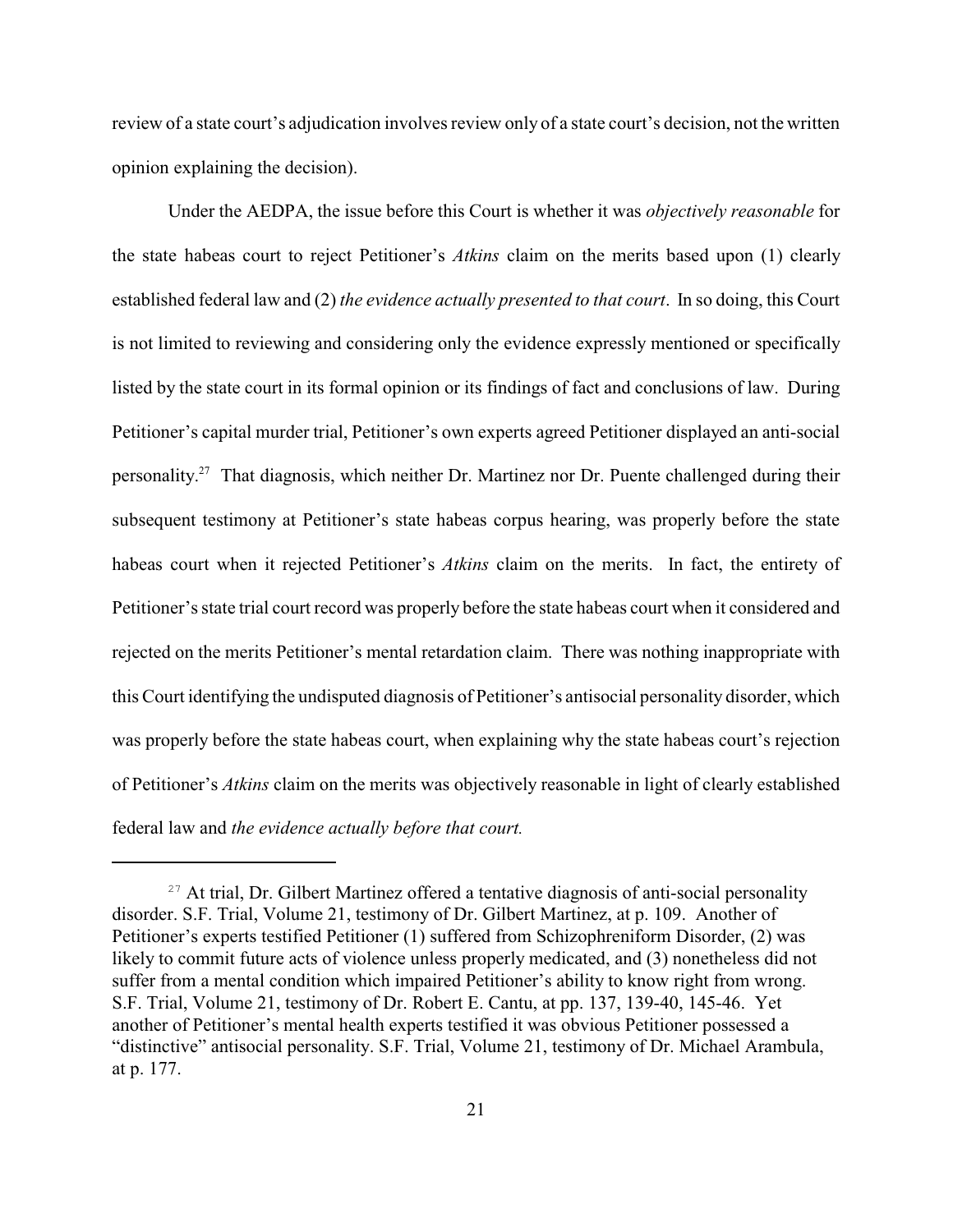## H. Petitioner's Lack of Sophistication

Petitioner complains this Court cited the testimonyofDr. Puente and Dr. Martinez suggesting Petitioner was too unsophisticated to have "malingered" as supporting the state habeas court's implicit rejection of Dr. Martinez and Dr. Puente's ultimate opinions regarding Petitioner's mental capabilities. Petitioner also complains the state habeas trial court's findings of fact and conclusions of law did not expressly mention this evidence in support of the state habeas court's ultimate conclusion rejecting Petitioner's *Atkins* claim. In determining whether the state habeas court's rejection ofPetitioner's *Atkins* claim was objectivelyreasonable in light of clearlyestablished federal law and the evidence actually before the state habeas court, this Court's review is not limited to examination of only that evidence the state habeas court expressly or specifically mentioned in its formal opinion or findings of fact and conclusions of law. *Maldonado v. Thaler*, 625 F.3d at 239.

The test of reasonableness mandated bythe AEDPA is an objective one, not a subjective one. It matters not whether the state habeas court specifically identified all the evidence in the record supporting its ultimate conclusions. This Court's role is only to determine whether that ultimate conclusion reached by the state habeas court was objectively reasonable under clearly established federal law and all the evidence actually before the state habeas court. *Id.*

Petitioner admits that both Dr. Puente and Dr. Martinez expressed opinions during the state habeas corpus proceeding suggesting Petitioner lacked the kind of sophistication necessary to have "malingered" on any of the psychological testing they performed.<sup>28</sup> Dr. Coons not only disagreed with their conclusion on this point, he had a very different approach to the entire subject, explaining

<sup>&</sup>lt;sup>28</sup> S.F. State Habeas Hearing, Volume 4, testimony of Dr. Gilbert Martinez, at p. 66; S.F. State Habeas Hearing, Volume 4, testimony of Dr. Antonio E. Puente, at pp. 178-81, 218-21.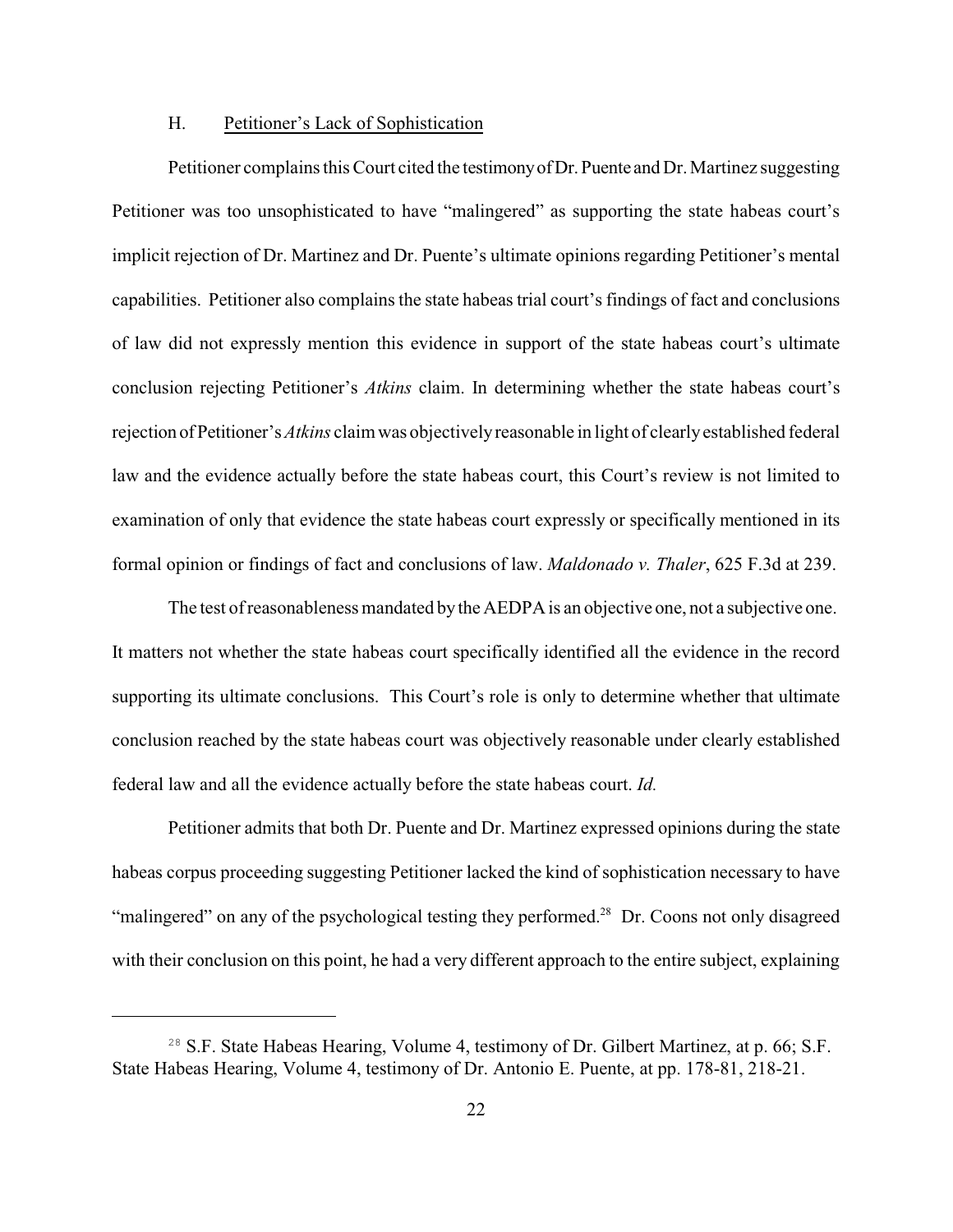his belief that the concept of "malingering" as expressed by Dr. Martinez and Dr. Puente during their testimony at the state habeas corpus hearing was too narrow in that it failed to give adequate consideration to the very real possibility, even perhaps the probability, the Petitioner lacked the motivation to give his best efforts during the testing performed byDr. Martinez, Dr. Puente, and their associates.<sup>29</sup> In Dr. Coons' view, motivational factors likely played a significant role in explaining Petitioner's poor performance on a host of post-arrest standardized intelligence tests.<sup>30</sup> This Court concluded the state habeas court could have reasonably relied upon what this Court perceived to be Dr. Coons' reasonable opinions on the possibility that motivational factors influenced Petitioner's low test scores when the state habeas court implicitly rejected the contrary opinions of Dr. Martinez and Dr. Puente.<sup>31</sup>

Petitioner argues Dr. Coons was incompetent to render any opinion regarding whether Petitioner was malingering because he did not personally observe Petitioner during the testing process. Dr. Coons' opinions were based, however, upon what he perceived to be contradictory, conflicting, or inconsistent raw data generated during the testing process, not upon observation of Petitioner's demeanor during the testing process. The state habeas court could reasonably have believed Dr. Coons' opinions regarding the inconsistencies in Petitioner's scores on specific tests were entitled to as much or more weight than the opinions of Dr. Puente and Dr. Martinez.

<sup>&</sup>lt;sup>29</sup> S.F. State Habeas Hearing, Volume 5, testimony of Dr. Richard E. Coons, at pp. 63, 76, 116, 123, 158, 189.

 $30$  *Id.* 

<sup>&</sup>lt;sup>31</sup> Contrary to Petitioner's suggestion in his motion to alter or amend judgment, the state habeas court did expressly find the Petitioner scored a full scale 70 on a WAIS, with a performance IQ score of 87 and a verbal IQ score of 66. State Habeas Transcript, Volume V, at p. 149.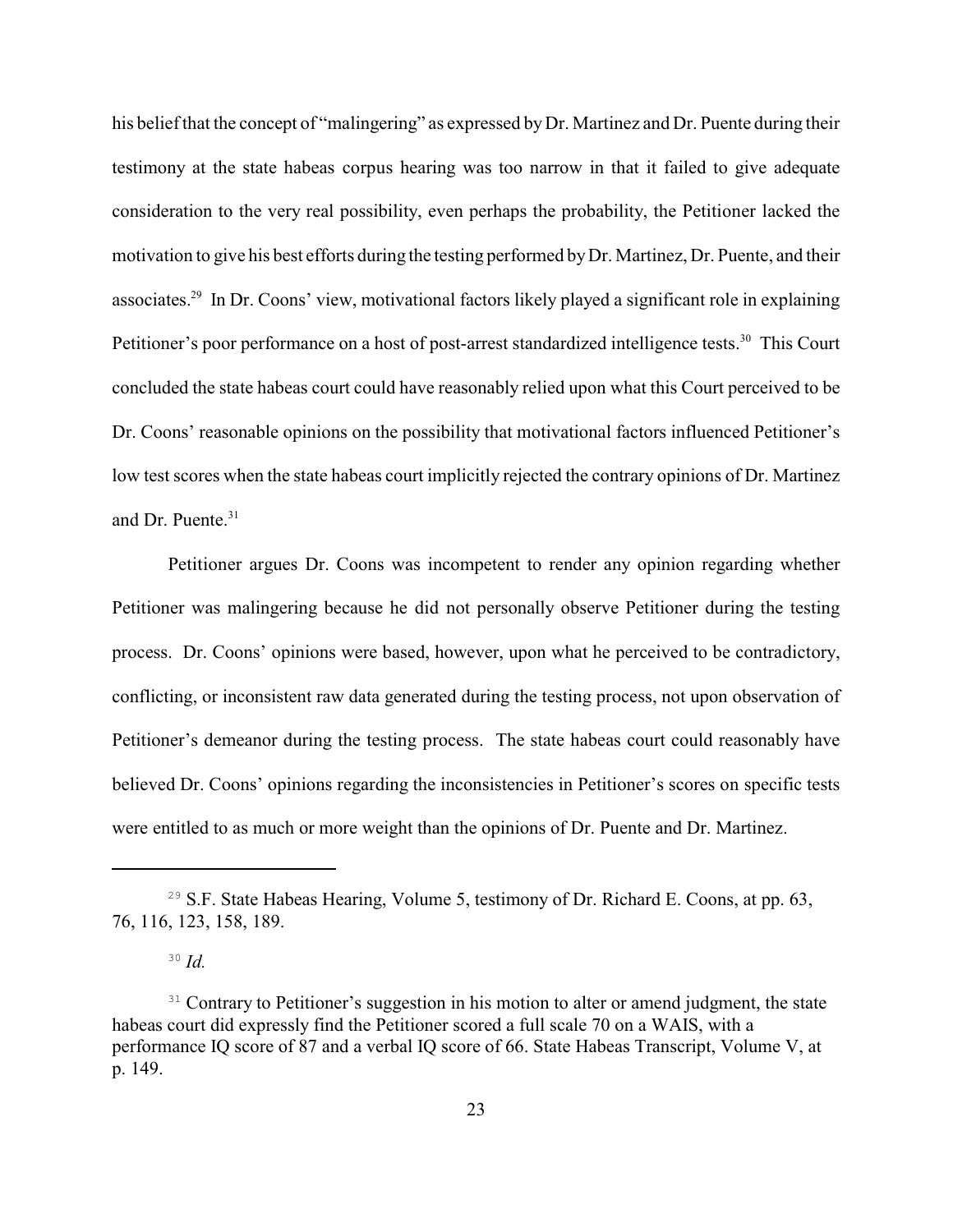Dr. Martinez was less dogmatic on this subject than Dr. Puente during his testimony at Petitioner's state habeas corpus hearing.<sup>32</sup> Dr. Martinez readily acknowledged that motivational factors had to be considered in connection with any psychological testing done on an incarcerated individual but believed, based upon his first hand observation of Petitioner's demeanor, that motivational factors had not played a significant role in producing Petitioner's low scores on the tests Dr. Martinez administered.<sup>33</sup>

In contrast, Dr. Puente appeared to equate "malingering" exclusively with a test subject's attempts at "faking" his answers, as opposed to a test subject merely failing to put forth maximum effort during testing and rejected out of hand any possibilitya person as unsophisticated as Petitioner could have fooled him.<sup>34</sup>

Dr. Coons, on the other hand, did not suggest or imply the Petitioner had engaged in overtly deceptive behavior during testing; but, rather, asserted the vast discrepancies in Petitioner's scores on different tests designed to measure the same or similar skill sets suggested Petitioner had not given maximum efforts on all such tests. $35$  Thus, Dr. Coons did not attempt to express opinions based upon Petitioner's demeanor during the testing process, as did Dr. Martinez and Dr. Puente. Instead, Dr. Coons focused on what he perceived to be inconsistencies in the test scores and outright

<sup>&</sup>lt;sup>32</sup> Hernandez Llanas v. Thaler, 2011 WL 4437091, \*13 (particularly at notes 72-76 and accompanying text).

<sup>&</sup>lt;sup>33</sup> S.F. State Habeas Hearing, Volume 3 of 6, testimony of Dr. Gilbert Martinez, at pp. 170-75; Volume 4 of 6, testimony of Dr. Gilbert Martinez, at pp. 41-45, 50-53, 65-66, 77.

<sup>&</sup>lt;sup>34</sup> S.F. State Habeas Hearing, Volume 4 of 6, testimony of Dr. Antonio E. Puente, at pp. 181-83, 185-86, 219-20.

<sup>&</sup>lt;sup>35</sup> S.F. State Habeas Hearing, Volume 5 of 6, testimony of Dr. Richard Coons, at pp. 61-63, 66-67, 70-71, 76, 116, 123, 176, 189.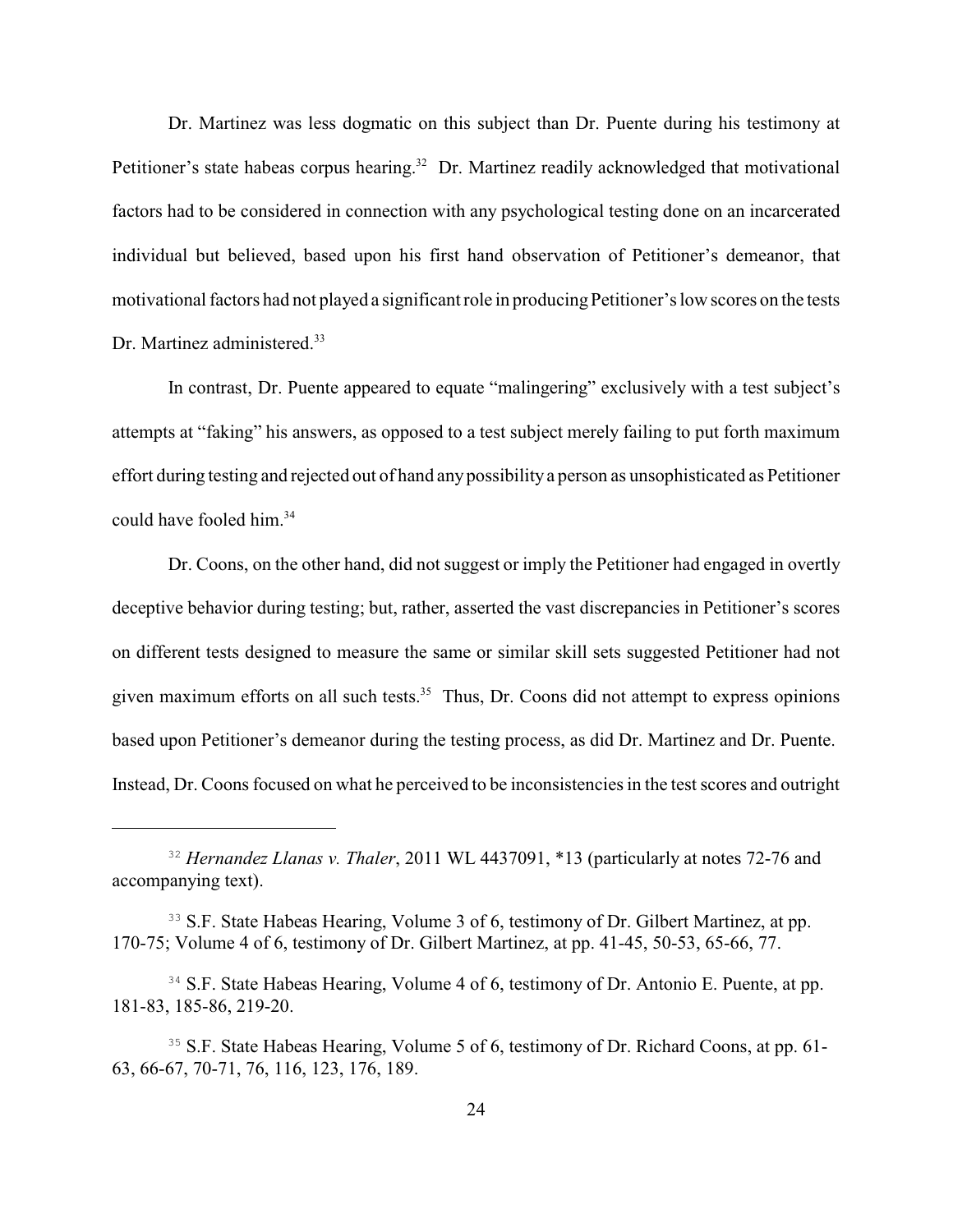contradictory test results.<sup>36</sup> The state habeas court was not required to adopt Dr. Puente's more narrow view that onlya test subject's intentional, deliberate, efforts to give false or incorrect answers qualified as "malingering."

Neither Dr. Martinez nor Dr. Puente attempted to respond to Dr. Coons' testimony about what Dr. Coons perceived as widely divergent, seemingly contradictory, results in the test scores. Thus, the state habeas court could rationally and reasonably have considered the discrepancies in Petitioner's test scores identified byDr. Coons as evidence suggesting a lack of *consistent*maximum effort by Petitioner during the testing process without necessarily disbelieving Dr. Puente's and Dr. Martinez's testimony that they observed nothing in Petitioner's demeanor during testing which suggested to them the Petitioner was deliberately or intentionally attempting to "fake" his test answers.

# I. The AAMR's Definition of Mental Retardation & *Briseno*

The state court's decision to adopt Dr. Coons' opinions and conclusions over those of Dr. Puente on the ultimate question of Petitioner's alleged mental retardation was objectivelyreasonable for several reasons. First, Dr. Puente employed a broad clinical definition of mental retardation which differed subtly, but significantly, from the legal definition employed by Texas courts to evaluate *Atkins* claims. Second, Dr. Puente relied almost exclusively for information on Petitioner's alleged deficits in adaptive behavior prior to age 18 on sources the state habeas court implicitly, yet reasonably, concluded were not entirely credible. Third, as is evident from the discussion above describing Dr. Puente's attempts to dismiss Petitioner's past criminal behavior as merely evidence of "poor judgment," Dr. Puente had a narrow view of the severity and seriousness of Petitioner's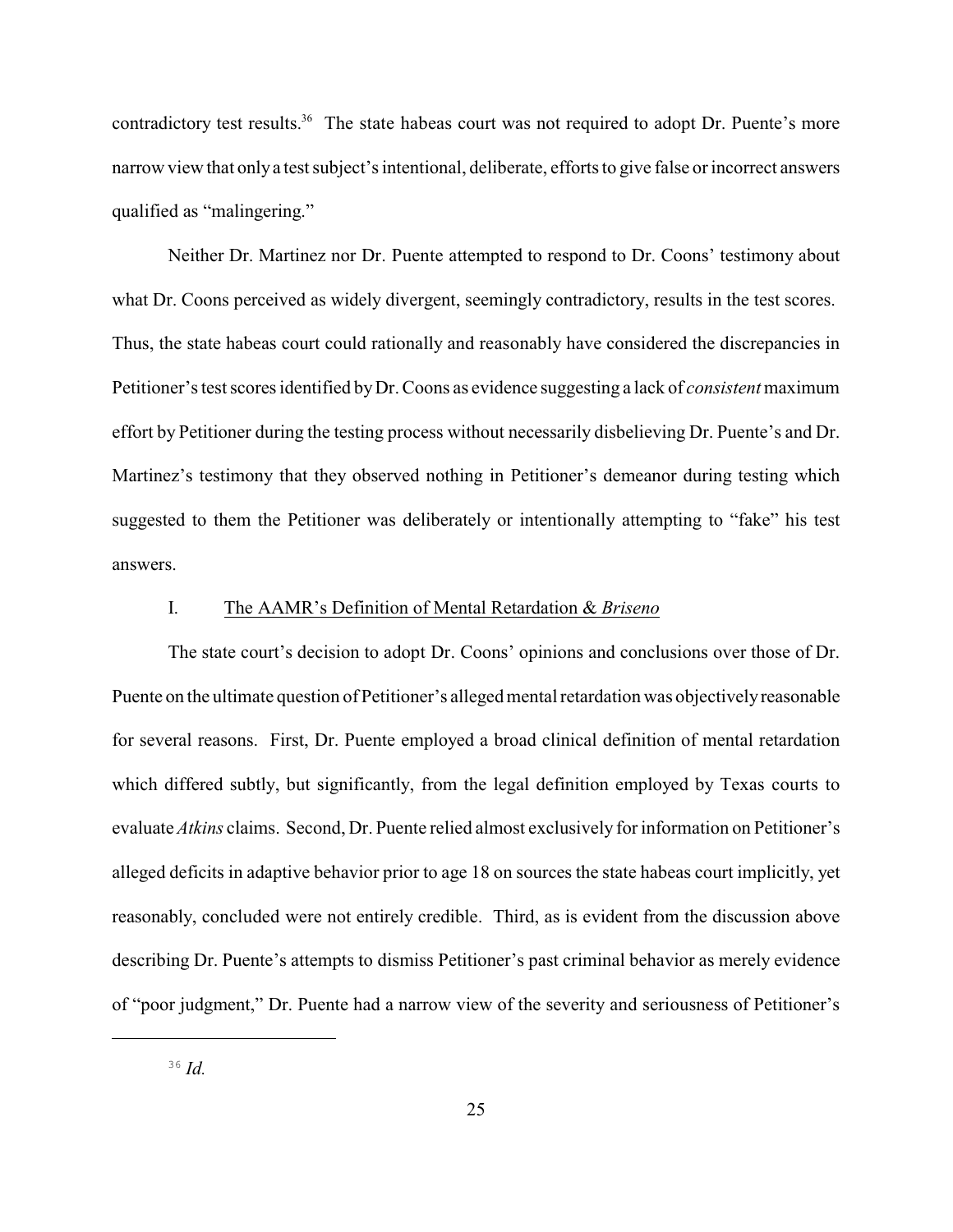criminal behavior. Finally, Dr. Puente's approach to evaluating Petitioner's current adaptive behavior was based in part on (1) Petitioner's inability to participate in Spanish language Bible study or to earn a GED while in custody when there was no evidence such programs were than available within the Texas prison system and (2) Petitioner's inability to obtain substantial employment in the United States while a fugitive from Mexican justice and in an illegal alien status.

More specifically, Dr. Puente was asked by Petitioner's state habeas counsel to render an opinion on whether Petitioner was mentally retarded based *exclusively* upon the clinical definition of mental retardation promulgated American Association of Mental Retardation ("AAMR").<sup>37</sup> Dr. Coons, in contrast, based his opinions and conclusions upon the statutory definition of mental retardation found in the Texas Health and Safety Code which, while similar to the AAMR's definition, differs somewhat from the AAMR definition but nonetheless forms a portion of the legal definition of mental retardation utilized by the Texas Criminal courts to address *Atkins* claims.<sup>38</sup>

The Supreme Court's opinion in *Atkins* did not mandate a uniform *legal* definition of mental retardation but, instead, referenced a pair of clinical definitions - the one promulgated by the AAMR and another promulgated by the American Psychiatric Association in its *Diagnostic and Statistical Manual of Mental Disorders, Fourth Edition* ("DSM-IV-TR"). *See Hernandez Llanas v. Thaler*,

<sup>&</sup>lt;sup>37</sup> S.F. State Habeas Hearing, Volume 4 of 6, testimony of Dr. Antonio E. Puente, at p. 164. On cross-examination, Dr. Puente referred to the AAMR's definition of mental retardation as the "foundation for the Texas statutes" and made clear he had employed the AAMR's definition in evaluating Petitioner's deficits in adaptive skills. *Id.*, at pp. 187, 192.

<sup>&</sup>lt;sup>38</sup> S.F. State Habeas Hearing, Volume 5 of 6, testimony of Dr. Richard Coons, at p. 90. On cross-examination, Dr. Coons testified the AAMR's definition of mental retardation (1) was significantly broader than the Texas statutory definition, (2) failed to include consideration of the patient's cultural group in evaluating adaptive functioning, and (3) would render half the population of the Travis County Jail "mentally retarded." *Id.*, at pp. 128, 130, 133.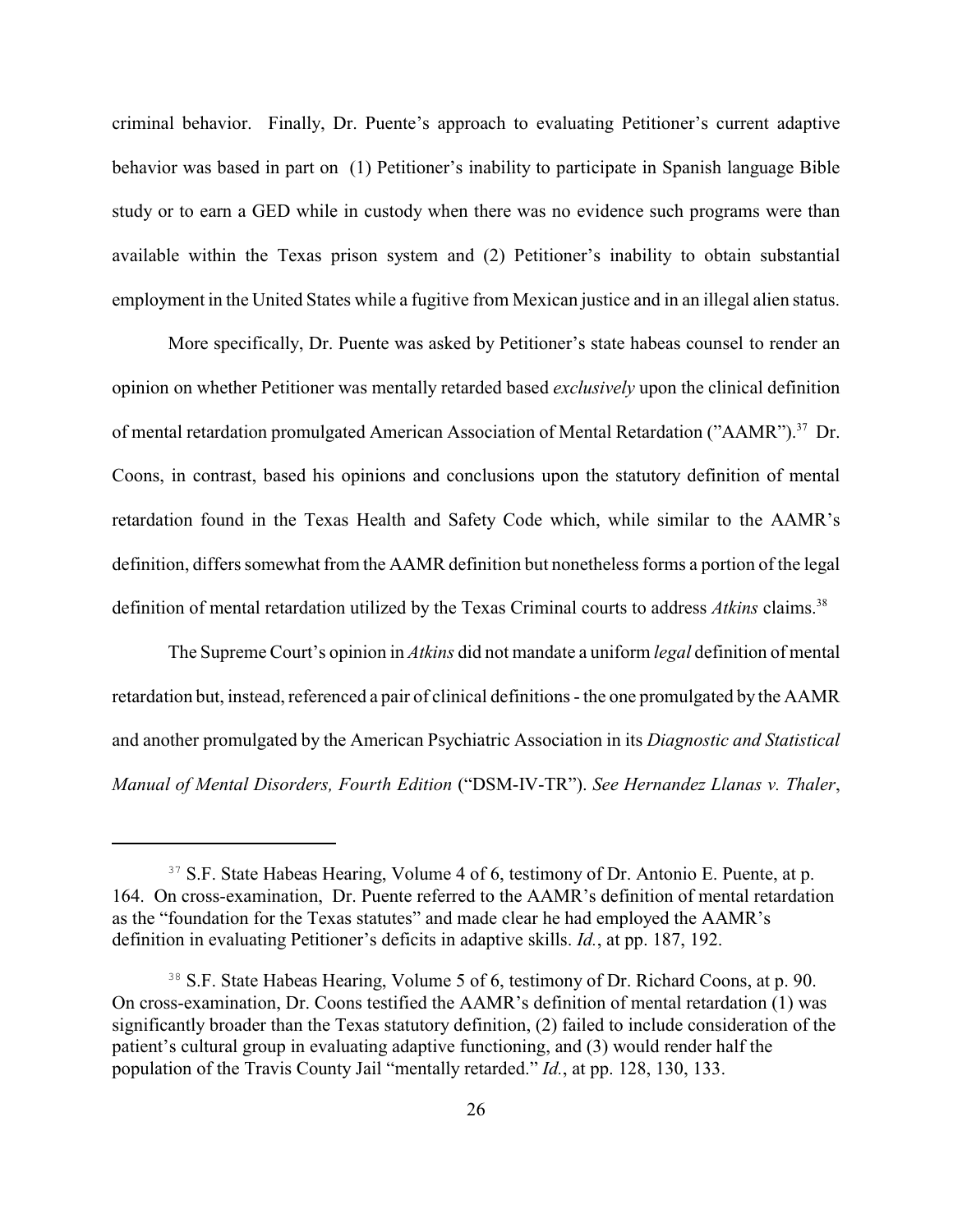2011 WL 4437091, \*18-\*20 (*citing Atkins v. Virgina*, 536 U.S. at 308 n.3, 122 Sct. at 2245 no. 3). The Supreme Court left to the States the task of formulating a legal definition of mental retardation for Eighth Amendment purposes: "we leave to the States the task of developing appropriate ways to enforce the constitutional restriction upon their execution of sentences." *Atkins v. Virginia*, 536 U.S. at 317. The Supreme Court did, however, note that state statutory definitions of mental retardation "generally conform to the clinical definitions set forth above in note 3, *supra*." *Atkins*, 536 U.S. at 517 n.22.

Subsequent to *Atkins*, the criminal courts of Texas have employed a legal definition of mental retardation for *Atkins* purposes which utilizes the AAMR clinical definition relied upon by Dr. Puente, the slightly different statutory definition relied upon by Dr. Coons found in Section 591.003(13) of the Texas Health and Safety Code, as well as a number of non-statutory, pragmatic, factors addressing the capital defendant's background and the circumstances of the defendant's capital offense. *SeeHernandez Llanas v. Thaler*, 2011 WL4437091, \*18-\*20 (discussing both Texas and Fifth Circuit case law and the factors announced by the Texas Court of Criminal Appeals in *Ex parte Briseno*, 135 S.W.3d 1, 7-9 (Tex. Crim. App. 2004)). This Court concluded the state habeas court's express reliance on the legal standard set forth in *Briseno* in rejecting Petitioner's *Atkins* claim on the merits was an objectivelyreasonable application of legal principles fullyconsistent with clearly established law. *Hernandez Llanas v. Thaler*, 2011 WL 4437091, \*20. In an opinion issued subsequent to this Court's Memorabndum Opinion and Order, the Fifth Circuit validated the constitutional efficacy of the *Briseno* factors. *See Chester v. Thaler*, \_\_\_ F.3d \_\_\_, \_\_\_, 2011 WL 6846746, \*6-\*7 (5th Cir. Dec. 30, 2011)(recognizing the AAMR clinical definition was designed for purposes of providing social services, recognizing that determining deficits in adaptive behavior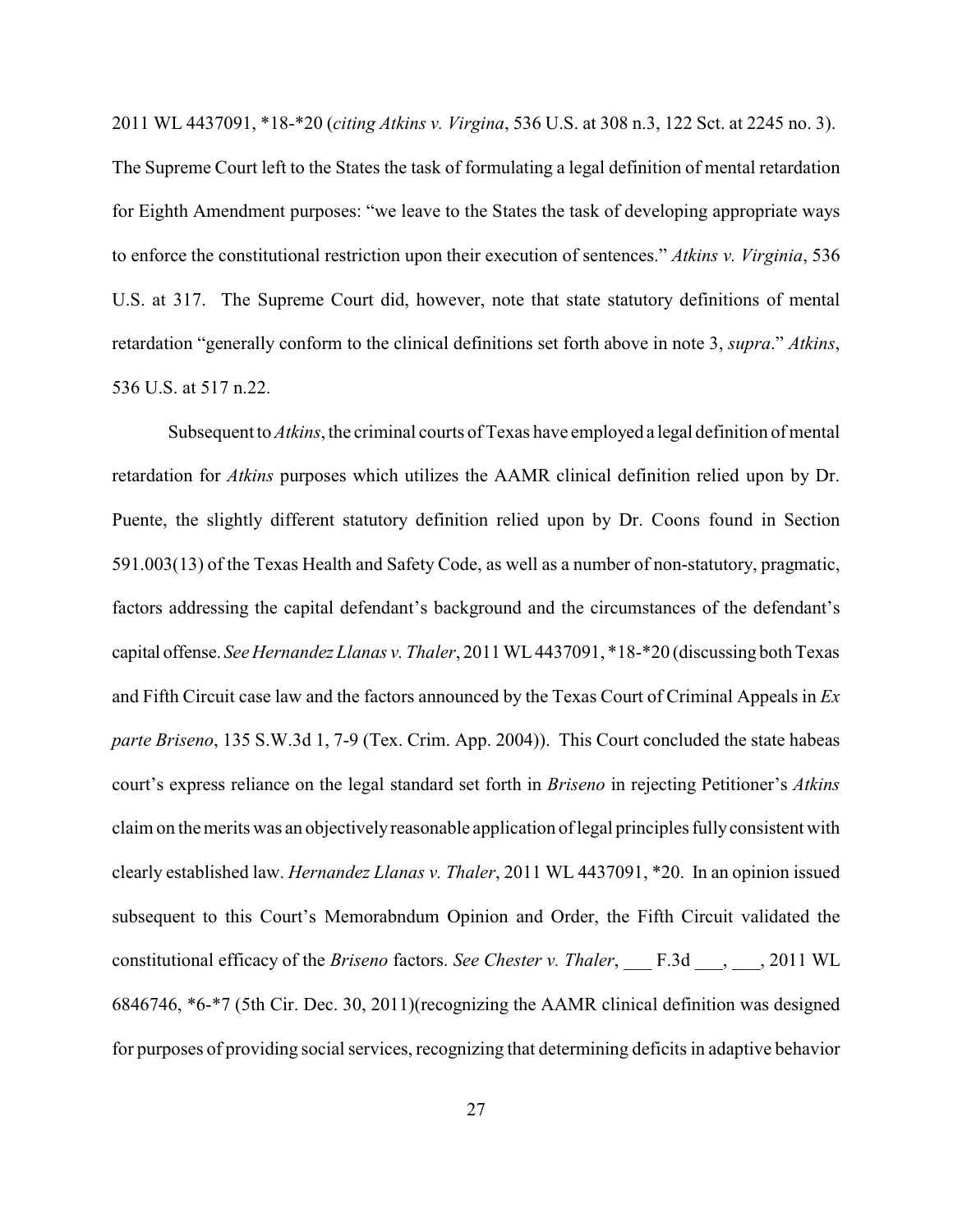is highly subjective, and concluding application of the *Briseno* factors was not an unreasonable application of *Atkins*' broad holding).

This Court concluded in its Memorandum Opinion and Order that the state habeas court's rejection on the merits of Petitioner's *Atkins* claim was an objectively reasonable application of the *Briseno* factors. *Hernandez Llanas v. Thaler*, 2011 WL 4437091, \*18-\*24. None of Petitioner's arguments contained in his motion to alter or amend judgment compel this Court to reconsider that conclusion.

## **V. Alleged "Mischaracterizations of Evidence"**

Petitioner next argues this Court gave an inaccurate recitation of the evidence before the state habeas court. Petitioner argues this Court failed to adopt Petitioner's view of the evidentiary value which should have been ascribed to certain evidence before the state habeas court.

# A. Petitioner's Test Scores

Petitioner argues this Court failed to give proper deference to, and reliance upon, what he perceivesto be "themost probative evidence that Petitioner's intellectual functioning is subaverage." It is undisputed Petitioner has scored very low on many IQ tests over the years. That point was never subject to debate during the state habeas corpus proceeding. Both before and after his arrest Petitioner's scores on a variety of IQ tests placed him within the mentally retarded range. However, at least some IQ test scores placed him either above or at the top end of the mentally retarded range.

Petitioner argues this Court should disregard as "invalid" all the test scores which show him performing above the mentally retarded range. This argument ignores the reality that Petitioner scored a 70 on the WAIS-III administered in 2006 by Dr. Puente, a score which was significantly higher by a wide margin from the IQ scores in the mid-fifties which Petitioner argues were,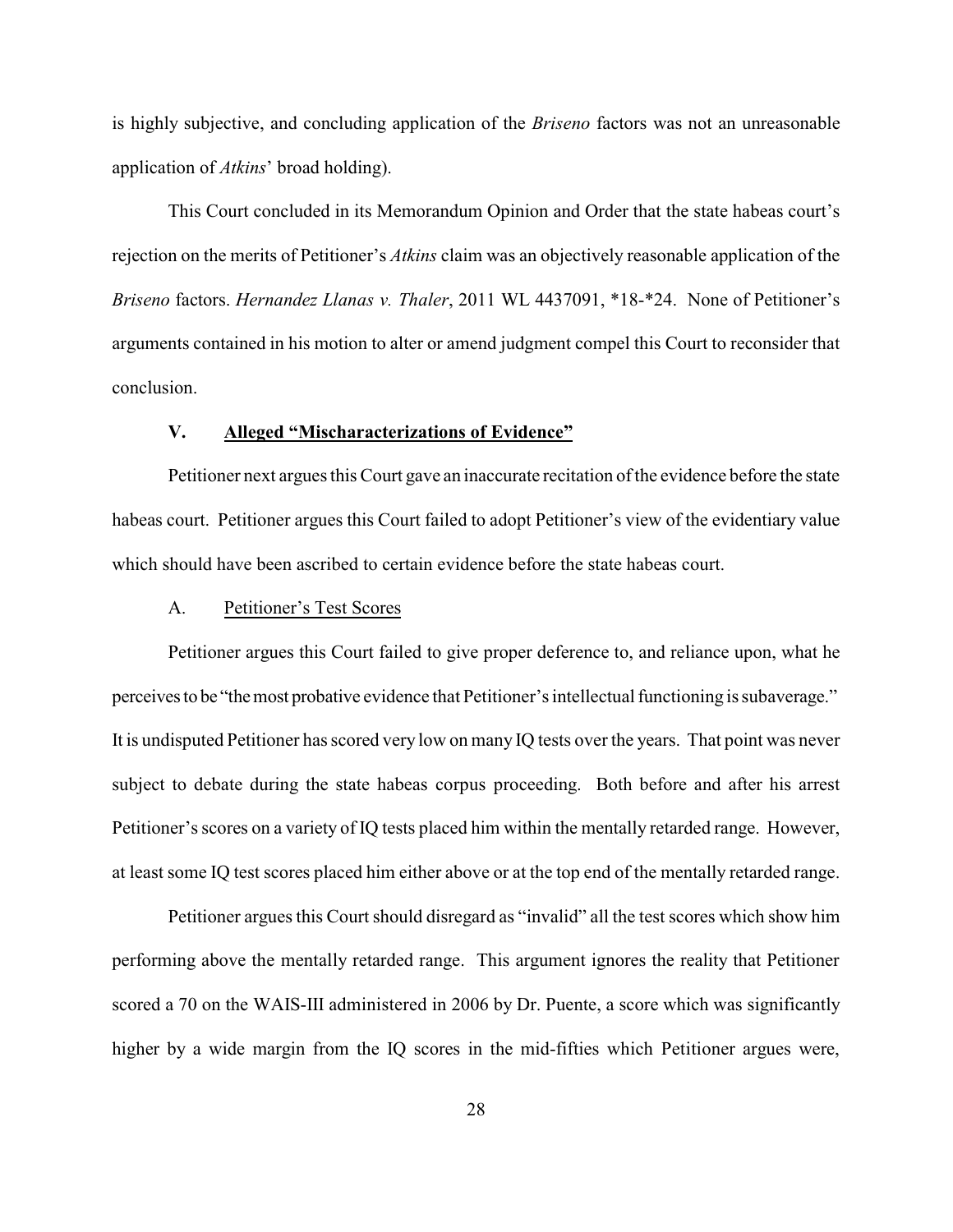presumably, equally valid. However, both Dr. Puente and Dr. Martinez characterized the TONI and CTONI tests administered to Petitioner as "screening" tests. Likewise, both Dr. Puente and Dr. Martinez testified they lacked confidence in the IQ tests administered by others, including those test scores recorded byTDCJ personnel, because they lacked access to information regarding the testing protocols employed and the qualifications of the test administrators.

Petitioner was never administered a fully *complete* Spanish language WAIS-III normed on a Spanish-speaking population until Dr. Puente and his associates did so in 2006. Dr. Martinez's previous partial WAIS-III was a translation of an English-language test and limited to the nonverbal portion of that test. This Court concludes it was reasonable for the state habeas court to have treated Petitioner's 2006 WAIS-III test score as the most accurate of Petitioner's full scale IQ test scores.

The evidence, however, before the state habeas court included Dr. Coons' opinion testimony that Petitioner's poor performance on those post-arrest IQ evaluations could be the product of Petitioner's lack of formal education and a variety of significant anti-motivational factors, such as the Petitioner's knowledge he would likely be executed if he scored high on those tests, rather than on anytrue lack of intellectual capability on Petitioner's part. *Hernandez Llanas v. Thaler*, 2011 WL 4437091, \*15, \*20-\*22.

Contrary to the implication underlying Petitioner's argument, neither this Court nor the state habeas court were required to accept at face value the test scores offered by Petitioner (and "averaged" in a unique manner by Dr. Puente in his Power Point presentation to the state habeas court) as *definitive* on the question of Petitioner's intellectual capabilities. As this Court noted, there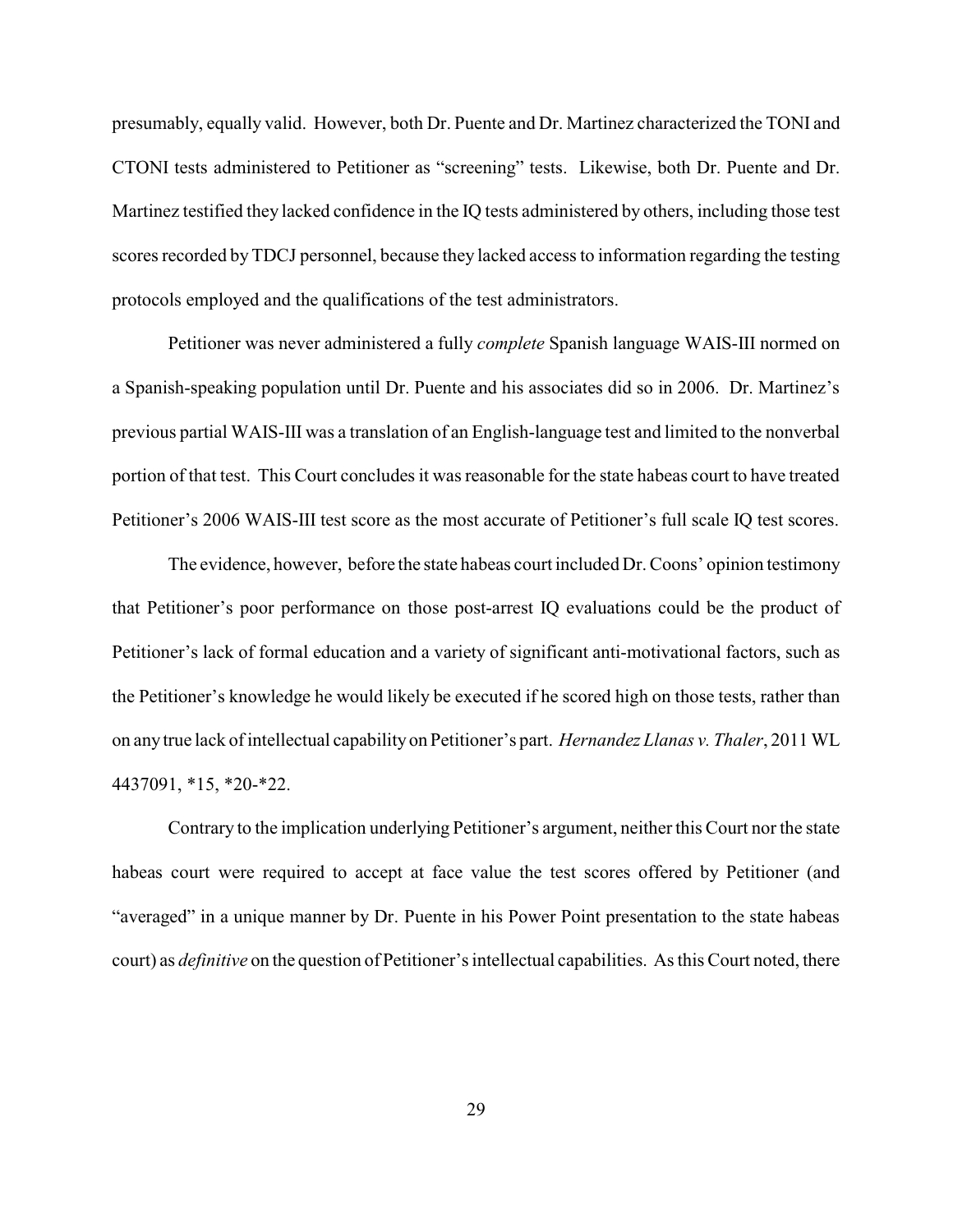were numerous rational reasons to suspect those test scores under-estimated Petitioner's true intellectual capabilities.<sup>39</sup>

More specifically, as this Court noted, there were numerous analytical problems with many of the test instruments employed to measure Petitioner's IQ. Dr. Puente described the TONI tests administered by TDCJ personnel as unreliable measures of Petitioner's intelligence.<sup>40</sup> Dr. Martinez admitted the first WAIS test he administered to Petitioner was not available in Spanish at the time he administered same.<sup>41</sup> For that reason, Dr. Martinez administered only the nonverbal portion of that test.<sup>42</sup> Dr. Coons noted, without contradiction from Petitioner's experts, that (1) Dr. Puente and his staff administered a number of discrete tests to Petitioner which they apparently disregarded when he scored high on those instruments (apparently due to a lack of norming of those test scores against populations of Petitioner's age and ethnicity) and (2) there appeared to be inconsistencies and

<sup>&</sup>lt;sup>39</sup>Those reasons included (1) Dr. Cantu's observations at trial about Petitioner's reluctance to cooperate during a clinical interview prior to Petitioner's trial; (2) Dr. Martinez's and Dr. Arambula's diagnoses at trial of Petitioner's anti-social personality disorder; (3) Dr. Coons' opinions suggesting motivational factors may have played a significant role in lowering Petitioner's test scores; (4) the vast inconsistencies between Petitioner's scores on multiple tests designed to measure the same or similar skill sets identified by Dr. Coons without refutation by Petitioner's experts; (5) Petitioner's demonstrated propensity for telling different clinicians significantly different versions of his own life story; and (6) the questionable reliability of many, if not most, of the standardized test instruments employed in an attempt to gauge Petitioner's intellectual capability in light of the unavailability of those test instruments in Spanish and the lack of norming of the scores on those tests for Hispanic populations.

<sup>&</sup>lt;sup>40</sup> S.F. State Habeas Hearing, Volume 4, testimony of Dr. Antonio E. Puente, at pp. 117-20.

 $41$  S.F. State Habeas Hearing, Volume 4, testimony of Dr. Gilbert Martinez, at pp. 156-62.

 $42$  S.F. Trial, Volume 21, testimony of Dr. Gilbert Martinez, at pp. 103-07.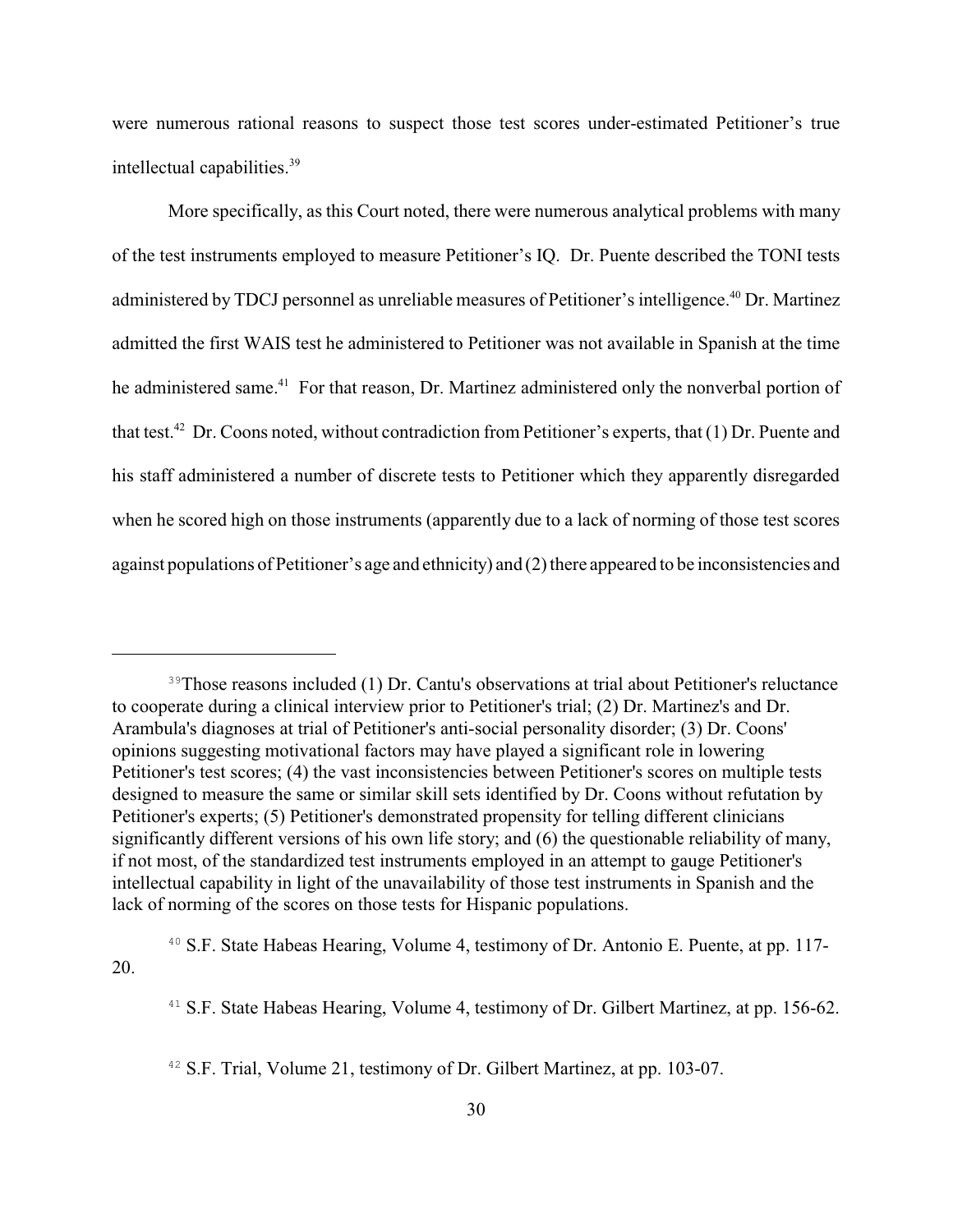anomalies in the way Dr. Puente and his staff scored Petitioner's tests.<sup>43</sup> Dr. Puente admitted he and his technicians disagreed over how to evaluate the results of one test they administered to Petitioner.<sup>44</sup> Finally, Dr. Coons expressed rejected Dr. Puente's analytical approach in attempting to "average" Petitioner's scores on a variety of very different IQ test instruments administered to Petitioner over the years.<sup>45</sup>

Dr. Coons identified many tests (not just the Petitioner's widely divergent performance scales on different WAIS tests administered years apart by Dr. Martinez and Dr. Puente) on which Petitioner had vastly different scores despite the fact those tests were designed to measure the same or similar skill sets.<sup>46</sup> Insofar as Petitioner argues Dr. Puente testified the wide divergence between Petitioner's performance scale scores on the WAIS tests administered by Dr. Martinez and Dr. Puente was "statistically insignificant," Petitioner fails to appreciate that neither the state habeas court nor this Court were necessarily compelled to accept Dr. Puente's opinion on that point. For the reasons discussed byDr. Puente and Dr. Coons during their testimony at Petitioner's state habeas hearing, the state habeas court could have reasonably concluded (1) the 2006 WAIS test administered by Dr. Puente was a more accurate measurement instrument than the partial WAIS test administered by Dr. Martinez but (2) still under-estimated Petitioner's true intellectual functioning level.

<sup>&</sup>lt;sup>43</sup> S.F. State Habeas Hearing, Volume 5 of 6, testimony of Richard E. Coons, at pp. 59-62, 65-68, 70-71, 103, 110, 112-14, 117-18, 123, 137-39, 140-41, 150, 154, 160, 164-66.

 $44$  S.F. State Habeas Hearing, Volume 4 of 6, testimony of Dr. Antonio E. Puente, at pp. 179-80.

 $^{45}$  *Id.*, at p. 102.

<sup>&</sup>lt;sup>46</sup> Dr. Coons' testimony in that regard is found at S.F. State Habeas Hearing, Volume 5, at pp. 59-62, 66-68, 70-71, 103, 111-14, 117-19, 137-41, 150, 152, 160, 164, 166.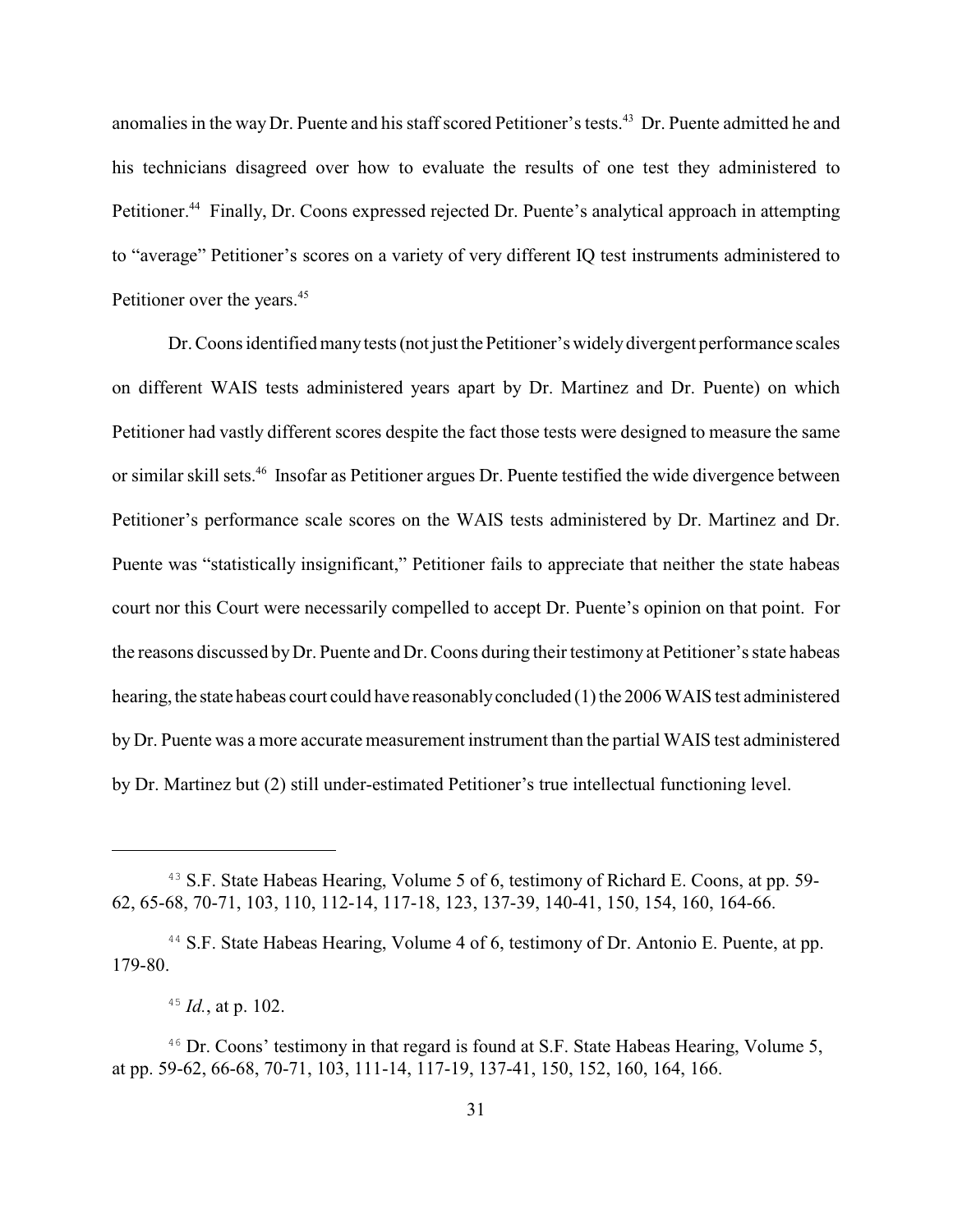Petitioner argues the state habeas court failed to mention petitioner's 2006 WAIS score of 70 "at all." This is incorrect. At page 14 of 18 of its May 20, 2008 Order, the state habeas trial court expressly summarized Dr. Puente's testimony as stating "according to his testing (verbal and performance), the applicant had an overall WAIS score of  $70.^{47}$ . The state habeas trial court expressly held "The level of applicant's intellectual functioning is insufficient to support a finding of mental retardation."<sup>48</sup> What this Court concluded was that, given the wide range of scores on various tests and negative motivational factors identified byDr. Coons, it was objectivelyreasonable for the state habeas court to conclude (implicitly if not expressly) that Petitioner's actual intellectual functioning level was not "significantly subaverage," i.e., 70 or below on a standard WAIS.

In conclusion, there was ample evidence properly before the state habeas court suggesting the test scores relied upon by Petitioner's mental health experts were not reliable indicators of Petitioner's true intellectual capabilities. Given the conflicting expert opinions in the record concerningPetitioner's intellectual capabilities, neither the state habeas court in rejectingPetitioner's *Atkins* claim on the merits nor this Court in reviewing that state court's rejection of his *Atkins* claim were bound to accept as conclusive the opinions on Petitioner's mental retardation expressed by his mental health experts.

## B. Evidence of "Malingering"

Next, Petitioner argues this Court erred in failing to accept as definitive the testimony of Dr. Martinez and Dr. Puente on the subject of whether Petitioner "malingered" on his IQ tests. As explained above, however, there was conflicting expert testimony before the state habeas court

<sup>&</sup>lt;sup>47</sup> State Habeas Transcript, Volume V, at p. 149.

 $48$  State Habeas Transcript, Volume V, at p. 152.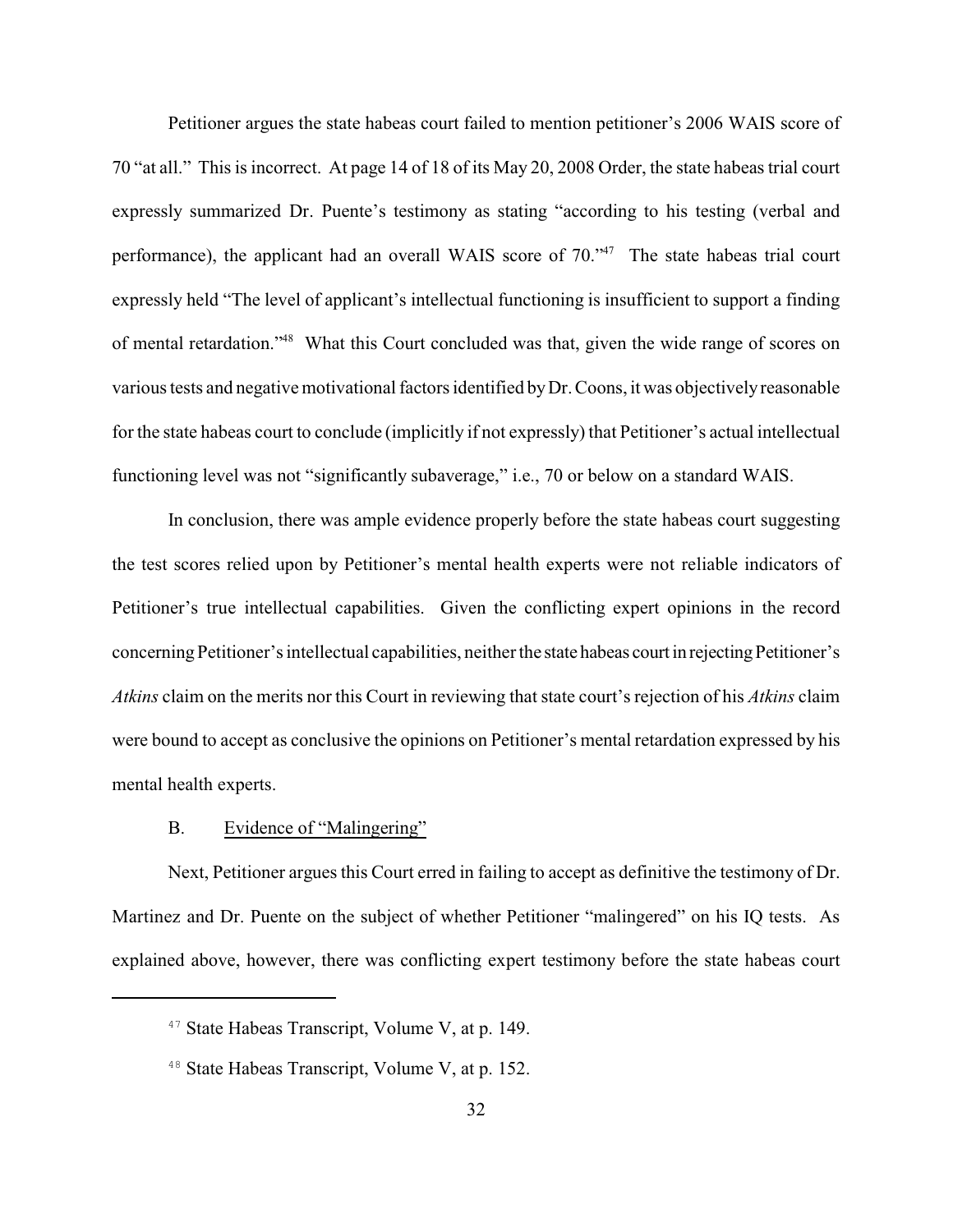regarding whether motivational factors or deliberately poor performance contributed to Petitioner's low test scores. Petitioner characterizes Dr. Puente and Dr. Martinez's testimony on this point as "compelling" and criticizes Dr. Coons' testimony on this point based upon the fact Dr. Coons did not personally observe Petitioner during testing.

As was explained above, it was reasonable for the state habeas court to credit the testimony of Dr. Coons regarding the possible impact of motivational factors (based upon conflicting test scores)<sup>49</sup> on Petitioner's test scores and still find credible the testimony of Dr. Martinez and Dr. Puente that they observed nothing in Petitioner's demeanor during testing which led them to believe he was deliberately attempting to "fake" his true level of intellectual functioning.

For the reasons discussed above, there was nothing either clear or convincing about the expert opinions expressed by Dr. Martinez and Dr. Puente on this subject during Petitioner's trial and state habeas corpus proceedings which rendered Dr. Coons' testimony about the possible impact of motivational factors on Petitioner's test scores incredible or "unqualified." On the contrary, the evidence before the state habeas court made it clear Petitioner suffers from an antisocial personality disorder. Dr. Cantu noted Petitioner appeared to slow his responses during his clinical interview. Dr. Coons noted a plethora of motivational factors which could reasonably have been expected to impact Petitioner's performance on many of the IQ tests. Dr. Coons also noted, without refutation by Petitioner's experts, that Petitioner had scored high on some tests which measured a particular skill set, yet low on other tests designed to measure the same skill set. Dr. Coons also identified several tests on which Petitioner scored extremely high but which Dr. Puente disregarded in reaching

<sup>&</sup>lt;sup>49</sup> S.F. State Habeas Hearing, Volume 5 of 6, testimony of Dr. Richard Coons, at p. 165 ("If you have demonstrated an ability to have good attention and good short-term working memory on one test, you ought to be able to show a similar capability on another test.").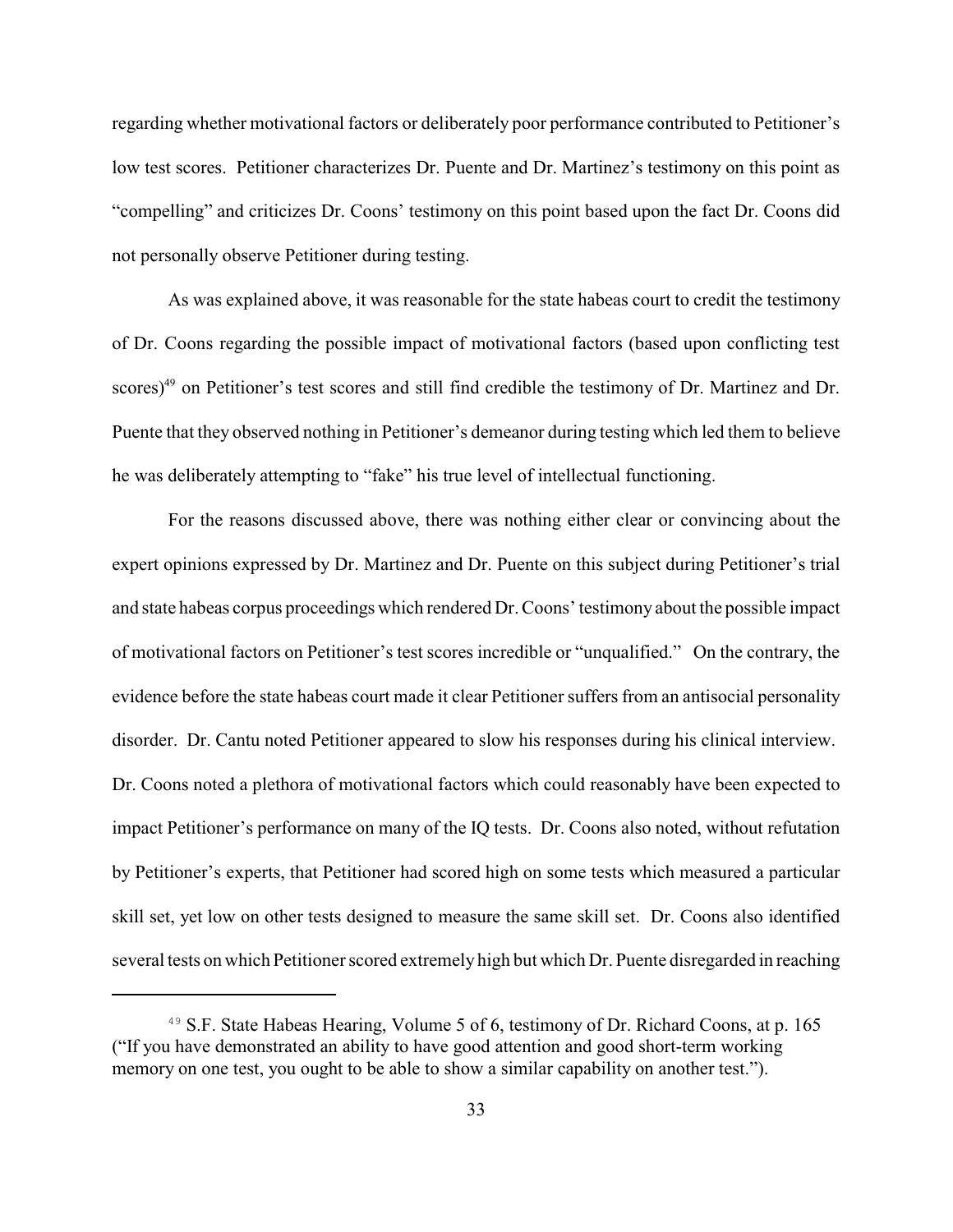his conclusions regarding Petitioner's intellectual capabilities. Given such evidence, the state habeas court's implicit determination the Petitioner's IQ test scores in the fifties or sixties did not accurately reflect his true intellectual capabilities was an objectively reasonable determination in light of the evidence actually presented to the state habeas court.

Petitioner presents this Court with a laundry list of reasons why Petitioner believes his experts' opinions on the subject of "malingering" should have been believed, in contrast to Dr. Coons' opinions on the same subject. But, as explained above, the respective experts were, in large part, discussing apples and oranges. Dr. Puente adamantly insisted he would have picked up on any attempt by Petitioner to "fake" his performance on standardized tests by deliberately answering incorrectly. While Dr. Coons focused on Petitioner's inconsistent scores on test instruments designed to measure the same or similar skill sets and argued those inconsistencies suggested a lack of consistent maximum effort byPetitioner. Contrary to Petitioner, it is possible both sets of experts were correct. Petitioner may not have displayed any overt symptoms of "malingering" as defined by Dr. Puente, yet still have failed to give his best effort on all of the tests administered to him at various times by different persons employing different test instruments.

For the reasons discussed above, the state habeas court could have reasonably given more weight to Dr. Coons' opinions regarding motivational factors as a possible explanation for Petitioner's low scores on some tests but high scores on other tests designed to measure the same or similar skill sets.

# C. "Qualified" Experts

Insofar as Petitioner argues that Dr. Coons' opinions should be discounted orignored because Dr. Coons did not personally administer any psychological tests to Petitioner, that argument lacks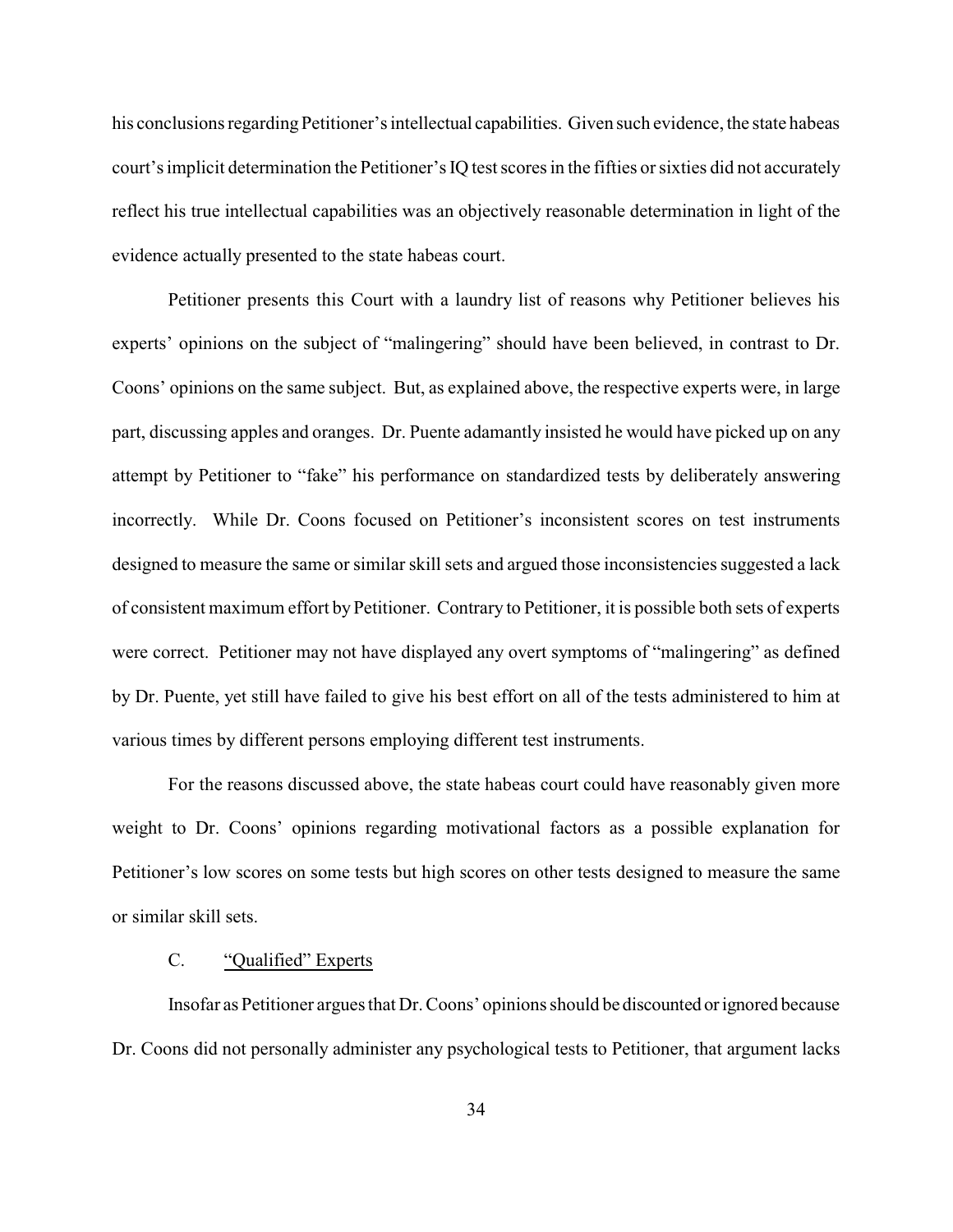any persuasive value. Dr. Coons, like Dr. Cantu, is a licensed physician, i.e., a medical doctor, with considerable experience addressing a wide range of mental health issues, including diagnosis of mental retardation. Dr. Coons was not asked to evaluate Petitioner but, rather, to review and comment upon the raw data, findings, and conclusions expressed by Dr. Martinez and Dr. Puente. The fact Dr. Coons does not speak Spanish (and could not, therefore, have personally interviewed Petitioner) did not disqualify Dr. Coons from reviewing the Petitioner's test results and the other evidence in the record before the state habeas court, consulting with an independent psychologist, listening to the testimony of Dr. Martinez and Dr. Puente, and then expressing his own opinions regarding the scientific validity of Petitioner's experts' testing methodologies and the soundness (or lack thereof) of their ultimate conclusions regarding Petitioner's alleged mental retardation.

Petitioner also argues that only his experts were "qualified" to render an opinion regarding Petitioner's mental retardation. However, Dr. Coons was familiar with the Texas statutory definition of mental retardation, had reviewed the same testing data as Petitioner's experts, and testified without contradiction concerning his extensive experience addressing the issue of mental retardation in the course of his medical practice. Contrary to Petitioner's repeated contentions, Dr. Coons was not "disqualified" from expressing his professional opinions concerning either (1) what he perceived to be the questionable testing and scoring methodologies employed by Dr. Puente and Dr. Martinez<sup>50</sup> or (2) his professional opinion that the evidence before the state habeas court (including the

<sup>&</sup>lt;sup>50</sup> Dr. Coons testified it appeared to him that, Dr. Puente had deliberately ignored the Petitioner's perfect score on a test and engaged in questionable interpretation of at least one other test result. S.F. State Habeas Hearing, Volume 5, testimony of Dr. Richard E. Coons, at pp. 65- 68. Dr. Coons also testified it appeared Dr. Puente had failed to mention during his testimony any of the tests on which Petitioner scored well or any of the other things Petitioner had done well. *Id.*, at p. 100.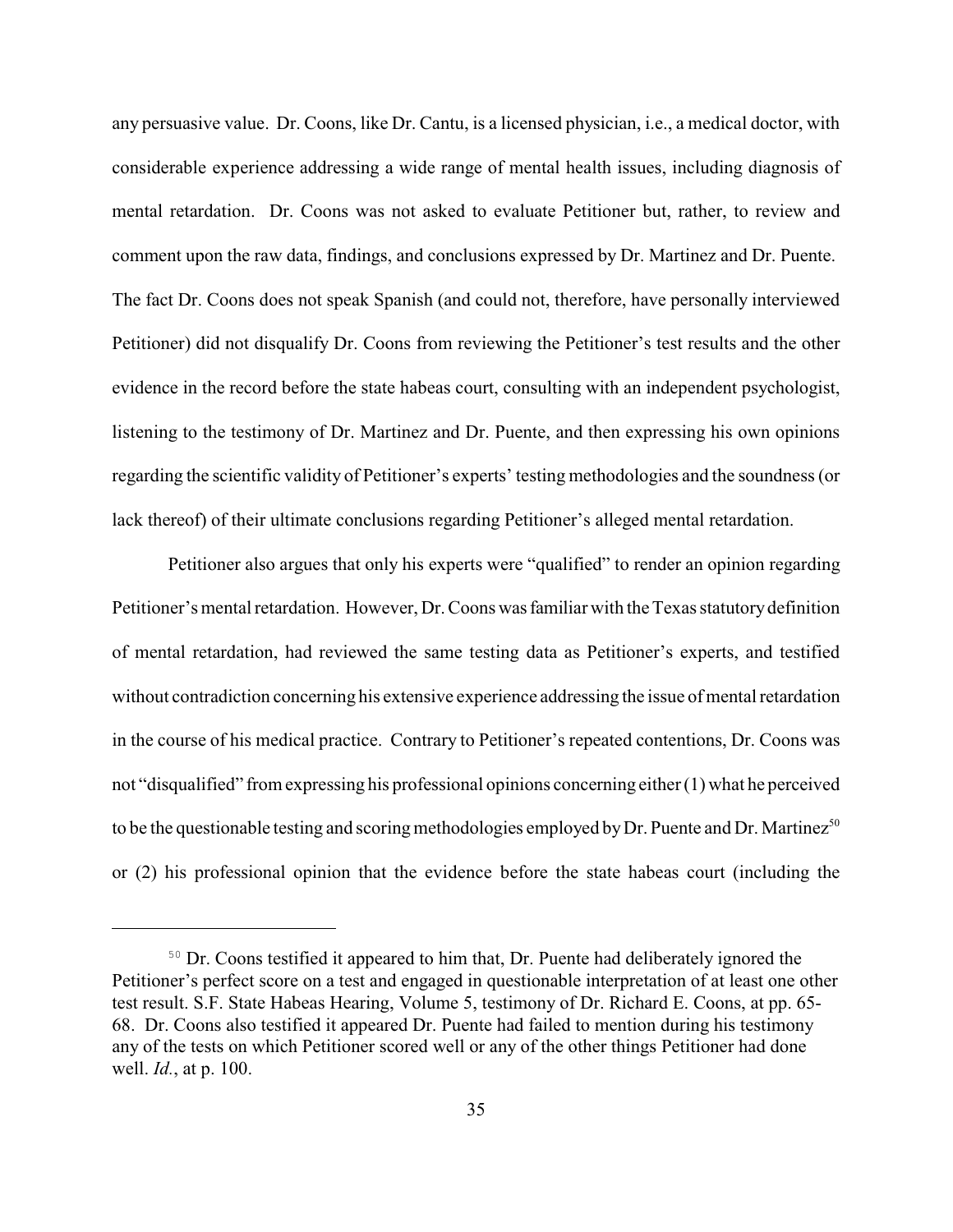testimony of Dr. Martinez and Dr. Puente which Dr. Coons personally observed) failed to establish that Petitioner satisfied the Texas Health and Safety Code's definition of mental retardation.<sup>51</sup>

Likewise, there was nothing "disqualifying" in the fact Dr. Coons rejected as scientifically unsound the Petitioner's proffered definition of mental retardation, purportedlypremised upon thenrecent amendments to the AAMR's definition of mental retardation.<sup>52</sup> As was explained in this Court's Memorandum Opinion and Order, Texas courts employa rather pragmatic approach (known as the *Briseno* factors) to the issue of resolving mental retardation claims raised by capital murderers pursuant to *Atkins. Hernandez Llanas v. Thaler*, 2011 WL 4437091, \*18-\*20. Contrary to the implications underlying much of Petitioner's argument, the AAMR's current definition of mental retardation is merely one piece in the analytical puzzle Texas criminal courts employ when evaluating an *Atkins* claim. *See Chester v.* Thaler, F.3d at , 2011 WL 6846746, \*6 ("the AAMR definition was designed for the purpose of providing social services, not for the purposes of determining whether a person was 'so impaired as to fall within the range of mentally retarded offenders about whom there is national concensus.'").

D. Cultural Group

 $51$  Dr. Coons expressed his own opinion, based upon a reasonable medical certainty, that Petitioner did not satisfy the statutory definition of mental retardation as set forth in the Texas Health and safety Code. S.F. State Habeas Hearing, Volume 5, testimony of Dr. Richard E. Coons, at pp. 90, 179.

<sup>&</sup>lt;sup>52</sup> More specifically, Dr. Coons expressed the opinion that the AAMR's newly amended definition of "mental retardation" presented to him by Petitioner's state habeas counsel was (1) significantly broader than the statutory definition of mental retardation found in the Texas Health and Safety Code and (2) so overly broad that half the population of the Travis County jail would qualify as "mentally retarded" under that definition. S.F. State Habeas Hearing. Volume 5, testimony of Dr. Richard Coons, at p. 128.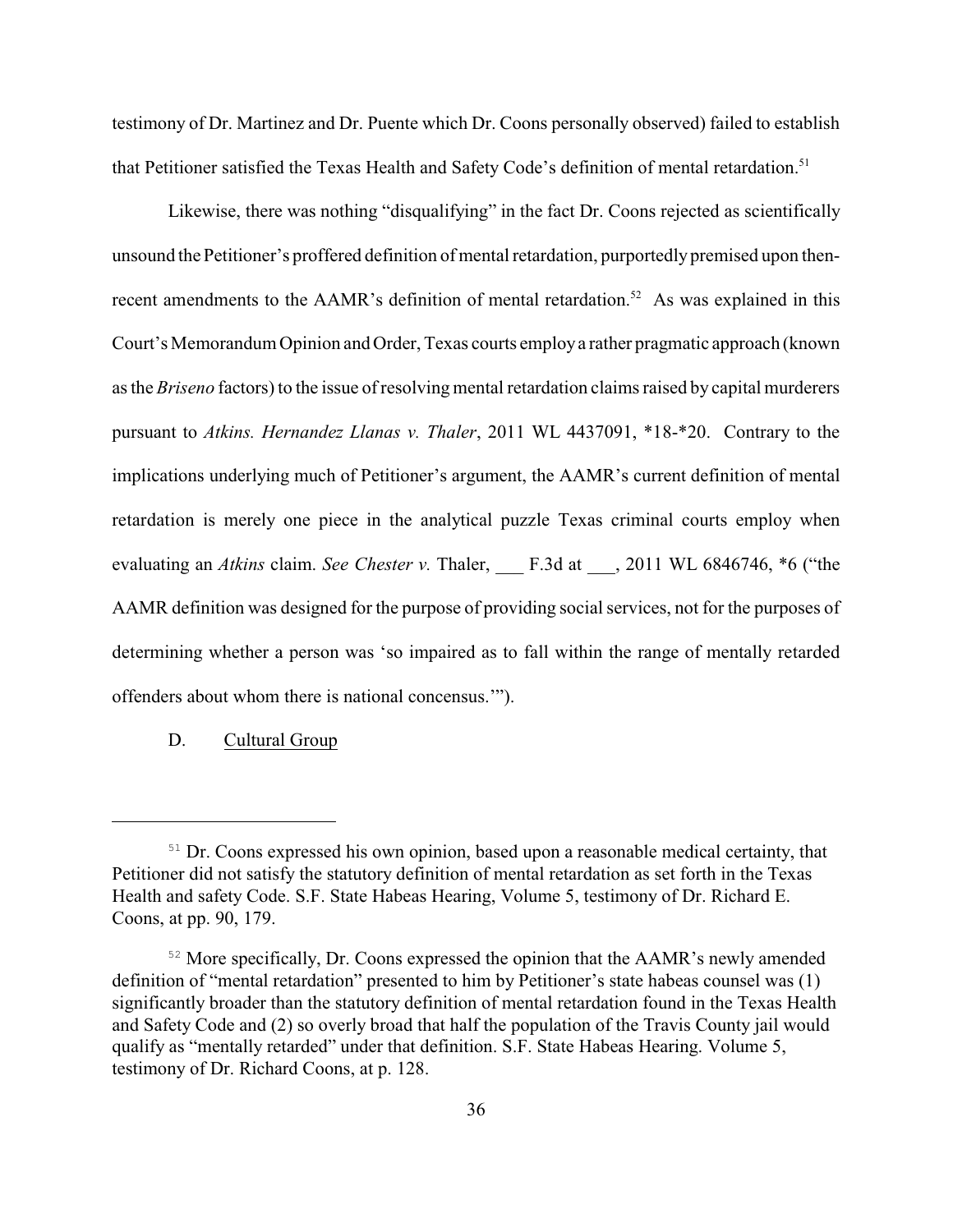Dr. Puente and Dr. Coons presented vastly different approaches to the state habeas court in terms of how Petitioner's "cultural group" was to be employed in evaluating Petitioner's adaptive functioning levels.<sup>53</sup> Second, Dr. Puente appeared to disregard Petitioner's *current* cultural group when evaluating Petitioner's adaptive functioning, focusing, instead, almost exclusively on Petitioner's adaptive behavior prior to age eighteen.<sup>54</sup> In contrast, Dr. Coons opined that, because the majority of Petitioner's adult life has been spent in various correctional institutions, it was appropriate to consider Petitioner's conduct while in prison when evaluating Petitioner's adaptive behavior functioning and suggesting Petitioner had adapted effectively to life in prison.<sup>55</sup> Dr. Coons opined that Petitioner's purportedly low levels of adaptive skills displayed in childhood were likely the result of the conditions under which Petitioner grew up, Petitioner's lack of formal education, and Petitioner's extensive history of inhalant abuse, rather than a reflection of Petitioner's true adaptive behavior functioning.<sup>56</sup> Dr. Coons also pointed out that, according to the test data furnished by Dr. Martinez and Dr. Puente, Petitioner was then reading at almost the sixth grade level in

When questioned during Petitioner's state habeas corpus hearing about Petitioner's 53 current adaptive skills behavior, Dr. Puente testified (1) he believed Petitioner's prison disciplinary records reflected Petitioner had received disciplinary sanctions reflecting Petitioner's inability to adjust to prison life, (2) Petitioner had not joined a prison Bible study group or earned a GED while incarcerated, (3) Petitioner's adapted skills had not improved since age 18, and (4) Petitioner would be considered a failure even within the Mexican cultural group. S.F. State Habeas Hearing, Volume 4, testimony of Dr. Antonio E. Puente, at pp. 163, 192-93, 215, 221-22, 226.

<sup>&</sup>lt;sup>54</sup> S.F. State Habeas Hearing, Volume 4, testimony of Dr. Antonio E. Puente, at pp. 130, 146, 148, 160, 163-64, 192-93, 215-16, 221-22.

<sup>&</sup>lt;sup>55</sup> S.F. State Habeas Hearing, Volume 5, testimony of Dr. Richard E. Coons, at pp. 71-74, 81-89, 191-92, 195, 200-02, 207-08, 214-15, 221-22.

 $^{56}$  *Id.*, at pp. 69, 73-75, 77-78, 81-89, 191-92, 195, 200-05, 215.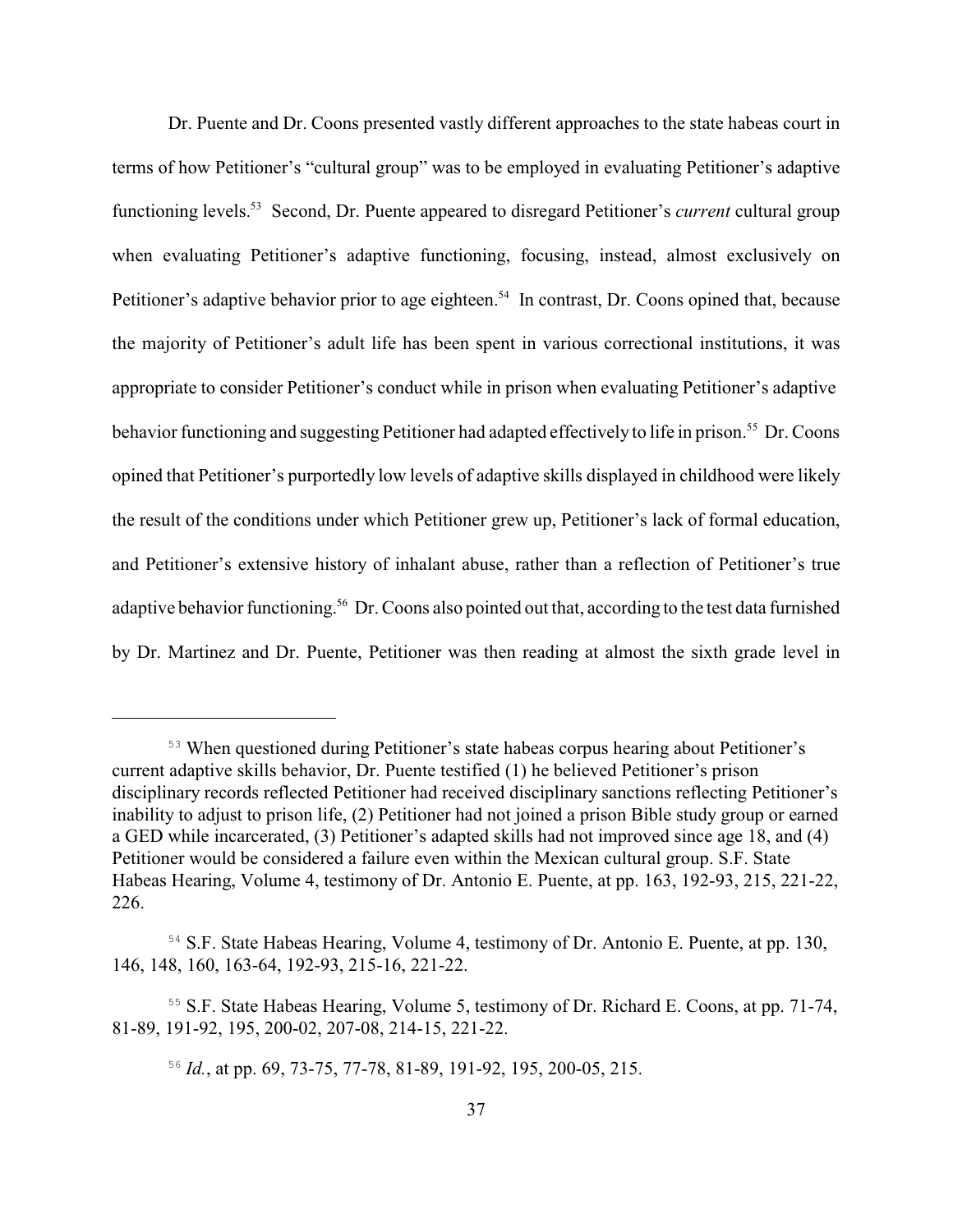Spanish, a considerable improvement over the levels one would expect to find in a mentally retarded person who had dropped out school in the third grade.<sup>57</sup>

As explained above, the state habeas court implicitly rejected the testimony of Petitioner's siblings and family friend regarding the circumstances under which Petitioner grew up. Given their testimony, and the contrasting evidence in the record (which included the affidavit of Petitioner's sister Adelita reporting Petitioner told TDCJ officials he had successfully obtained employment in Laredo as a carpenter for over four years prior to his incarceration in Mexico) this Court concludes the state habeas court's implicit credibility determination was a reasonable determination of the facts in light of all the evidence then before the state habeas court.

## E. Menial Work

Petitioner argues this Court misrepresented that Petitioner obtained gainful employment in Texas following Petitioner's escape from custody in Mexico and his entry into the United States by failing to explain the allegedly "unskilled and menial" nature of Petitioner's work history. The problem with this argument is that there was no evidence introduced at trial or presented during Petitioner's state habeas corpus proceeding establishing that, in fact, Petitioner's work history in the United States consisted solely of "menial" labor or that Petitioner was working at the Lich ranch *solely* in exchange for a puppy. Even Dr. Puente admitted Petitioner was not exchanging his labor on a regular basis for a series of animals.<sup>58</sup>

 $^{57}$  *Id.*, at pp. 70, 81, 87, 221-22.

<sup>&</sup>lt;sup>58</sup> S.F. State Habeas Hearing, Volume 4 of 6, testimony of Dr. Antonio E. Puente, at p. 212 ("He did not barter for dogs.").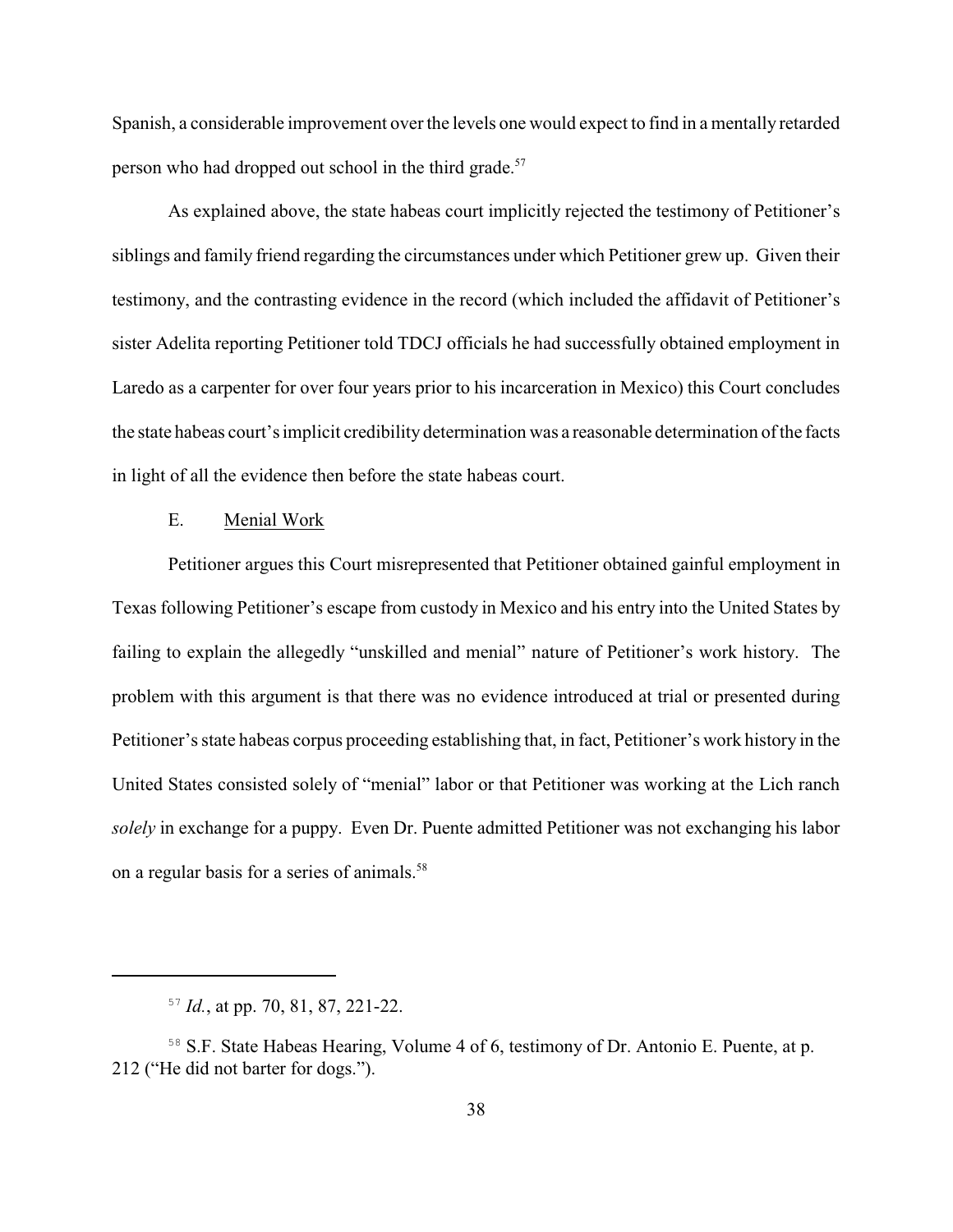Petitioner did not testify at trial or at his state habeas corpus hearing. When Petitioner's trial counsel attempted to cross-examine LeraLich about the circumstances under which her late husband had hired Petitioner, she confessed to a lack of any personal knowledge of that arrangement, other than her testimony that (1) the Petitioner was permitted to sleep on the premises as part of his compensation, (2) Petitioner did not eat his meals with the Lich family, and (3) because she worked away from home during the day, she could not testify regarding Petitioner's work duties other than to express her understanding (apparently based on hearsay information) that the Petitioner assisted the carpenters working at the Lich ranch, helped her husband with some puppies, hauled brush, and may have worked on a generator and water pump.<sup>59</sup> Apparently Petitioner told at least one of the clinicians who interviewed him that he had sold drugs at some point in his life because Dr. Coons made this observation without refutation by Petitioner's experts during Petitioner's state habeas hearing. $60$ 

Petitioner has argued that his "only" free-world work experience consisted of "menial" and "unskilled" labor, but there is no evidence in the record supporting that contention. There was evidence in the records properly before the state habeas court establishing Petitioner informed TDCJ officials he had held employment as a "carpenter" for several years in Laredo prior to his arrest and incarceration in Mexico. Petitioner's sister Adelita submitted an affidavit to prosecutors at or near the time of Petitioner's trial (and subsequently recanted portions of same during Petitioner's state habeas hearing but not the portion addressing Petitioner's work history) stating the Petitioner

 $59$  S.F. Trial, Volume 18, testimony of Lera Lich, at pp. 90-94, 101, 103.

 $60$  S.F. State Habeas Hearing, Volume 5, testimony of Dr. Richard E. Coons, at pp. 85, 89.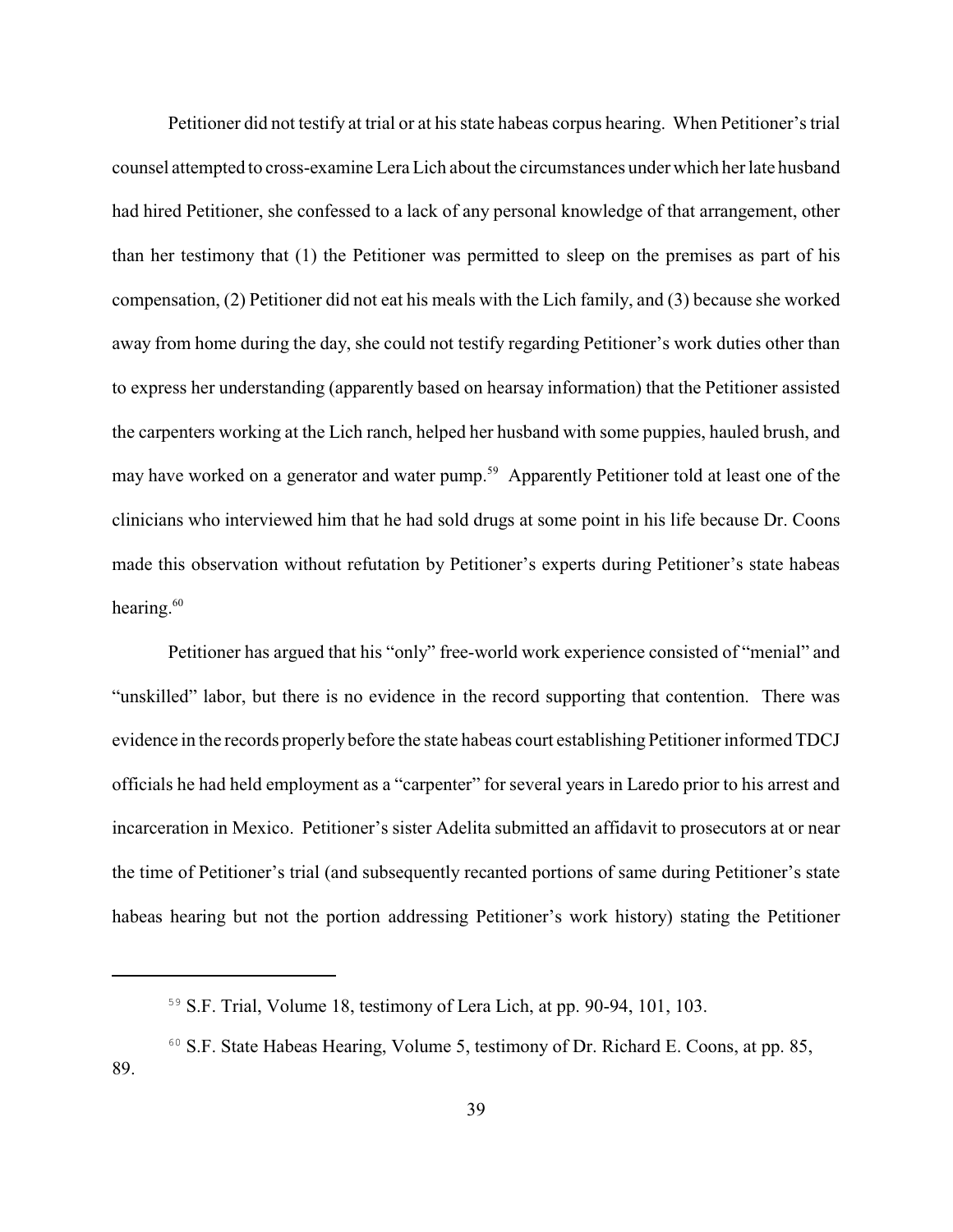obtained gainful employment in Mexico from an early age and was capable of handling his own money. 61

Other than Lera Lich's trial testimony summarized above, there was no evidence presented to the state trial court or the state habeas court detailing either the precise financial arrangement reached between Petitioner, or the unidentified carpenter with whom he worked on the Lich ranch, or the details of the arrangement under which Glen Lich hired Petitioner.

In sum, other than the work Petitioner performed "assisting" carpenters in some unspecified manner at the Lich ranch (and "possibly" also working on a water pump and generator) in the weeks prior to Petitioner's murder of Glen Lich, there is simply no evidence in the record before the state habeas court establishing with any degree of certainty the precise nature of the work Petitioner performed for compensation prior to his arrest in Mexico or following his escape from custody in Mexico and entry into the United States. Nor is there any evidence establishing the precise manner or level of compensation for any of the work Petitioner performed at the Lich ranch.

Under such circumstances, there was nothing misleading about this Court's statement that Petitioner had been able to obtain "gainful employment" following his entry into the United States.

## F. Allegedly Unsophisticated Criminal Activity

Petitioner complains that this Court misrepresented as "sophisticated" a variety of Petitioner's criminal activities. The state habeas trial court, however, cited to Petitioner's criminal

<sup>&</sup>lt;sup>61</sup> Adelita's statement is quoted at length at *Hernandez Llanas v. Thaler*, 2011 WL 4437091, \*11 n.49.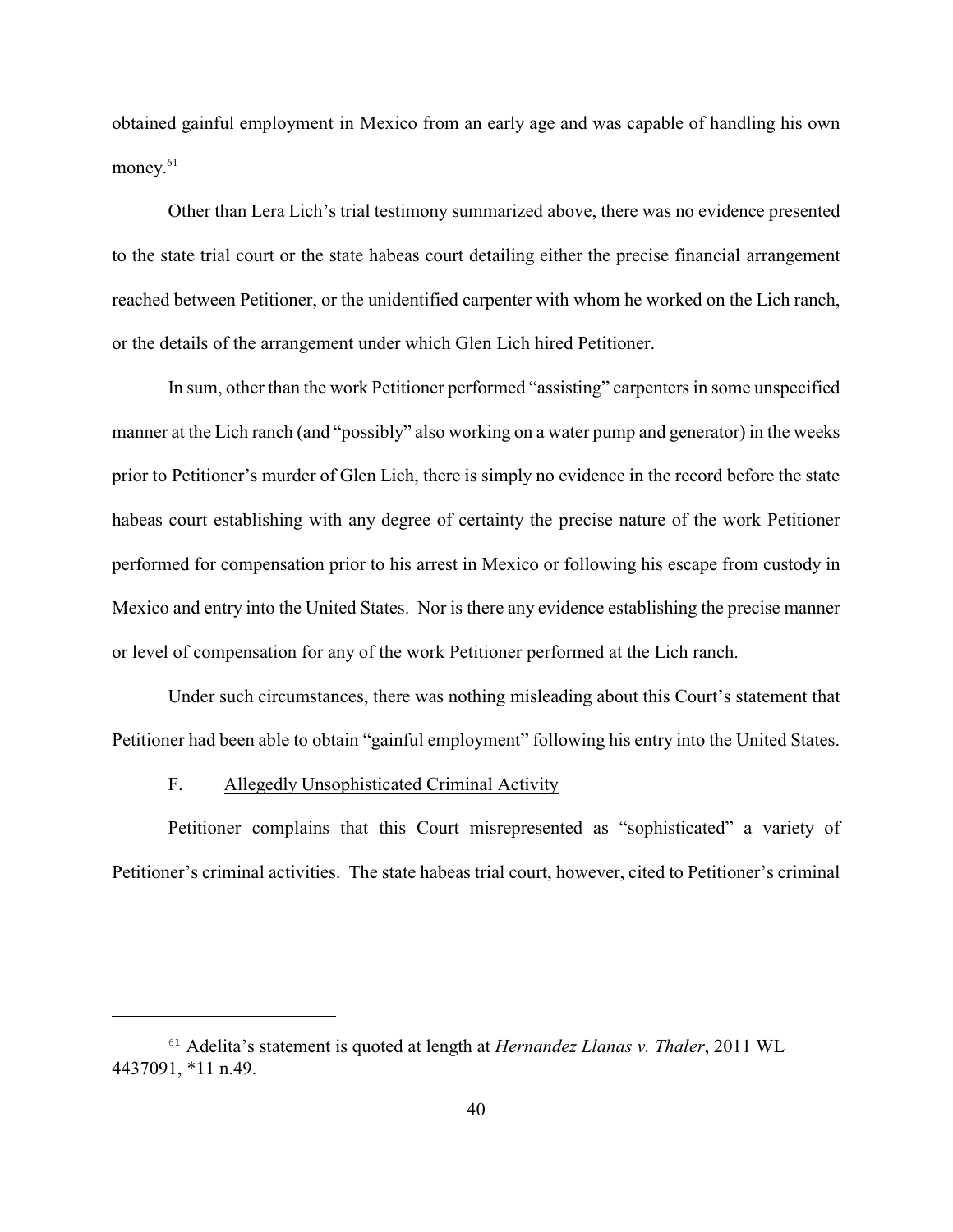acts as evidence of conduct inconsistent with a finding of mental retardation and inconsistent with a finding of significantly subaverage intellectual functioning.<sup>62</sup>

This Court's Memorandum Opinion and Order summarized the state habeas trial court's factual findings that (1) Petitioner attempted to deceive law enforcement officers following his arrest for Glen Lich's murder by identifying himself as his own cousin, (2) following his arrest, Petitioner gave a statement to law enforcement officers that was "rational, coherent, articulate and knowledgeable," (3) Petitioner's murder of Glen Lich was premeditated, (4) prior to Lich's murder, Petitioner abducted, sexually assaulted at knife-point, and then threatened a fifteen year old girl, (5) Petitioner's threats against the girl were convincing enough that she refrained from reporting Petitioner's crimes against her until after Petitioner was arrested for Lich's murder, and (6) also prior to Lich's murder, Petitioner escaped from custody in Mexico while serving a sentence for homicide and entered the United States illegally.<sup>63</sup>

Petitioner essentially argues the foregoing summary is somehow inaccurate or misleading because those factual findings must necessarily be viewed in the light most favorable to Petitioner's *Atkins* claim. More specifically, Petitioner argues (1) his escape from custody in Mexico did not involve any sophisticated criminal activity because he simply walked away from a hospital while a guard took a nap, (2) alternatively, his escape from custody in Mexico was unimpressive because it was accomplished with the assistance of unidentified relatives, (3) his entry into the United States was accomplished by Petitioner simply tagging along with unidentified friends when they crossed

 $62$  State Habeas Transcript, Volume V, at pp. 141-44.

*Compare* State Habeas Transcript, Volume V, at p. 137-52 with *Hernandez Llanas v.* <sup>63</sup> *Thaler*, 2011 WL 4437091, \*16.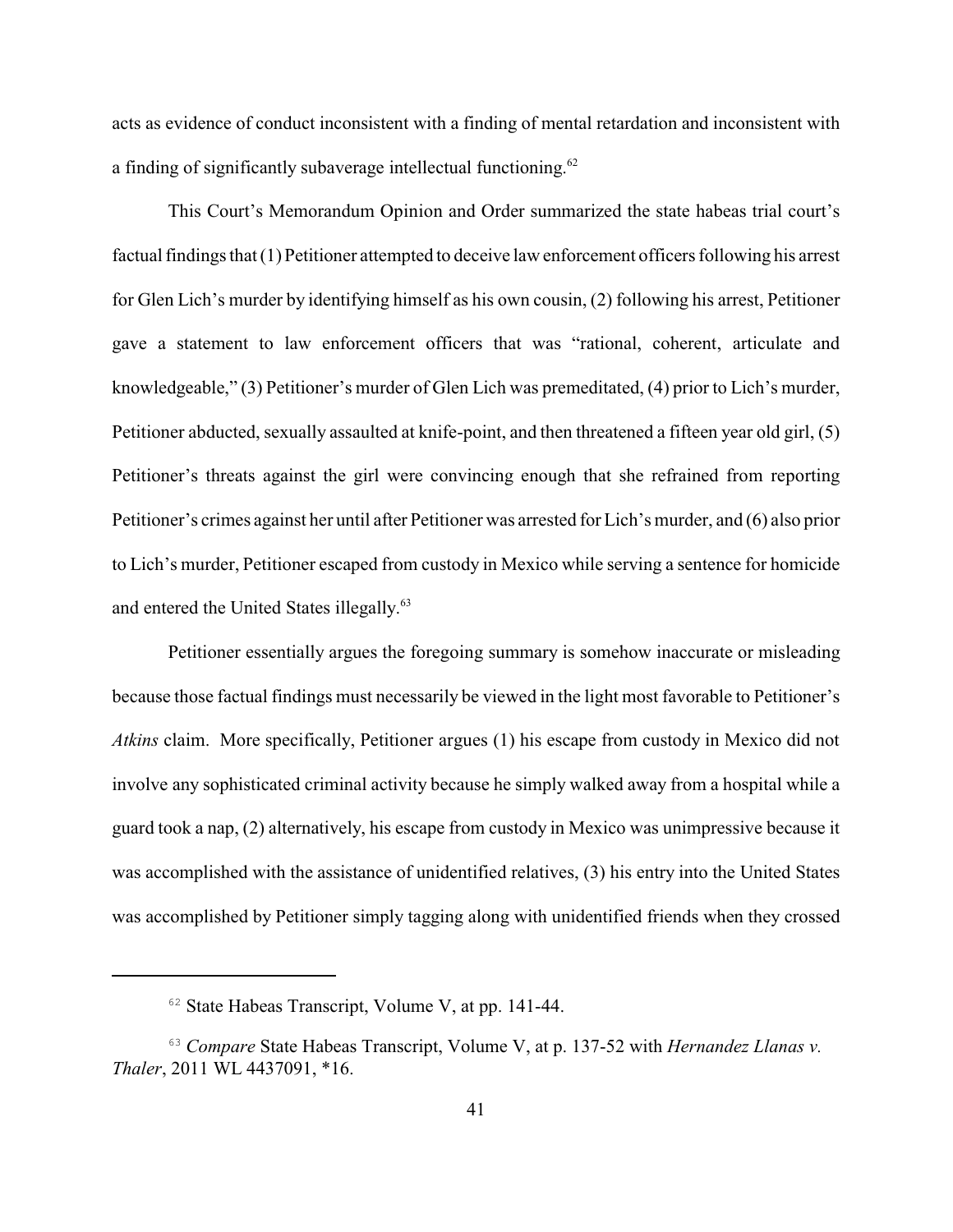the border following Petitioner's escape from Mexican custody, (4) Petitioner's murder of Glen Lich, ransacking of the Lich residence, and multiple sexual assaults upon Lera Lich were not premeditated and involved only minimal planning and the application of brute force, (5) the fact Petitioner was found asleep at the crime scene belies any argument Petitioner's capital offense involved sophisticated planning, (6) the fact Petitioner failed to flee the scene, placed telephone calls from the Lich residence after killing Glen Lich, and fell asleep after repeatedly sexually assaulting Lera Lich demonstrates a lack of care on Petitioner's part inconsistent with "normal" intelligence, and (7) Petitioner's decision to identify himself as his own cousin after his arrest for Lich's murder demonstrates the "utter stupidity" of Petitioner's attempted deception, below the level of intellect for an "average" individual. However, the only evidence supporting most of these arguments consists of Dr. Puente's testimony, which he candidly admitted was based almost exclusively on Petitioner's accounts of the relevant events. The state habeas court was not required to accept such testimony from Dr. Puente without regard to the source of the information from which Dr. Puente obtained same.

While the foregoing arguments might have made arguably valid points for closing argument at Petitioner's state habeas corpus hearing, they do not constitute clear and convincing *evidence* showing the state habeas court's factual findings in question were erroneous. The state habeas court was free to draw reasonable inferences from the evidence before it regarding Petitioner's escape from Mexican custody and subsequent criminal behavior. This Court concluded the state habeas court could reasonably have inferred from the evidence before it that Petitioner's history of criminal behavior contradicted, or even completely controverted, Petitioner's mental retardation claim.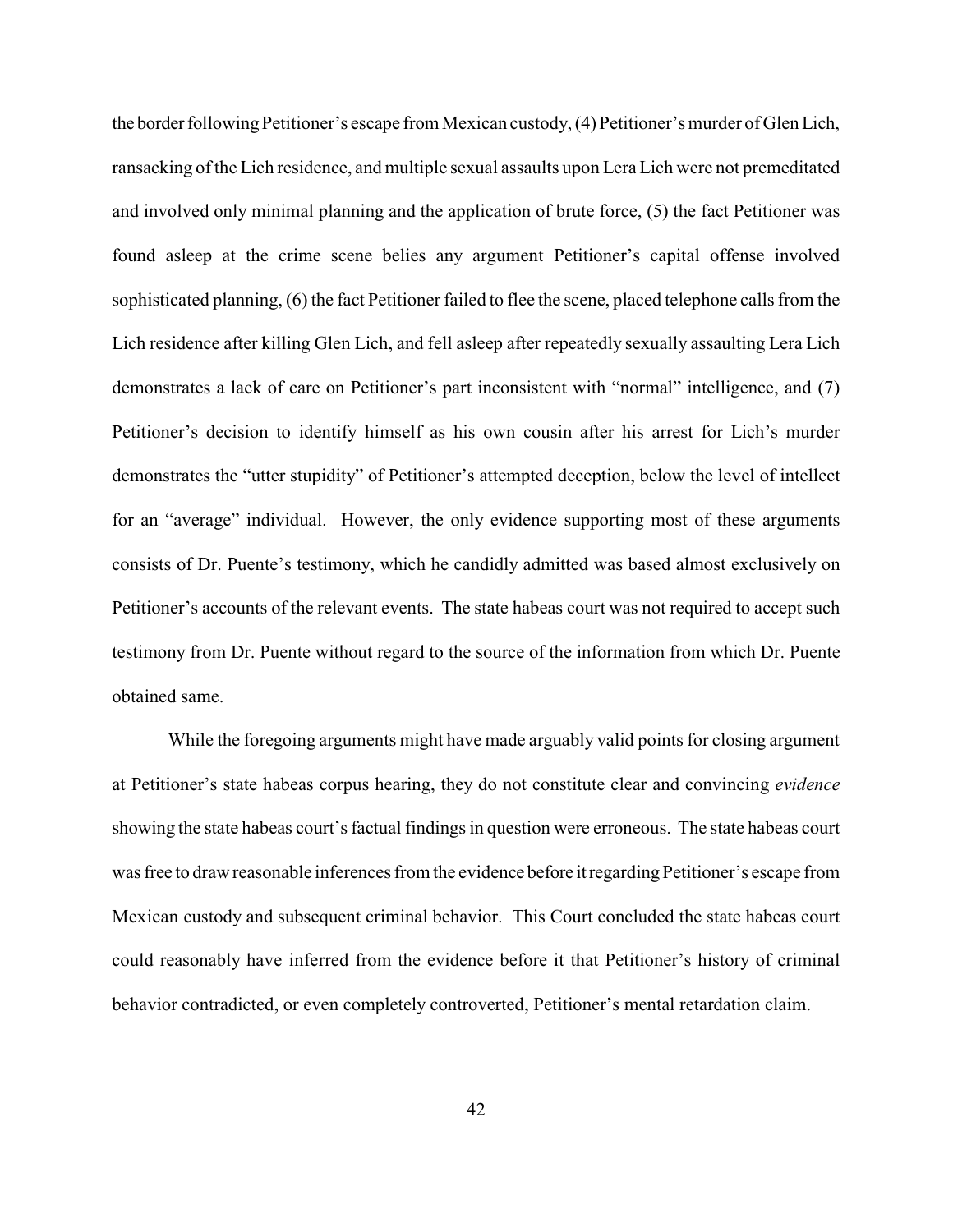Petitioner's own cousin testified without contradiction at trial that, shortlybefore the murder, Petitioner told him he (Petitioner) wanted to harm his employer and steal his employer's vehicle.<sup>64</sup> This belies Petitioner's argument that his crimes on the night of October 14-15, 1997 were purely impulsive.

Based upon the evidence before the state habeas court, this Court concluded the state habeas court's express and implicit determinations that (1) the circumstances of Petitioner's crimes against the Lichs and his fifteen year old victim involved a degree of premeditation and planning inconsistent with a finding of mental retardation and (2) Petitioner's demonstrated abilities to escape from custody in Mexico, illegally enter this country, and obtain employment in the United States following his escape from Mexican custody were inconsistent with a showing of mental retardation both constituted objectively reasonable determinations of the facts based upon the evidence actually presented to the state habeas court. *See Wood v. Allen*, U.S. , , 130 S.Ct. 841, 849, 175 L.Ed.2d 738 (2010)("[A] state-court factual determination is not unreasonable merely because the federal habeas court would have reached a different conclusion in the first instance."). Even if reasonable minds reviewing the record might disagree about the factual finding in question (or the implicit credibility determination underlying the factual finding), on habeas review, this does not suffice to supersede the trial court's factual determination. *Wood v. Allen*, \_\_\_ U.S. at \_\_\_, 130 S.Ct. at 849; *Rice v. Collins*, 546 U.S. 333, 341-42 (2006).

Petitioner's arguments concerning what he contends to have been the lack of sophistication and absence of planning involved in his criminal conduct do not compel this Court to alter or amend

 $64$  S.F. Trial, Volume 18, testimony of Martin Salinas, at pp. 222-24, 226, 231, 242-47.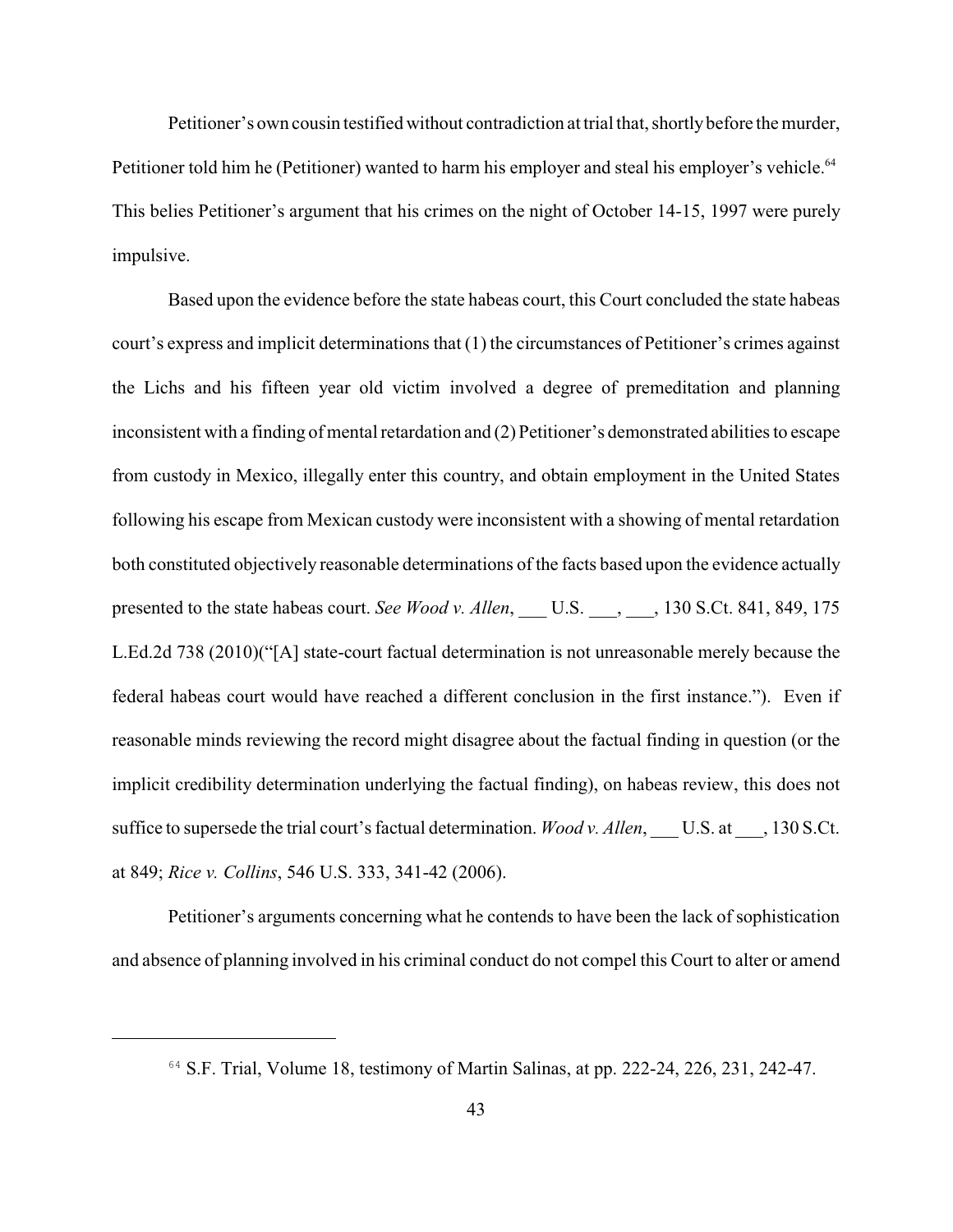its judgment herein. The state habeas court was free to draw objectively reasonable inferences to the contrary from the evidence actually before it.

With regard to Petitioner's escape from custody in Mexico, the evidence presented to the state trial court and state habeas court concerning the circumstances of Petitioner's escape from custody in Mexico was far from clear in terms of establishing the precise details of Petitioner's escape from custody. A Mexican pen packet admitted into evidence during the punishment phase of Petitioner's capital murder trial included a document containing, in pertinent part, the following information:

I am writing to inform you that I was notified today that RAMIRO HERNANDEZ LLANAS, an inmate convicted in the court of equity, escaped from the "ALFREDO PUMAREJO" Hospital in this city while in the custody of VALENTE GALLEGOS VEGA, the guard assigned at Cesero. Mr Gallegos notified the appropriate authorities who instituted a search for said inmate, which to date has been unsuccessful. I am, likewise, reporting to you that said RAMIRO HERNANDEZ LLANAS was convicted from the crime of homicide and sentenced to a term of 25 years in state prison, according to criminal trial 46/89 in the docket of the Second Criminal District Court of Nuevo Laredo, Tamaulipas. All we know at this time is what the guard, VALENTE GALLEGOS VEGA said in his preliminary statement to the State Judicial Police. "That he had fallen asleep for a moment and when he woke up, RAMIRO HERNANDEZ LLANAS was not where he was supposed to be. he then alerted hospital security, who, in turn, notified the State Judicial Police, who then notified the District Attorney's Office, which is continuing the investigation." The aforesaid guard has been detained and will remain in custody until the proper authorities have determined responsibility. 65

Additionally, prosecution witness Maria Del Carmen Serrano testified during the punishment

phase of the capital murder trial that (1) Petitioner told her he had escaped from a Mexican prison,

(2) Petitioner told her several different versions of how he escaped, (3) in one version, Petitioner said

 $65$  State Exhibit 95, found in S.F. Trial, Volume 24.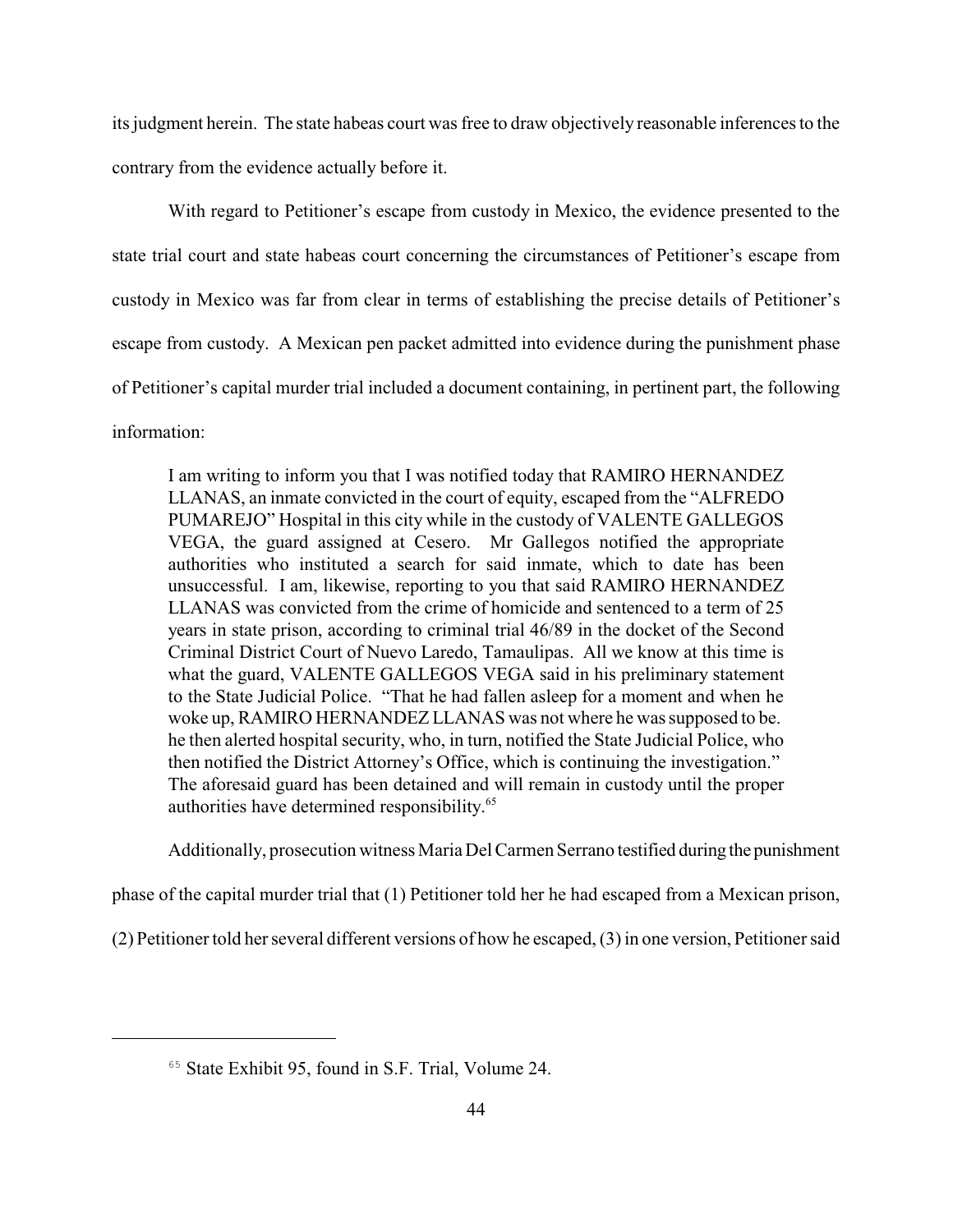he went through a window, and (4) in another version, Petitioner told her he pretended to be sick and that he had gone out a door with the help of relatives.<sup>66</sup>

The foregoing, together with Dr. Puente's hearsay testimony regarding what Petitioner recounted about his escape, represents the totality of the evidence in the record before the state habeas court detailing how Petitioner escaped from custody in Mexico. Depending upon which version of the Petitioner's different accounts, and the credibility of the guard who allegedly was asleep when Petitioner made good on his escape, Petitioner apparently either walked out of a hospital through a door or crawled out through a window while his guard slept. In either circumstance, the state habeas court could reasonably have concluded Petitioner's actions necessarily involved the ability to perceive an opportunity for escape and to seize that opportunity when it did arise. There is nothing about the foregoing evidence that necessarilycompels a view that Petitioner's escape from custody in Mexico was such a simple and easy action that it reflected no sophistication whatsoever, as Petitioner argues.

The evidentiary record before the state habeas court regarding how Petitioner entered the United States following his escape from custody in Mexico and made his way to Kerrville, Texas is unclear. Dr. Puente testified the Petitioner had informed him that he (Petitioner) "tagged along" with unidentified friends going to Texas after he escaped from custody in Mexico. $67$  Given Dr. Martinez's characterization of Petitioner as a "marginal historian," the state habeas trial court was not required to accept as wholly credible this hearsay account by Dr. Puente of Petitioner's illegal entry into the United States and travel from the border to Kerrville. Additionally, the state habeas

<sup>&</sup>lt;sup>66</sup> S.F. Trial, Volume 20, testimony of Maria Del Carmen Serrano, at p. 29.

 $67$  S.F. State Habeas Hearing, Volume 4, testimony of Dr. Antonio E. Puente, at p. 158.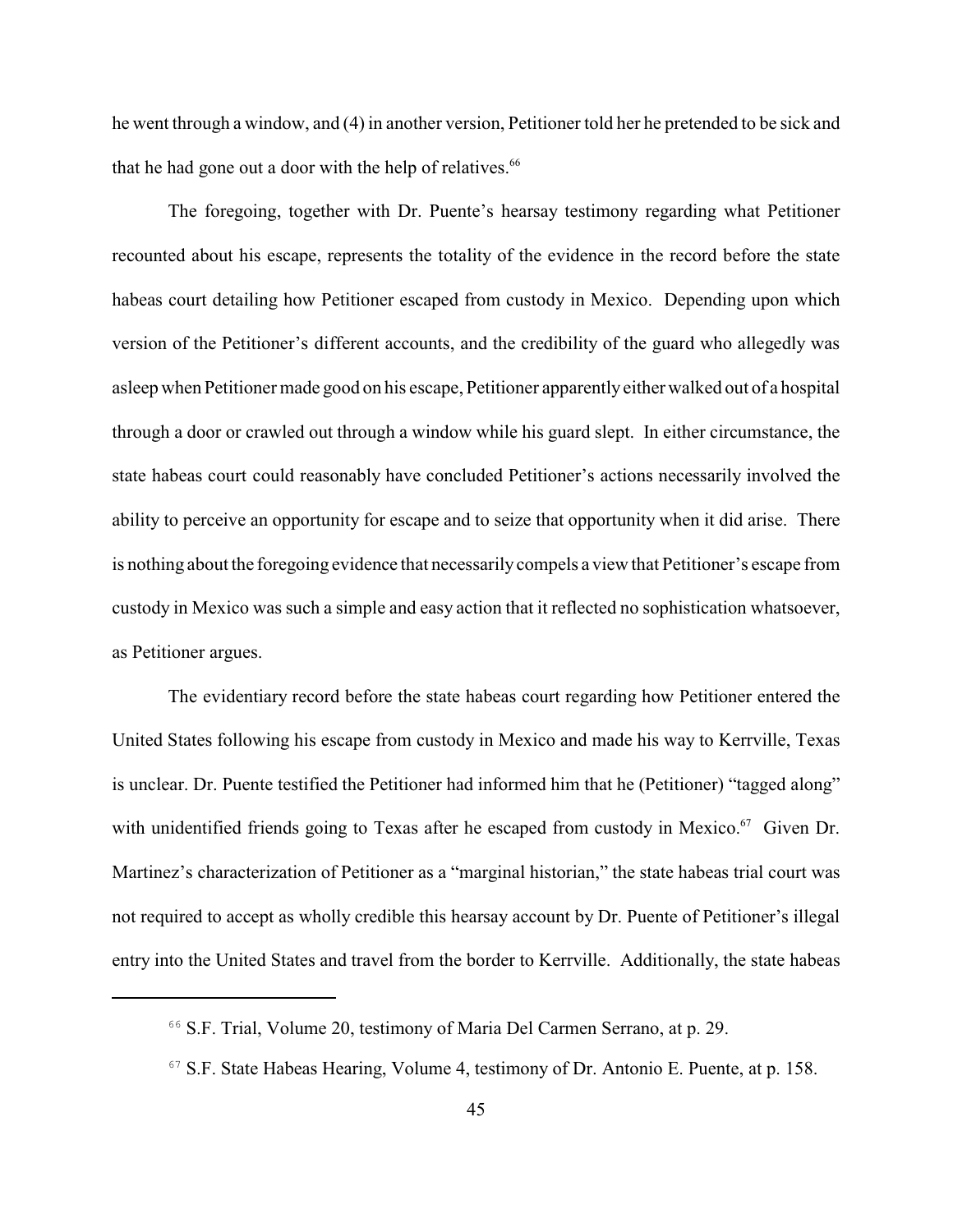trial court could reasonably have considered Petitioner's actions in avoiding apprehension (while a fugitive from justice in Mexico) during and after his entry into this country as objective *evidence* of (1) non-subaverage general intellectual functioning on Petitioner's part and (2) the absence of significant limitations in adaptive functioning.

The state trial court reasonably found both Petitioner's murder of Glen Lich and Petitioner's abduction and sexual assault of the minor female, the latter of which crimes involved Petitioner's acquisition and operation of a motor vehicle, involved planning and were inconsistent with either (1) significantly subaverage intellectual functioning or (2) any significant deficits in adaptive behavior consistent with mental retardation.<sup>68</sup>

Petitioner did not offer the state trial court or state habeas court any evidence showing how or where he obtained the vehicle he used in his crimes against his fifteen-year-old victim, how Petitioner located the abode where he sexually assaulted her, or how Petitioner knew that location would be available for his criminal use on the date in question. There was nothing objectively unreasonable with the state habeas court's determinations that Petitioner's crimes involved at least a modicum of planning inconsistent with significantlysubaverage intellectual functioning. The state habeas court was free to draw reasonable inferences from the ambiguous evidence surrounding Petitioner's escape and illegal entry into the United States that were contrary to Petitioner's *Atkins* claim.

This Court concluded the state habeas court's conclusion that Petitioner had failed to demonstrate he suffered from significant limitations in adaptive functioning was within the meaning of *Atkins* was objectively reasonable. *Hernandez Llanas v. Thaler*, 2011 WL 4437091, \*24 ("The

<sup>&</sup>lt;sup>68</sup> State Habeas Transcript, Volume V, at pp. 143-45.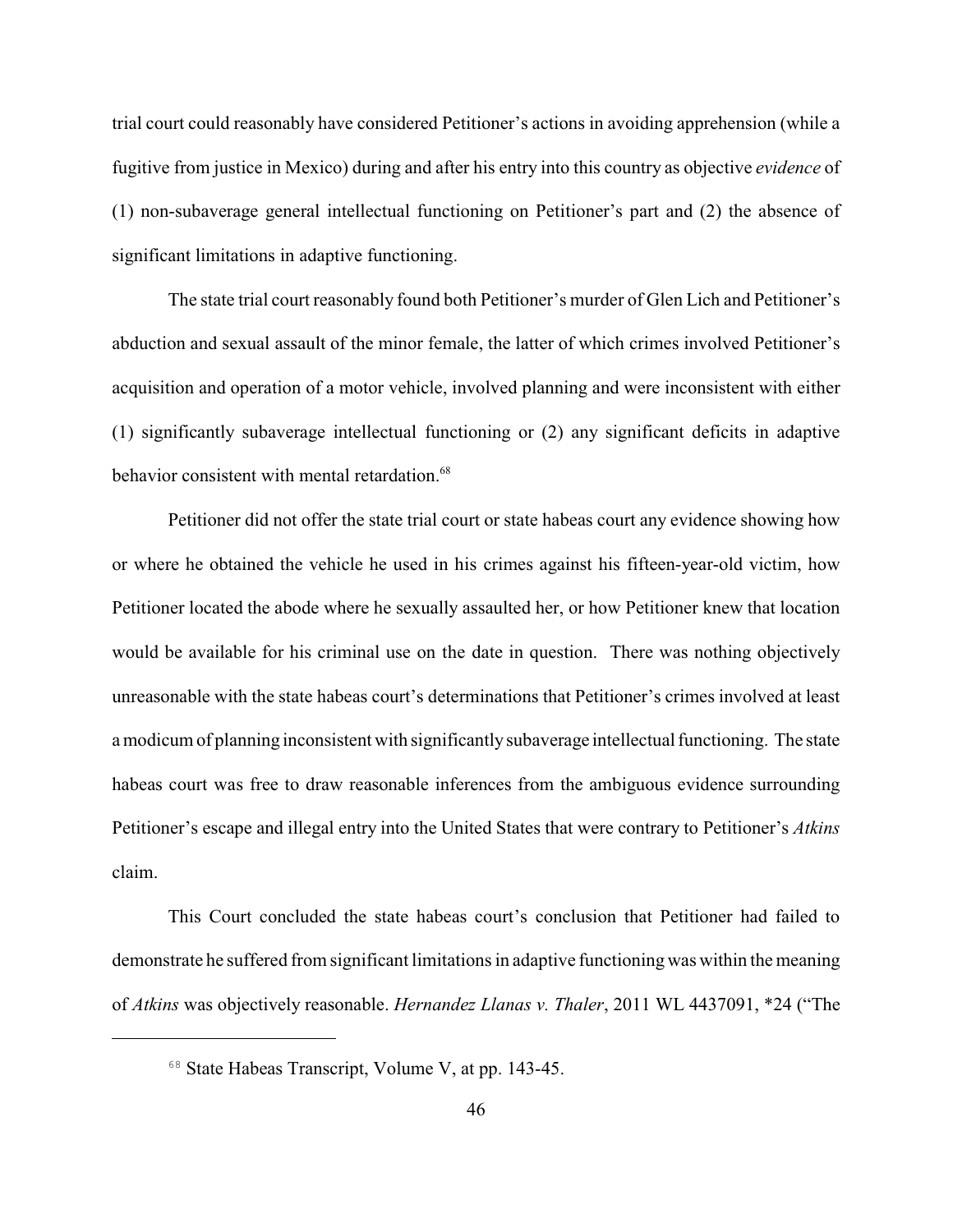state habeas trial court reasonably concluded the level of planning and preparation necessarily involved in the Petitioner's pattern of criminal conduct demonstrated a lack of significant limitations in adaptive functioning."). Nothing in Petitioner's motion to alter or amend judgment warrants altering that conclusion.

As explained above, Petitioner argues his attempted post-arrest deception of law enforcement officers (by claiming to be his own cousin) was an act of "utter stupidity." During his second interview with Texas Ranger De Los Santos on the afternoon of October 15, 1997, Petitioner explained that he falsely identified himself as "Ruben Salinas" during his first interview in the hope of avoiding adverse action by "immigration" officials.<sup>69</sup> The state habeas court did not venture a guess as to Petitioner's motivations for his action in falsely identifying himself but, instead, focused on the act of deception itself as indicating the Petitioner was able to engage in intellectual activity inconsistent with significantly subaverage intellectual functioning.<sup>70</sup> With the approval of the Fifth Circuit, Texas courts have considered a capital murderer's ability to fashion deceptive statements, "hide facts," or "lie effectively," as relevant to the mental retardation determination. *Hernandez Llanas v. Thaler*, 2011 WL 4437091, \*19.

# G. Allegedly Impaired Communication Ability

It is undisputed Petitioner's formal education ended in either grade three or four in Mexico. No one, not even Dr. Coons, has ever suggested Petitioner's intellectual capabilities range very far above the mentally retarded range. Dr. Martinez testified without contradiction that Petitioner

 $69$  S.F. Trial, Volume 2, State Exhibit no. 2, at p. 3.

 $70$  State Habeas Transcript, Volume V, at pp. 141-43.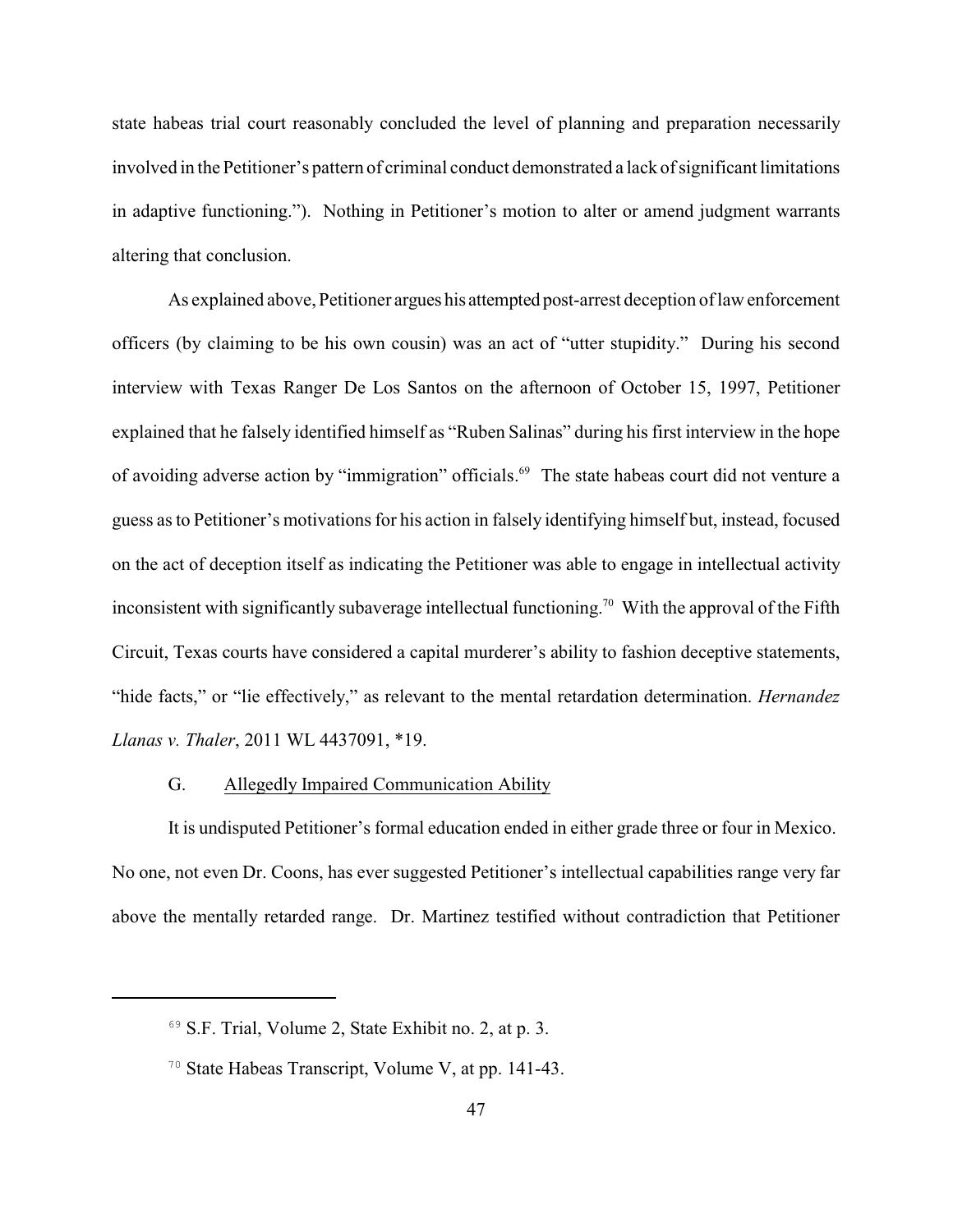suffers from severe auditory attention deficits.<sup>71</sup> Those facts furnish the context for Petitioner's final argument.

Petitioner argues the state trial court erroneouslydescribed Petitioner's post-arrest statements to law enforcement officials as indicating Petitioner was "alert, rational, coherent, articulate and knowledgeable."<sup>72</sup> Petitioner argues that this finding ignores what Petitioner contends is evidence showing at least some of Petitioner's answers during Petitioner's post-arrest interrogations were "incoherent, erratic, and tangential, and related to the questions he was asked only marginally, if at all." The problem with Petitioner's argument is that the state habeas court's factual finding in question refer not exclusively to the Petitioner's statement itself but to the "evidence offered at the examining trial and pre-trial hearing on applicant's motion to quash the confession."<sup>73</sup>

During Petitioner's examining trial, Texas Ranger Gerardo De Los Santos testified, in pertinent part, that during his first interview with Petitioner on the morning of October 15, 1997 (during which Petitioner represented that his name was Ruben Salinas), Petitioner (1) appeared to understand the *Miranda* warnings Ranger De Los Santos furnished which Petitioner read aloud in Spanish, (2) did not appear to be under the influence of any substance such as alcohol or narcotics, (3) appeared to have full use of his faculties, (4) displayed no problems conversing, (5) displayed no "mental-type problems," and (6) requested that De Los Santos contact Petitioner's aunt who

<sup>&</sup>lt;sup>71</sup> S.F. State Habeas Hearing, Volume 3 of 6, testimony of Dr. Gilbert Martinez, at p. 162-63; Volume 4 of 6, testimony of Dr. Gilbert Martinez, at pp. 45, 78.

 $72$  State Habeas Transcript, Volume V, at p. 142.

 $73$  State Habeas Transcript, Volume V, at p. 142.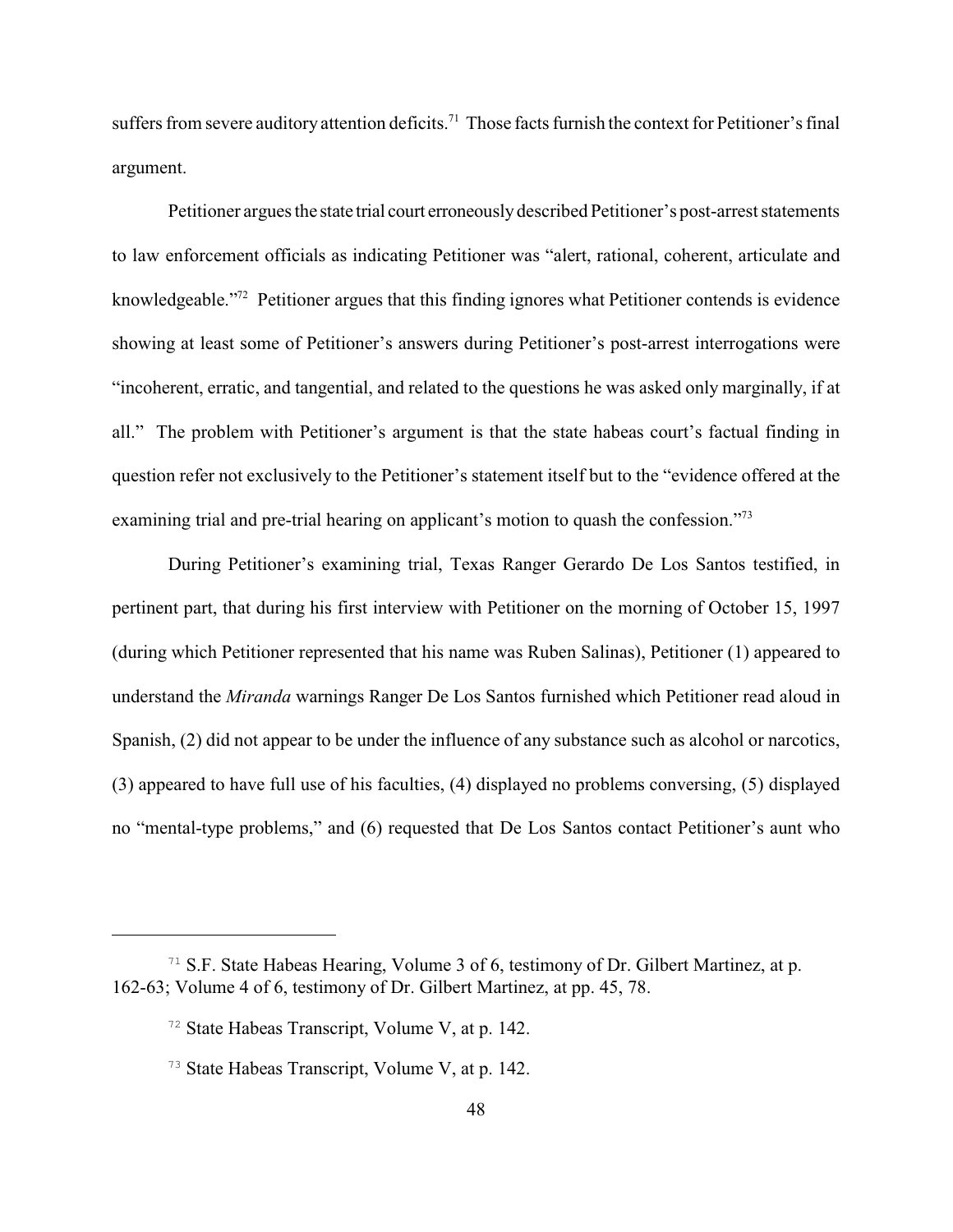resided in Kerrville.<sup>74</sup> Ranger De Los Santos testified further that, following his discovery of Petitioner's true identity he conducted a second interview of Petitioner on the afternoon of October 15, 1997 during which Petitioner admitted (1) his real identity, (2) he planned to steal a vehicle from the Lich residence, (3) he escaped from custody in Mexico, and (4) he sexually assaulted Lera Lich.<sup>75</sup>

During the pretrial hearing on Petitioner's motion to suppress his statements, Ranger De Los Santos testified about the circumstances surrounding Petitioner's recorded interviews (specifically about the issuance of *Miranda* warnings, Petitioner's knowing and voluntary waiver of same, and Petitioner's apparent mental competence during the interviews in question) in the same manner as he did during Petitioner's examining trial.<sup>76</sup>

Petitioner argues the recorded and transcribed statements on October 15, 1997 include a number of answers given by Petitioner to Ranger De Los Santos' questions that were "incoherent," "erratic," "tangential," and only "marginally" related to the question asked. As an example of same, on page 23 of his motion to alter or amend judgment, Petitioner purports to quote verbatim from an exchange that occurred during Petitioner's first interview on the morning of October 15, 1997 in which Petitioner's federal habeas counsel quotes Petitioner as having made a bizarre reference to a "monkey" during a rambling answer to a question about whether Petitioner had problems with his mother. In fact, however, the transcript of Petitioner's first interview on October 15, 1997 (when Petitioner was pretending to be someone named Ruben Salinas) reflects the word in question was

<sup>&</sup>lt;sup>74</sup> S.F. Trial, Volume 2, testimony of Gerardo De Los Santos, at pp. 79-85, 101-02, 104-05.

 $^{75}$  *Id.*, at p. 88.

<sup>&</sup>lt;sup>76</sup> S.F. Trial, Volume 5, testimony of Gerardo De Los Santos, at pp. 34-40.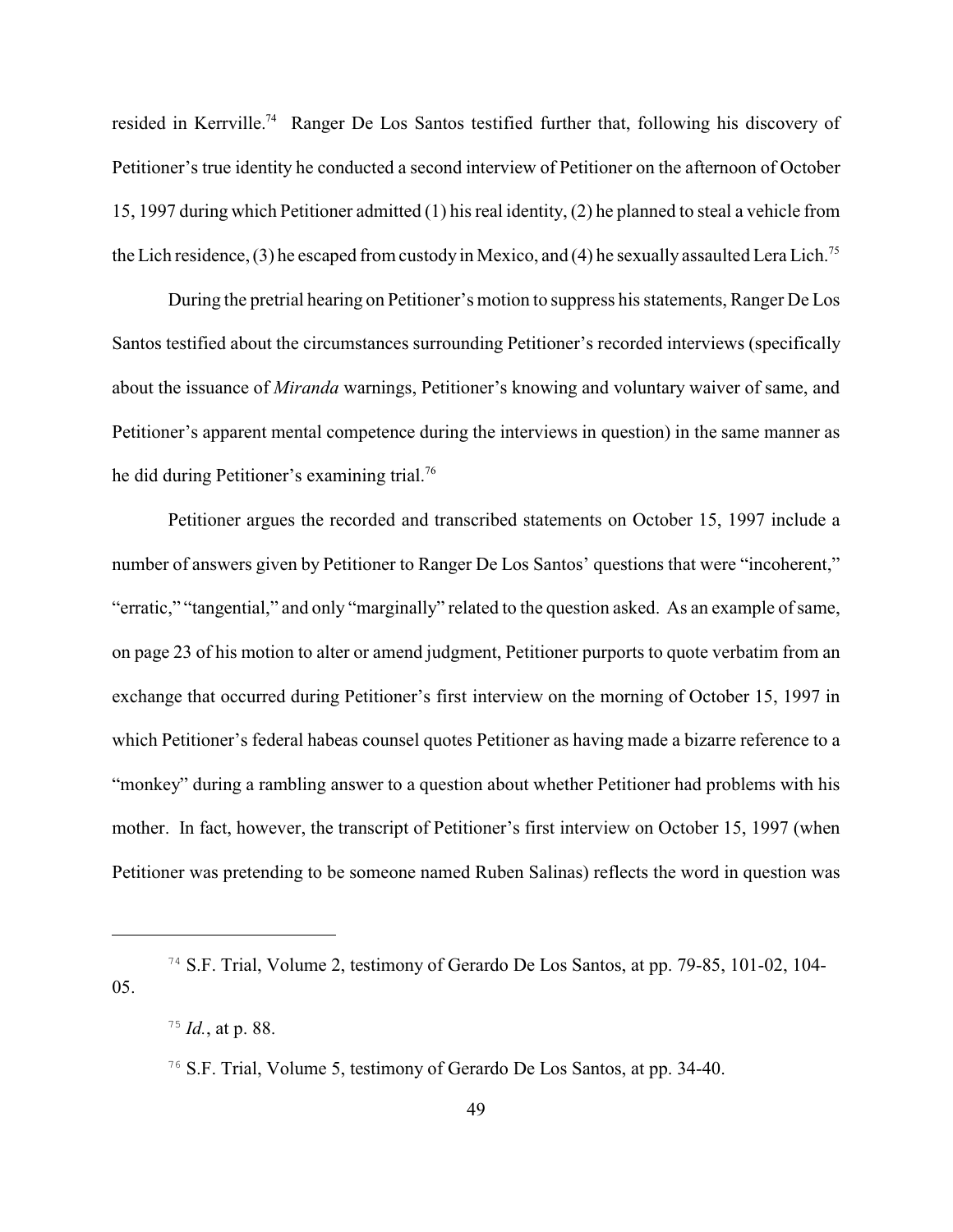actually "money" not "monkey."<sup>77</sup> To put the quotation in proper context, during that first interview,

Ranger De Los Santos had just finished questioning Petitioner about how much Tequila Petitioner

had consumed immediately before the murder, when the following exchanges occurred:

- G.D. AND THEN WHAT...WHAT HAPPENED?
- R.H. RIGHT THEN IS WHEN I STARTED TO REMEMBER YOU KNOW...
- G.D. REMEMBERING WHAT?

R.H. REMEMBER THINGS THAT HAVE HAPPENED IN MY LIFE, YOU KNOW EXPLAINING TO YOU RIGHT...THAT MY MOTHER WELL, I WANTED HER TO TALK TO ME...

G.D. DID YOU HAVE PROBLEMS WITH YOUR MOTHER?

R.H. YES...YES...A SMALL PROBLEM YOU KNOW, I WANTED EVERYTHING TO BE THE SAME RIGHT...EXCEPT THAT ONLY SHE WANTED...NOT TOO MUCH BY FORCE RIGHT...THE *MONEY* BUT...IT'S BECAUSE I COULD ALSO HELP HER...AND...THE WAY TO DO IT...LIKE I TOLD YOU IT MIGHT HAVE BEEN THE ALCOHOL...OR I DON'T KNOW BECAUSE I AM NOT USED TO DRINKING ALCOHOL...I'LL ONLY DRINK A BEER OR TWO BUT, IT SEEMED EASY TO ME RIGHT...TO DO IT...THE TRUTH...

G.D. AND SO YOU THOUGHT ABOUT, WHAT DID YOU THINK ABOUT DOING? YOU WERE THINKING AND WHAT DID YOU THINK ABOUT DOING?

R.H. NO JUST LEAVE RIGHT...GO TO LAREDO...

G.D. AND HOW WERE YOU GOING TO LAREDO?

R.H. WELL...STEALING HIS VEHICLE...STEAL IT...START IT THAT WAY OR STEAL THE KEYS...<sup>78</sup>

As a second example of what Petitioner argues was his incoherent responses to De Los

Santos' questions, Petitioner points to an exchange concerning the knife he used to terrorize Lera

Lich. That exchange came immediately after Ranger De Los Santos had elicited Petitioner's

 $\frac{77}{7}$  A complete verbatim transcription of Petitioner's first statement given on the morning of October 15, 1997 appears in the state courts records that were before the state habeas court as State Exhibit 1 admitted during Petitioner's examining trial, found as an appendix to S.F. Trial, Volume 2.

 $78$  S.F. Trial, Volume 2, State Exhibit 1, at pp. 5-6.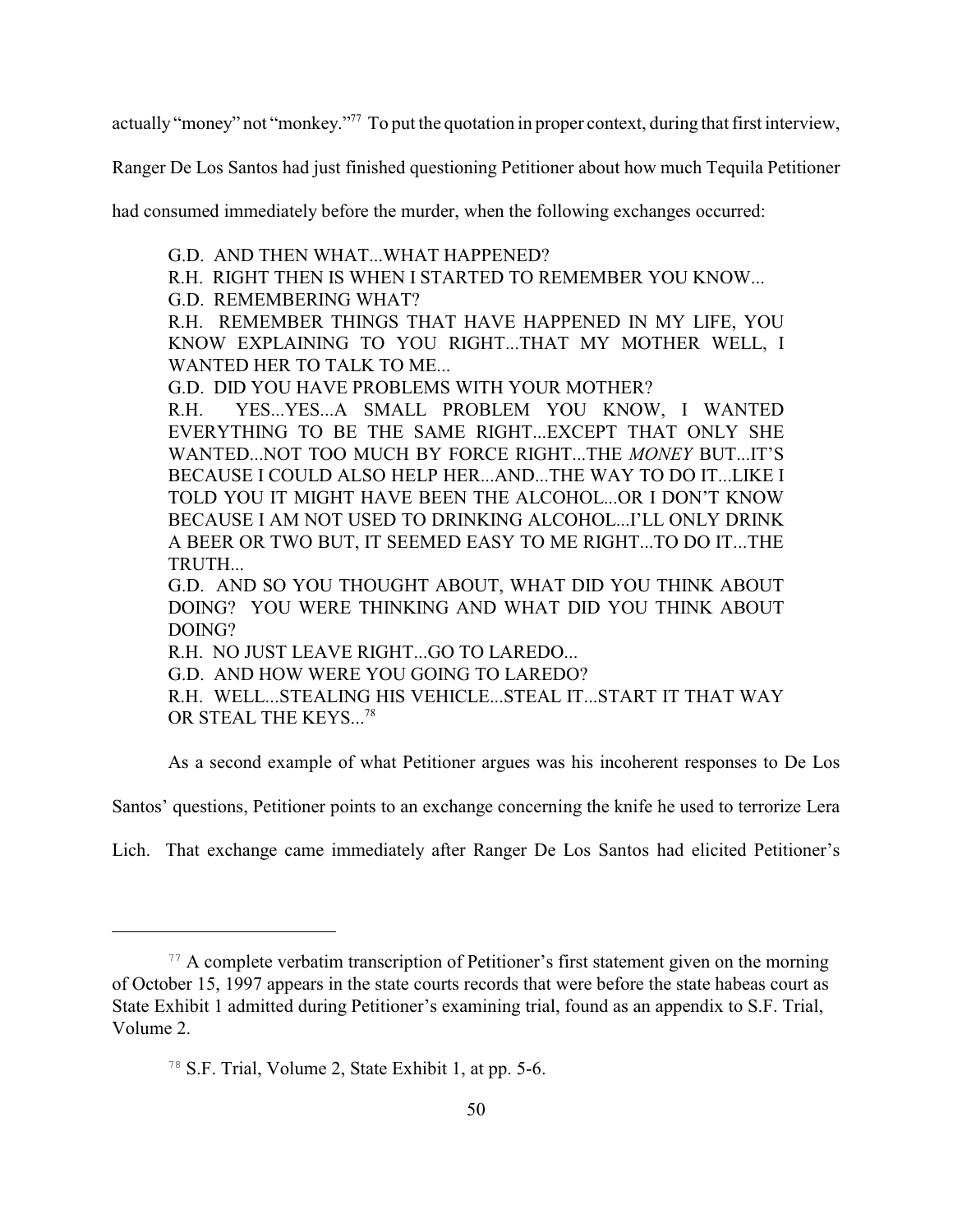description of the fatal assault on Glen Lich (in which Petitioner claimed to remember striking Glen

Lich only once in the head) and Petitioner then began to recount his assault upon Lera Lich:

G.D. AND THEN?

R.H. AND THEN FROM THERE I LEFT TO GO INSIDE HIS HOUSE AND HIS WIFE WAS THERE IN A ROCKING CHAIR, SHE WAS THERE SITTING WATCHINGTHENEWSPAPER...READING THE NEWSPAPER,LOOKINGAT IT...AND SHE GOT UP AND WELL, I DON'T KNOW...I FEEL BAD SAYING THIS BUT, I'M SAYING THE TRUTH THAT ICAN REMEMBER...IGRABBED HER...

G.D. HOW DID YOU GRAB HER?

R.H. FROM THE CHEST, I GRABBED HER LIKE THIS FROM THE CHEST AND...

G.D. AND DID YOU HAVE, DO YOU HAVE A WEAPON WITH YOU?

R.H. WELL...

G.D. THE IRON OR WHAT DID YOU HAVE?

R.H. I HAD THE KNIFE...

G.D. WHAT KNIFE?

R.H. A KNIFE THAT I GOT FROM THE KITCHEN.

G.D. WHAT KIND OF KNIFE?

R.H. WELL IT'S A BIG KNIFE BUT, I DIDN'T USE IT...

G.D. IT'S A BIG KNIFE AND WHEN DID YOU GET THE KNIFE?

R.H. WELL I HAD IT BECAUSE THE TRUTH IS LIKE THIS BECAUSE SOMETIMES THERE WERE COYOTES OR SOMETHING LIKE THAT AND LIKE I COULDN'T HAVE A FIREARM OR NOTHING THERE, THERE WAS SOME THERE, THERE IS FIREARMS BUT, I COULDN'T USE ANY OF THE FIREARMS THERE BECAUSE...WELL I RESPECT HIM AND I DON'T GRAB ANYTHING...WELL AND IT JUST SEEMED EASY FOR MER TO PUT THE KNIFE ON MY WAIST.

G.D. AND DOES IT HAVE, THE KNIFE DOES IT COME IN A CARRYING CASE OR IS IT LOOSE?

R.H. YES IT WAS IN A CARRYING CASE BUT, I TOOK IT OUT...

G.D. SO WHEN DID YOU GET THE KNIFE, BEFORE YOU CALLED GLEN OR AFTERWARDS?

R.H. WELL, NO, I ALREADY HAD IT...WHEN WE WENT, ME AND MY EMPLOYER TO...ME AND GLEN...WHEN WE WENT DOWN TO THE LIGHT PLANT, I ALREADY HAD IT...

G.D. AND AFTER YOU HIT GLEN AND YOU CAME TO THE HOUSE, DID YOU GO STRAIGHT TO THE HOUSE WHERE LERA WAS AT OR WHAT DID YOU DO?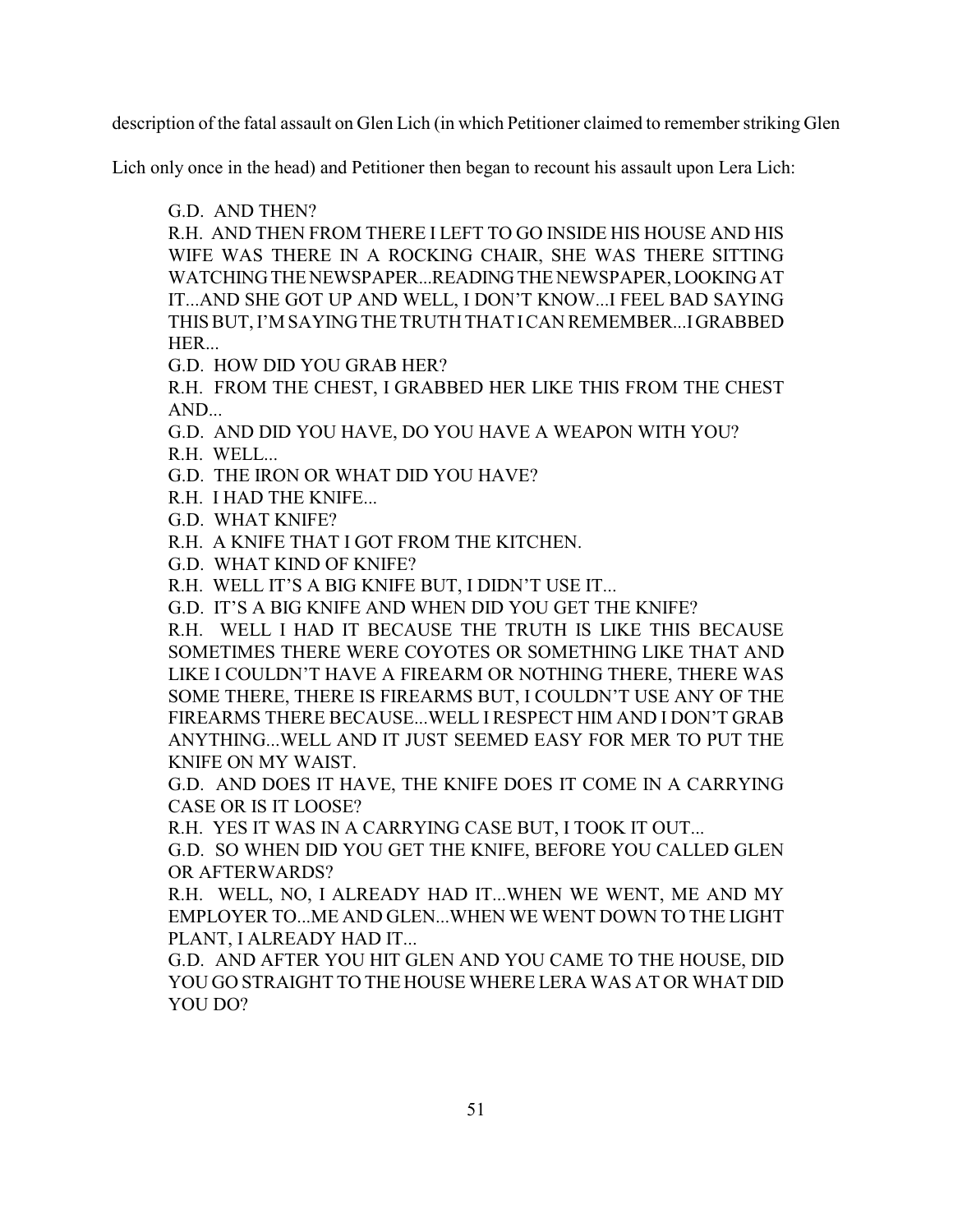R.H. NO I WENT AND...WHAT'S IT CALL...WELL I WENT AND SAT DOWN ON THE BED THAT I LAY IN AND I WENT AND FINISHED THE GLASS OF LIQUOR HE HAD SERVED ME...

G.D. THE SECOND GLASS?

R.H. YES...I FINISHED IT AND...

G.D. AND THE BED OUTSIDE IN THE KITCHEN?

R.H. YES...

G.D. O.K....

R.H. OUTSIDE AND I ALSO FINISHED THE BEER AND WENT AND THREW IT IN THE TRASH CAN BUT, I DON'T RECALL VERY WELL BUT I THINK THE GLASS HAD A LITTLE BIT MORE OF LIQUOR BECAUSE IT'S THERE ON ONE SIDE OF THE BED RIGHT....

G.D. AND THEN...

R.H. THE BEER I DOD GO AND THROW AWAY BECAUSE IT FINISHED...AND THEN THAT'S WHEN I WENT OVER WITH THE MISS...RIGHT...AND LIKE I WAS SAYING...

G.D. WITH WHO?

R.H. WITH MISS, THE LADY...

G.D. THE LADY YOU CALL MISS?

R.H. YES THAT'S WHAT I CALL HER MISS BECAUSE I DON'T CALL HER BY HER NAME NOR DO I CALL HER LADY YOU KNOW I JUST CALL HER MISS...

G.D. O.K....

R.H. OR...

G.D. SHE IS GLEN'S WIFE?

R.H. YES...

G.D. O.K....

R.H. YES SHE IS THE WIFE OF HIS...BUT IT'S LIKE...I FEEL VERY SORRY OF WHAT I DID...

G.D. AND WHAT DID YOU DO WITH HER, YOU SAID YOU GRABBED HER FROM THE COLLAR...

R.H. YES...NO IGRABBED HER FROM THE CHEST AND ISAT HER ON THE BED AND I TIED HER...UNDERSTAND...I TIED HER UP FROM THE CORNERS FROM BOTH ARMS AND FROM BOTH FEET AND THEN I GOT THE KEYS...

G.D. WHEN YOU SAY THAT YOU TIED HER UP, THE HANDS WERE TIED TOGETHER?

R.H. YES...BOTH OF THEM TOGETHER...

G.D. WITH ONE CORNER OF THE BED?

R.H. YES FROM ONE CORNER...

G.D. AND THE FEET WERE TIED TOGETHER ON THE OTHER CORNER?

R.H. YES WITH THE OTHER CORNER AND FROM THERE WELL...I REMEMBER THAT I SAT DOWN...THAT I SAT DOWN BUT...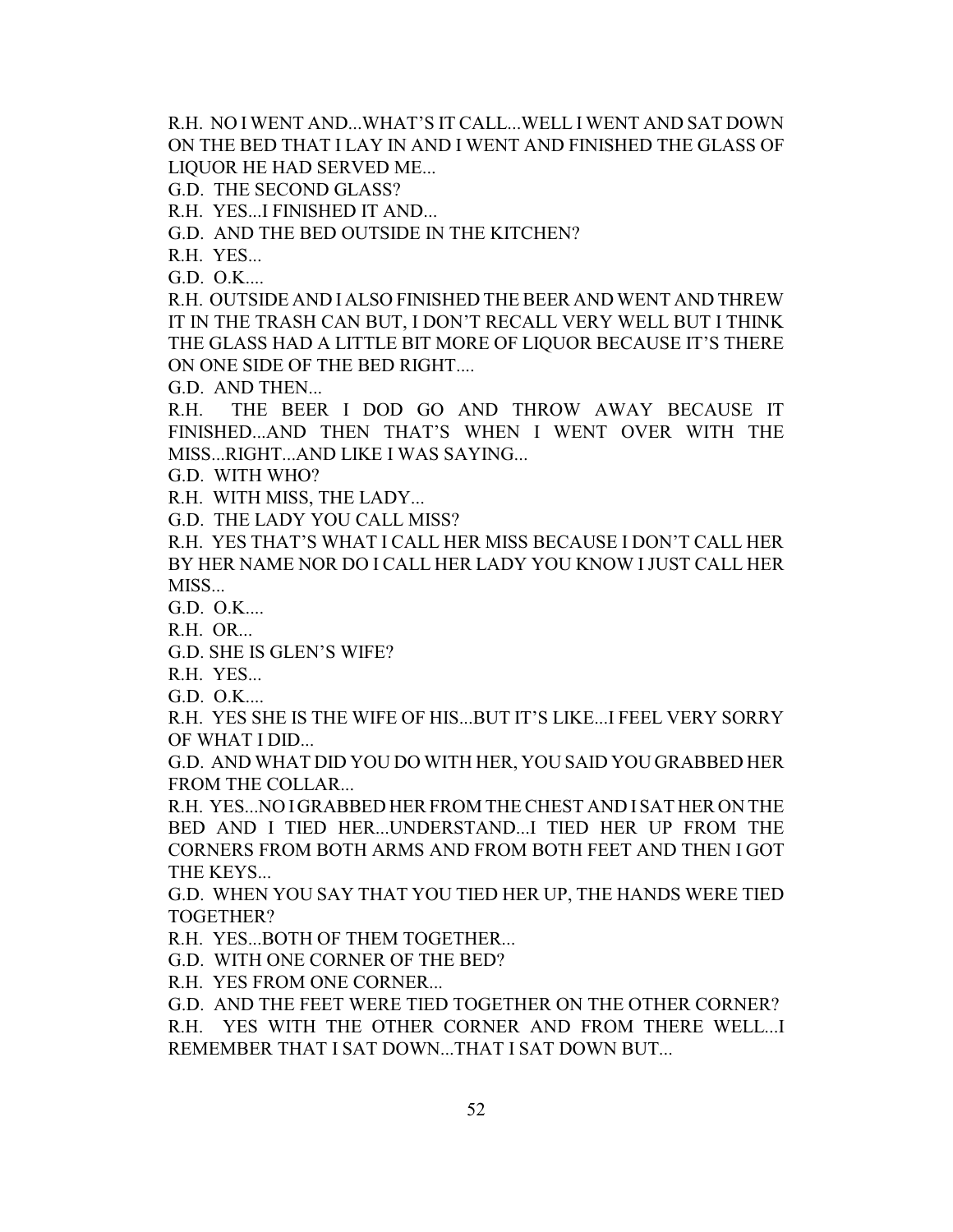G.D. AND YOU DIDN'T ASK HER FOR ANYTHING? R.H. NO...NO...I DIDN'T TELL HER ANYTHING...NOTHING...I ASKED HER NOTHING...IONLY TOLD HER THAT...IHAD ALREADY THOUGHT ABOUT IT WHAT HAD HAPPEN WITH MY MOTHER RIGHT...I FELT A LITTLE BIT ILL RIGHT AND THEN WITH THE LIQUOR THAT I HAD NEVER HAD INSIDE...MY HEAD WELL I FELT A LITTLE BIT MORE ILL RIGHT AND AT THAT TIME I ASKED HER FOR THE KEYS AND IT SEEMED EASY TO... G.D. THE KEYS TO WHAT? R.H. OF THE JEEP...TO GRAB THEM RIGHT SO I ASKED HER WHERE THEY WERE... G.D. YOU THOUGHT ABOUT TAKING THE JEEP? R.H. YES...YES TAKE IT AND... G.D. WHAT WERE YOU GOING TO DO WITH THE JEEP? R.H. WELL TAKE IT WITH ME TO LAREDO AND SELL IT AND HAVE A LITTLE BIT OF MONEY AND GIVE SOME TO MY MOTHER.... G.D. LAREDO OR NUEVO LAREDO? R.H. NUEVO LAREDO... G.D. NUEVO LAREDO, TAMAULIPAS, MEXICO... R.H. YES...YES...THAT'S RIGHT...<sup>79</sup>

Viewed in proper context, Petitioner's comment about MONEY (not "monkey") in the context of his answer to Ranger De Los Santos' question about Petitioner's problems with his mother is perfectly comprehensible. As Petitioner explained later in his first interview, he planned to steal Glen Lich's jeep, sell it, and give some of the resulting *money* to his mother. There was likewise, nothing confusing or incoherent about Petitioner's testimony regarding the knife he brandished during his sexual assaults on Lera Lich.

Unlike the state habeas court, this Court would not have independently chosen to employ the adjective "articulate" to describe Petitioner's interviews with Ranger De Los Santos. Nonetheless, having independently reviewed the transcriptions of both of Ranger De Los Santos' interviews with Petitioner, this Court agrees with the state habeas court that Petitioner's answers during those interviews were coherent and comprehensible and demonstrated that Petitionerwas alert and rational

 $^{79}$  *Id.*, at pp. 8-10.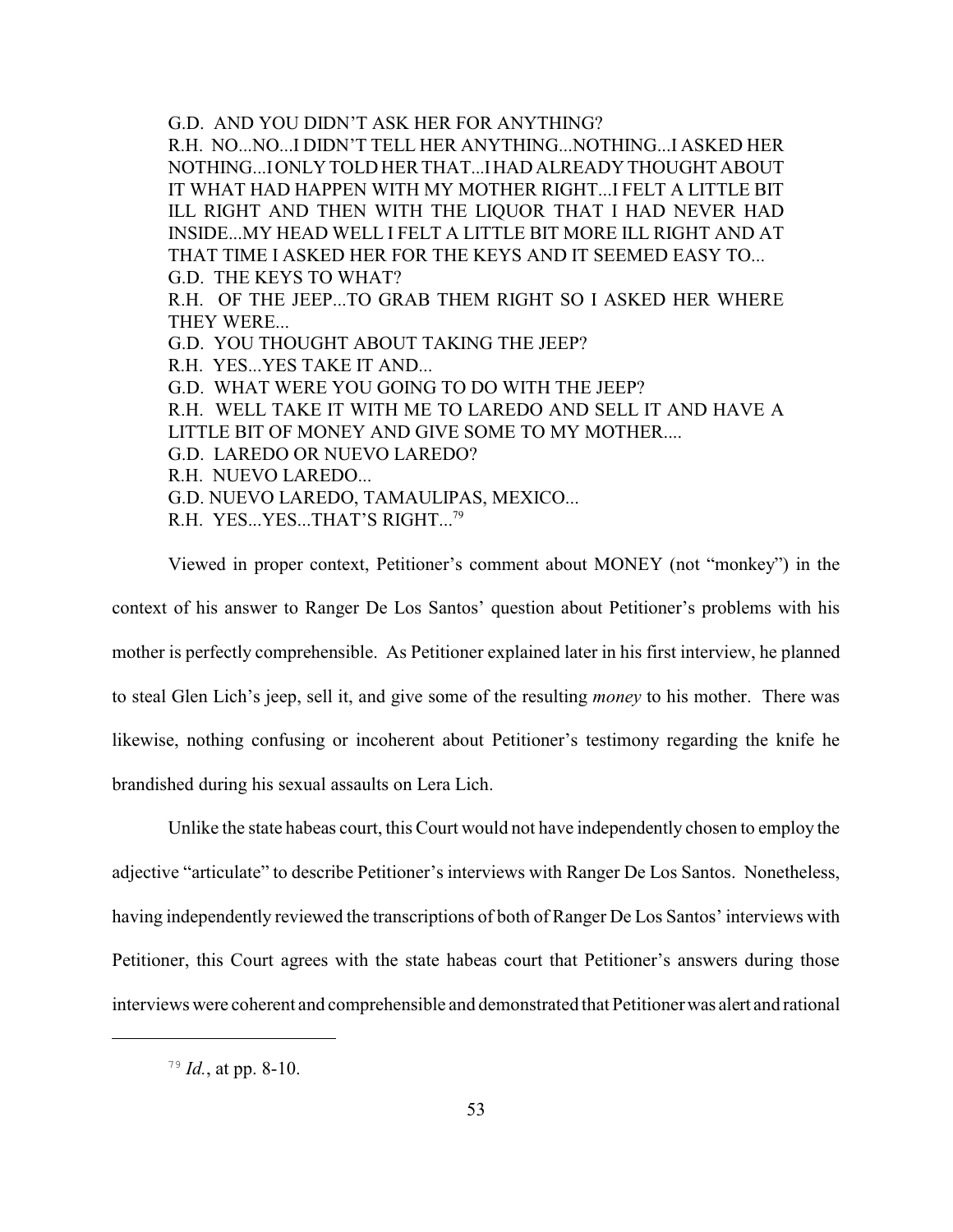throughout his post-arrest interviews. Petitioner's statements on October 15, 1997, reflected his awareness of the criminality of his conduct and perfectly rational desire to minimize his own culpability.

Viewed in proper context, the state habeas court reasonably concluded Petitioner's verbal communication skills demonstrated during the interviews in question did not support a finding the Petitioner was mentally retarded. Given Petitioner's lack of formal education, it is likewise hardly a surprise Petitioner's handwritten messages to prison and jail officials (in Spanish) were replete with spelling, punctuation, and grammatical errors. What is significant for purposes of the state habeas court's analysis of Petitioner's *Atkins* claim is that Petitioner, a purported third grade dropout whose siblings testified could not read or write when he left home, was reading (in Spanish) at grade level 5.8 when tested prior to his state habeas hearing.<sup>80</sup>

# VI. Conclusions

This Court is not free to disregard the express or implied factual findings made by the state habeas court unless presented with clear and convincing evidence showing those findings were erroneous. Petitioner has failed to satisfy this standard.

For the reasons set forth above, and in this Court's Memorandum Opinion and Order issued September 23, 2011, the state habeas court's rejection on the merits of Petitioner's *Atkins* claim was neither contrary to, nor involved an unreasonable application of, clearly established Federal law, as determined by the Supreme Court of the United States, nor based on an unreasonable determination

<sup>&</sup>lt;sup>80</sup> S.F. State Habeas Hearing, Volume 5, testimony of Dr. Richard E. Coons, at pp. 70, 222.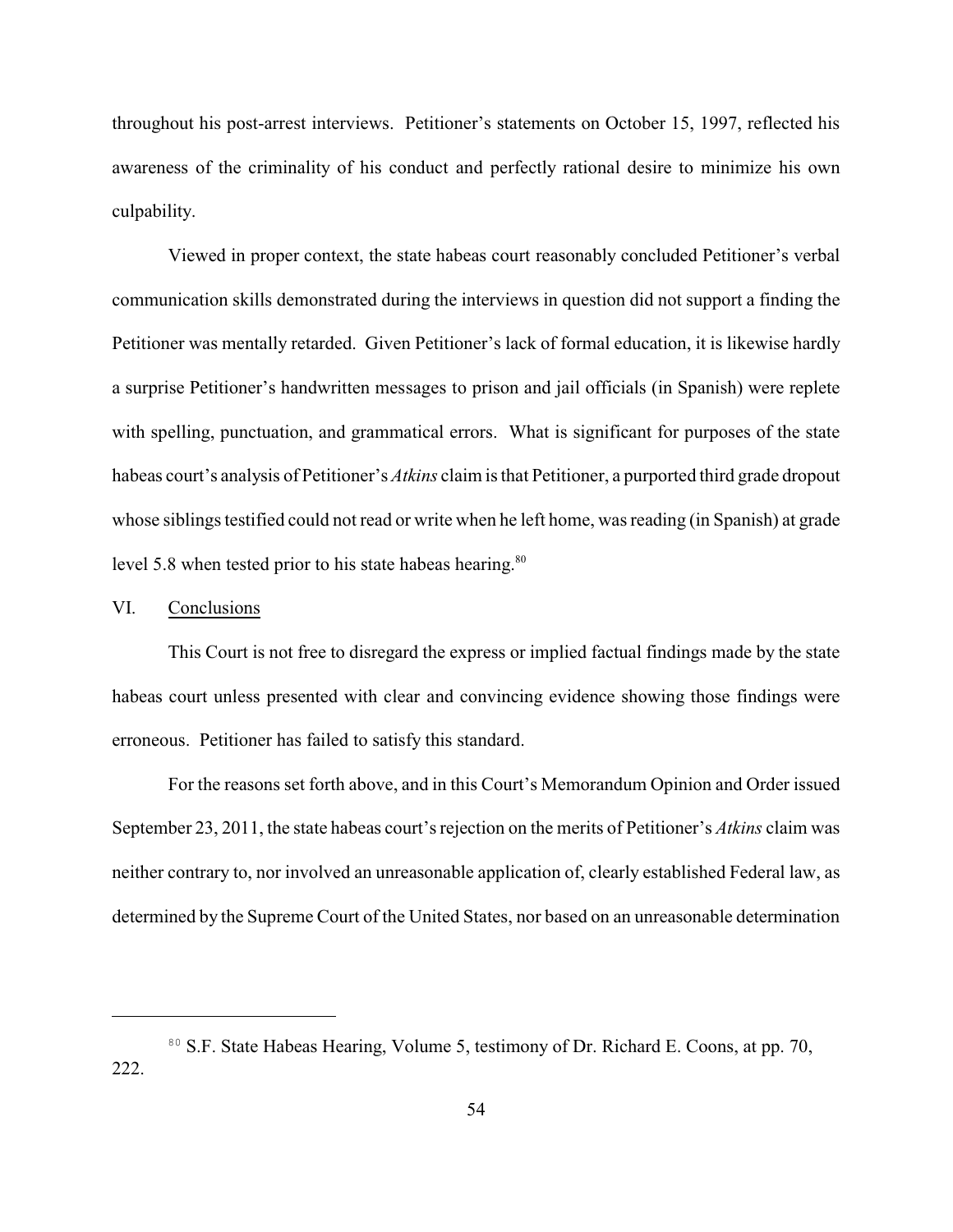of the facts in light of the evidence actually presented in the Petitioner's trial and state habeas corpus proceedings.

Nonetheless, this Court has granted Petitioner a CoA on his *Atkins* claim. The proper forum for any further litigation of the *Atkins* claim is, therefore, the Fifth Circuit.

A substantial portion of Petitioner's pleadings herein refer to new documentation Petitioner presented to this Court as attachments, exhibits, or appendices. Insofar as Petitioner challenges the state habeas court with new evidence never presented to the state courts, under the AEDPA, that effort is not permitted. *See Cullen v. Pinholster*, U.S., 131 S.Ct. 1388, 1 398-99, 179 L.Ed.2d 557 (2011)(holding review under Section 2254(d)(1) is limited to the record that was before the state court that adjudicated the claim on the merits and it would be contrary to the AEDPA's underlying purpose to permit a Petitioner to overcome an adverse state-court decision with new evidence introduced in federal habeas court and reviewed by that court in the first stance effectively *de novo*).

Accordingly, it is hereby **ORDERED** that:

1. This Court hereby **STRIKES** and **WITHDRAWS** the language in its Memorandum Opinion and Order issued September 23, 2011 which appears following "(15)" at the end of the first paragraph of Section II.B.2.e., found at 20l1 WL 4437091, \*16. The text contained in footnote 148 remains in full force, however. In lieu of the stricken language, the following language is **SUBSTITUTED**: "(15) Petitioner's conversational and communication skills are inconsistent with a diagnosis of mental retardation and with Petitioner's demonstrated abilities to engage in complex, premeditated, criminal activity involving the use of motor vehicles, weapons, sophisticated threats, and necessarily involving substantial advance planning."